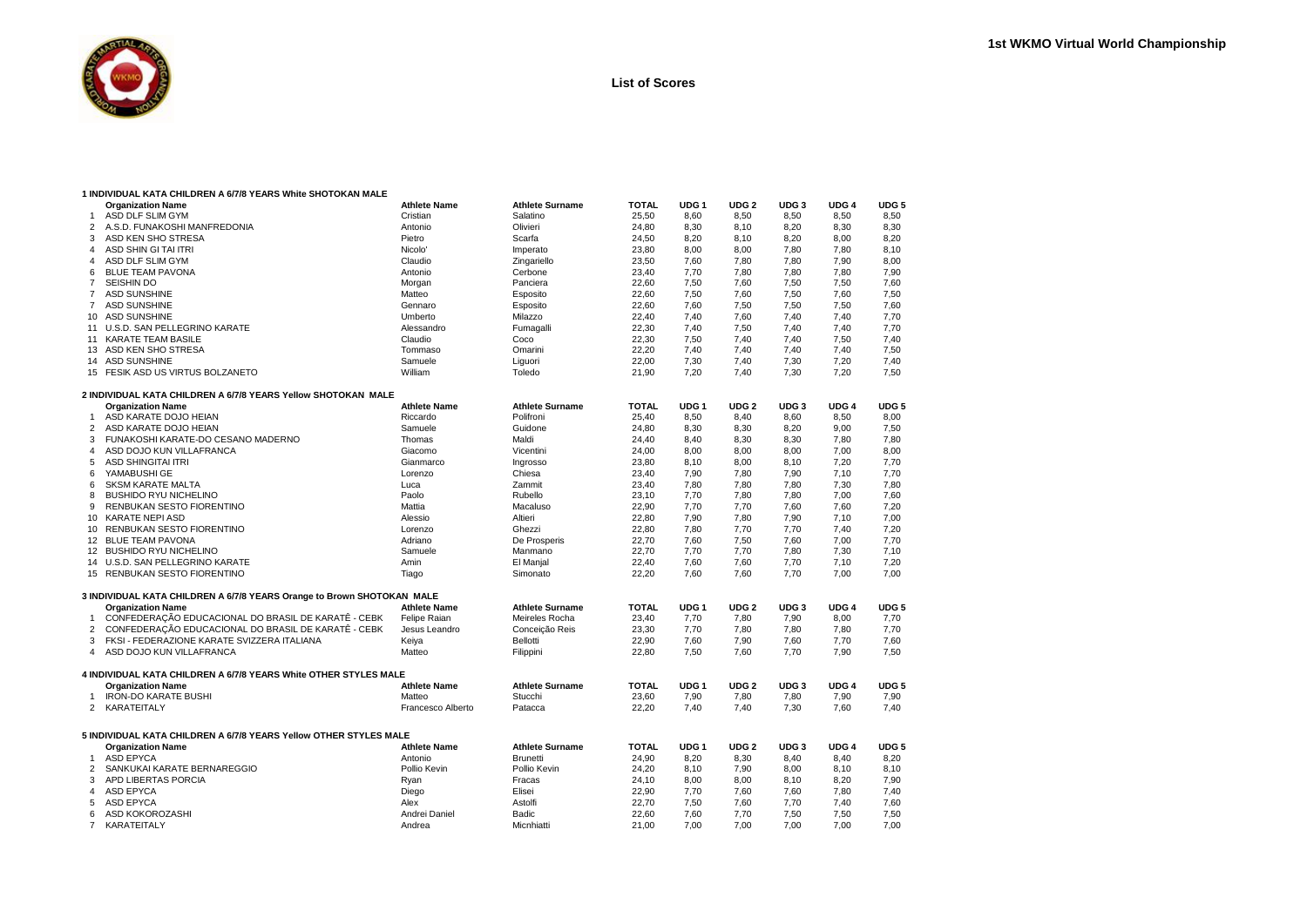

|   | 6 INDIVIDUAL KATA CHILDREN A 6/7/8 YEARS Orange to Brown OTHER STYLES MALE |                     |                        |              |                  |                  |                  |                  |                  |                       |
|---|----------------------------------------------------------------------------|---------------------|------------------------|--------------|------------------|------------------|------------------|------------------|------------------|-----------------------|
|   | <b>Organization Name</b>                                                   | <b>Athlete Name</b> | <b>Athlete Surname</b> | <b>TOTAL</b> | UDG <sub>1</sub> | UDG <sub>2</sub> | UDG <sub>3</sub> | UDG <sub>4</sub> | UDG <sub>5</sub> |                       |
|   | ASD SHINPO - BASSANO DEL GRAPPA                                            | Antonio             | Clauser                | 23,30        | 7,90             | 7.80             | 7,80             | 7,70             | 7.70             |                       |
|   | ASD EPYCA                                                                  | Damiano             | Perfetti               | 22,70        | 7.50             | 7.60             | 7.70             | 7.60             | 7,50             |                       |
| 3 | KARATEITALY                                                                | Thomas              | Perini                 | 22,50        | 7.60             | 7.60             | 7,50             | 7,30             | 7,40             |                       |
|   | KARATEITALY                                                                | Gabriele            | Cannavicci             | 22,00        | 7.30             | 7.30             | 7.40             | 7.40             | 7.30             |                       |
|   | 7 INDIVIDUAL KATA CHILDREN A 6/7/8 YEARS White SHOTOKAN FEMALE             |                     |                        |              |                  |                  |                  |                  |                  |                       |
|   | <b>Organization Name</b>                                                   | <b>Athlete Name</b> | <b>Athlete Surname</b> | <b>TOTAL</b> | UDG <sub>1</sub> | UDG <sub>2</sub> | UDG <sub>3</sub> | UDG <sub>4</sub> | UDG <sub>5</sub> |                       |
|   | YAMABUSHI GE                                                               | Sofia               | Cavagnaro              | 23,80        | 7,90             | 7,90             | 8,00             | 8,00             | 7,70             |                       |
|   | WELLNESS & FITNESS CORAL A.S.D                                             | Ines                | Chlihi                 | 23,00        | 7.70             | 7.60             | 7.80             | 7.70             | 7,50             |                       |
|   | 8 INDIVIDUAL KATA CHILDREN A 6/7/8 YEARS Yellow SHOTOKAN FEMALE            |                     |                        |              |                  |                  |                  |                  |                  |                       |
|   | <b>Organization Name</b>                                                   | <b>Athlete Name</b> | <b>Athlete Surname</b> | <b>TOTAL</b> | UDG <sub>1</sub> | UDG <sub>2</sub> | UDG <sub>3</sub> | UDG 4            | UDG <sub>5</sub> |                       |
|   | ASD DOJO KUN VILLAFRANCA                                                   | Asia                | El Kanzi               | 24,10        | 7.90             | 8.00             | 8.10             | 8.00             | 8,10             |                       |
|   | <b>KARATE NEPI ASD</b>                                                     | Giulia              | Zancocchia             | 24,00        | 7,80             | 8,00             | 8,00             | 8,00             | 8,00             |                       |
|   | <b>ASD SHINGITALITRI</b>                                                   | Sofia               | Palumbo                | 23.70        | 7.60             | 7.90             | 7.90             | 7,90             | 7,90             |                       |
| 4 | <b>BUSHIDO RYU NICHELINO</b>                                               | Elena               | Grillo                 | 23,40        | 7.70             | 7.80             | 7.80             | 7.80             | 7.80             |                       |
|   | 9 INDIVIDUAL KATA CHILDREN A 6/7/8 YEARS Orange to Brown SHOTOKAN FEMALE   |                     |                        |              |                  |                  |                  |                  |                  |                       |
|   | <b>Organization Name</b>                                                   | <b>Athlete Name</b> | <b>Athlete Surname</b> | <b>TOTAL</b> | UDG <sub>1</sub> | UDG <sub>2</sub> | UDG <sub>3</sub> | UDG 4            | UDG <sub>5</sub> |                       |
|   | A.S.D.K. SAKURA                                                            | Khadija Alice       | Luvini                 | 24,30        | 8,20             | 8,10             | 8,10             | 8,10             | 7,80             |                       |
|   | <b>ASD SHINGITAI ITRI</b>                                                  | Safiria             | Ingrosso               | 23,70        | 7,90             | 7,90             | 7,90             | 7,40             | 7,90             | CHAP $VI - ART 4 - d$ |
|   | <b>ASDK MARIANO COMENSE</b>                                                | Giulia              | Aiazzi                 | 23,70        | 8,00             | 8,00             | 8,00             | 7,70             | 7,60             | CHAP VI - ART 4 - d)  |
|   | ASD SHINPO - BASSANO DEL GRAPPA                                            | Adele               | Simioni                | 23,50        | 7.80             | 7,90             | 7.80             | 7,50             | 7,90             |                       |
| 5 | FESIK ASD US VIRTUS BOLZANETO                                              | Ludovica            | Callà                  | 22,80        | 7.60             | 7.60             | 7.70             | 7.60             | 7,50             |                       |
|   | 10 INDIVIDUAL KATA CHILDREN A 6/7/8 YEARS White OTHER STYLES FEMALE        |                     |                        |              |                  |                  |                  |                  |                  |                       |
|   | <b>Organization Name</b>                                                   | <b>Athlete Name</b> | <b>Athlete Surname</b> | <b>TOTAL</b> | UDG <sub>1</sub> | UDG <sub>2</sub> | UDG <sub>3</sub> | UDG <sub>4</sub> | UDG <sub>5</sub> |                       |
|   | SANKUKAI KARATE BERNAREGGIO                                                | De Pascale Mia      | De Pascale Mia         | 22,70        | 7,50             | 7,50             | 7,70             | 7,60             | 7,60             |                       |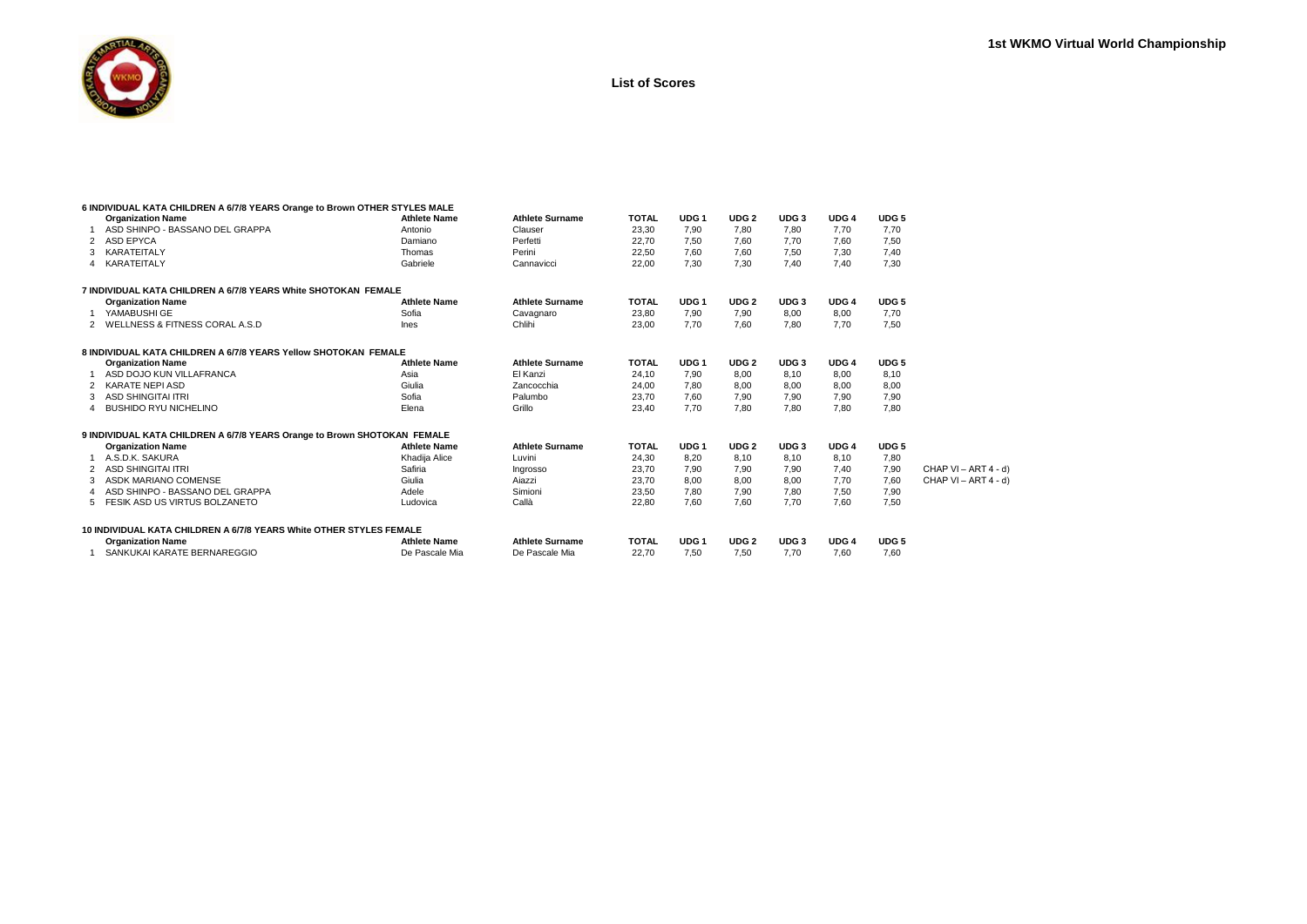

| <b>TOTAL</b><br>UDG <sub>2</sub><br>UDG <sub>3</sub><br>UDG <sub>4</sub><br>UDG <sub>5</sub><br><b>Athlete Name</b><br><b>Athlete Surname</b><br>UDG <sub>1</sub><br><b>Organization Name</b><br><b>ASD EPYCA</b><br>Giada<br>Elisei<br>23,00<br>7.60<br>7,50<br>7,70<br>7,70<br>7.70<br>1<br>12 INDIVIDUAL KATA CHILDREN A 6/7/8 YEARS Orange to Brown OTHER STYLES FEMALE<br>UDG <sub>5</sub><br><b>Athlete Surname</b><br><b>TOTAL</b><br>UDG <sub>2</sub><br>UDG <sub>3</sub><br>UDG <sub>4</sub><br><b>Organization Name</b><br><b>Athlete Name</b><br>UDG <sub>1</sub><br><b>ASD EPYCA</b><br>Adele<br>Projetti<br>24,30<br>8,10<br>8,10<br>8,20<br>8,10<br>7,90<br>-1<br>ASD SHINPO - BASSANO DEL GRAPPA<br>2<br>Adele<br>24,00<br>8,00<br>8,00<br>8,00<br>8.00<br>8,00<br>Simioni<br>13 INDIVIDUAL KATA CHILDREN B 9/10 YEARS White SHOTOKAN MALE<br><b>Athlete Name</b><br><b>Athlete Surname</b><br><b>TOTAL</b><br>UDG <sub>1</sub><br>UDG <sub>2</sub><br>UDG <sub>3</sub><br>UDG <sub>4</sub><br>UDG <sub>5</sub><br><b>Organization Name</b><br>PKC SALERNO<br>24.30<br>8.10<br>Luca<br>Guglielmotti<br>8.10<br>8.10<br>8.10<br>8.20<br><b>KARATE NEPI ASD</b><br>Elia<br>23,70<br>7,80<br>Mattioli<br>8,00<br>7,90<br>7,90<br>7,90<br>2<br>7,30<br>CORAL WELLNESS & FITNESS A.S.D.<br>Angelo Giuseppe<br>Gritti<br>23.10<br>7.70<br>7.80<br>7.60<br>7.80<br>3<br>ASD DOJO KUN VILLAFRANCA<br>23,00<br>7,20<br>7,40<br>Filippo<br>Toscano<br>7,90<br>7,90<br>7,70<br>4<br>WELLNESS&FITNESS CORAL A.D.S<br>Sadik<br>7.30<br>7,10<br>5<br>Rayan<br>21,40<br>7.00<br>7.00<br>7.40<br>14 INDIVIDUAL KATA CHILDREN B 9/10 YEARS Yellow SHOTOKAN MALE<br><b>Athlete Surname</b><br><b>TOTAL</b><br>UDG <sub>1</sub><br>UDG <sub>2</sub><br>UDG <sub>3</sub><br>UDG <sub>4</sub><br>UDG <sub>5</sub><br><b>Organization Name</b><br><b>Athlete Name</b><br>FUNAKOSHI KARATE-DO CESANO MADERNO<br>Maldi<br>24,60<br>8,20<br>8,20<br>8,30<br>8,10<br>8,20<br>Manuel<br>8,00<br>ASD DLF SLIM GYM<br>Salatino<br>24,40<br>8,10<br>8,10<br>8,20<br>8.20<br>Giuseppe<br><b>ASD SHINGITAI ITRI</b><br>Alessandro<br>Filosa<br>23.80<br>7.90<br>7.90<br>8.10<br>8.00<br>7,90<br>3<br>PKC SALERNO<br>23,20<br>7,70<br>7,80<br>7.70<br>7,70<br>Davide<br>7,80<br>$\overline{a}$<br>Rocco<br>15 INDIVIDUAL KATA CHILDREN B 9/10 YEARS Orange SHOTOKAN MALE<br><b>Athlete Surname</b><br><b>TOTAL</b><br>UDG <sub>1</sub><br>UDG <sub>2</sub><br>UDG <sub>3</sub><br>UDG <sub>4</sub><br>UDG <sub>5</sub><br><b>Organization Name</b><br><b>Athlete Name</b><br>POWER GYM GELA<br>Alessandro<br>Mendola<br>24,70<br>8,40<br>8,20<br>8,20<br>8,30<br>8,20<br>POWER GYM GELA<br>Gabriele<br>Cannizzo<br>24,30<br>8.20<br>8,10<br>8.10<br>8,10<br>2<br>8.10<br>CONFEDERAÇÃO EDUCACIONAL DO BRASIL DE KARATÊ - CEBK<br>Charle Jhoseph<br>Cordeiro Rocha<br>24,10<br>8.00<br>8.10<br>8,00<br>3<br>7.90<br>8.10<br>RENBUKAN SESTO FIORENTINO<br>Tei<br>23,90<br>7.80<br>8,00<br>7,90<br>8,00<br>8,00<br>4<br>Jacopo<br>ASD DOJO KUN VILLAFRANCA<br>Stefan<br>Mocanu<br>23.70<br>7.90<br>7.90<br>7.80<br>7.90<br>7.90<br>5<br>23,20<br>7,80<br>ASD KARATE DO CANZO<br>Lauletta<br>7,70<br>7,70<br>7,80<br>7,70<br>6<br>Giuseppe<br>ASD KEN SHO STRESA<br>23,10<br>7,60<br>7,70<br>7,70<br>7,70<br>7,70<br>$\overline{7}$<br>Leonardo<br>Paracchini<br><b>BLUE TEAM PAVONA</b><br>22,80<br>7,50<br>7,60<br>7,60<br>7.60<br>7,70<br>8<br>D'Ippolito<br>Alessio<br>16 INDIVIDUAL KATA CHILDREN B 9/10 YEARS Green SHOTOKAN MALE<br><b>Athlete Surname</b><br><b>TOTAL</b><br>UDG <sub>1</sub><br>UDG <sub>2</sub><br>UDG <sub>4</sub><br>UDG <sub>5</sub><br><b>Organization Name</b><br><b>Athlete Name</b><br>UDG <sub>3</sub><br><b>SKSM KARATE MALTA</b><br>Andrea<br>Saliba<br>24,40<br>8.20<br>8,20<br>8,30<br>7.60<br>8,00<br>-1<br><b>STK FUNAKOSHI COLOGNE</b><br>24,10<br>8.00<br>8.00<br>8.40<br>8,00<br>$\overline{c}$<br>Leonardo<br>De Bona<br>8.10<br>7.80<br>FUNAKOSHI KARATE-DO CESANO MADERNO<br>Thomas<br>23,60<br>7.90<br>7,90<br>8.00<br>7.50<br>3<br>Bertaggia<br>FUNAKOSHI KARATE-DO CESANO MADERNO<br>Cristian<br>Valaderio<br>23,00<br>7,70<br>7,80<br>7,80<br>7,50<br>7,40<br>4<br>22,90<br>7,00<br>7,50<br>5<br><b>ASD SHINGITAI ITRI</b><br>Christian<br>7,80<br>7,60<br>7,90<br>Marigi<br>22,20<br>7,50<br><b>SKSM KARATE MALTA</b><br>Matteo<br>Cardona<br>7.60<br>7,70<br>7.10<br>7,00<br>6 | 11 INDIVIDUAL KATA CHILDREN A 6/7/8 YEARS Yellow OTHER STYLES FEMALE |  |  |  |  |
|-------------------------------------------------------------------------------------------------------------------------------------------------------------------------------------------------------------------------------------------------------------------------------------------------------------------------------------------------------------------------------------------------------------------------------------------------------------------------------------------------------------------------------------------------------------------------------------------------------------------------------------------------------------------------------------------------------------------------------------------------------------------------------------------------------------------------------------------------------------------------------------------------------------------------------------------------------------------------------------------------------------------------------------------------------------------------------------------------------------------------------------------------------------------------------------------------------------------------------------------------------------------------------------------------------------------------------------------------------------------------------------------------------------------------------------------------------------------------------------------------------------------------------------------------------------------------------------------------------------------------------------------------------------------------------------------------------------------------------------------------------------------------------------------------------------------------------------------------------------------------------------------------------------------------------------------------------------------------------------------------------------------------------------------------------------------------------------------------------------------------------------------------------------------------------------------------------------------------------------------------------------------------------------------------------------------------------------------------------------------------------------------------------------------------------------------------------------------------------------------------------------------------------------------------------------------------------------------------------------------------------------------------------------------------------------------------------------------------------------------------------------------------------------------------------------------------------------------------------------------------------------------------------------------------------------------------------------------------------------------------------------------------------------------------------------------------------------------------------------------------------------------------------------------------------------------------------------------------------------------------------------------------------------------------------------------------------------------------------------------------------------------------------------------------------------------------------------------------------------------------------------------------------------------------------------------------------------------------------------------------------------------------------------------------------------------------------------------------------------------------------------------------------------------------------------------------------------------------------------------------------------------------------------------------------------------------------------------------------------------------------------------------------------------------------------------------------------------------------------------------------------------------------------------------------------------------------------------------------------------------------------------------------------------------------------------------------------------------------------------------------------------------------------|----------------------------------------------------------------------|--|--|--|--|
|                                                                                                                                                                                                                                                                                                                                                                                                                                                                                                                                                                                                                                                                                                                                                                                                                                                                                                                                                                                                                                                                                                                                                                                                                                                                                                                                                                                                                                                                                                                                                                                                                                                                                                                                                                                                                                                                                                                                                                                                                                                                                                                                                                                                                                                                                                                                                                                                                                                                                                                                                                                                                                                                                                                                                                                                                                                                                                                                                                                                                                                                                                                                                                                                                                                                                                                                                                                                                                                                                                                                                                                                                                                                                                                                                                                                                                                                                                                                                                                                                                                                                                                                                                                                                                                                                                                                                                                                             |                                                                      |  |  |  |  |
|                                                                                                                                                                                                                                                                                                                                                                                                                                                                                                                                                                                                                                                                                                                                                                                                                                                                                                                                                                                                                                                                                                                                                                                                                                                                                                                                                                                                                                                                                                                                                                                                                                                                                                                                                                                                                                                                                                                                                                                                                                                                                                                                                                                                                                                                                                                                                                                                                                                                                                                                                                                                                                                                                                                                                                                                                                                                                                                                                                                                                                                                                                                                                                                                                                                                                                                                                                                                                                                                                                                                                                                                                                                                                                                                                                                                                                                                                                                                                                                                                                                                                                                                                                                                                                                                                                                                                                                                             |                                                                      |  |  |  |  |
|                                                                                                                                                                                                                                                                                                                                                                                                                                                                                                                                                                                                                                                                                                                                                                                                                                                                                                                                                                                                                                                                                                                                                                                                                                                                                                                                                                                                                                                                                                                                                                                                                                                                                                                                                                                                                                                                                                                                                                                                                                                                                                                                                                                                                                                                                                                                                                                                                                                                                                                                                                                                                                                                                                                                                                                                                                                                                                                                                                                                                                                                                                                                                                                                                                                                                                                                                                                                                                                                                                                                                                                                                                                                                                                                                                                                                                                                                                                                                                                                                                                                                                                                                                                                                                                                                                                                                                                                             |                                                                      |  |  |  |  |
|                                                                                                                                                                                                                                                                                                                                                                                                                                                                                                                                                                                                                                                                                                                                                                                                                                                                                                                                                                                                                                                                                                                                                                                                                                                                                                                                                                                                                                                                                                                                                                                                                                                                                                                                                                                                                                                                                                                                                                                                                                                                                                                                                                                                                                                                                                                                                                                                                                                                                                                                                                                                                                                                                                                                                                                                                                                                                                                                                                                                                                                                                                                                                                                                                                                                                                                                                                                                                                                                                                                                                                                                                                                                                                                                                                                                                                                                                                                                                                                                                                                                                                                                                                                                                                                                                                                                                                                                             |                                                                      |  |  |  |  |
|                                                                                                                                                                                                                                                                                                                                                                                                                                                                                                                                                                                                                                                                                                                                                                                                                                                                                                                                                                                                                                                                                                                                                                                                                                                                                                                                                                                                                                                                                                                                                                                                                                                                                                                                                                                                                                                                                                                                                                                                                                                                                                                                                                                                                                                                                                                                                                                                                                                                                                                                                                                                                                                                                                                                                                                                                                                                                                                                                                                                                                                                                                                                                                                                                                                                                                                                                                                                                                                                                                                                                                                                                                                                                                                                                                                                                                                                                                                                                                                                                                                                                                                                                                                                                                                                                                                                                                                                             |                                                                      |  |  |  |  |
|                                                                                                                                                                                                                                                                                                                                                                                                                                                                                                                                                                                                                                                                                                                                                                                                                                                                                                                                                                                                                                                                                                                                                                                                                                                                                                                                                                                                                                                                                                                                                                                                                                                                                                                                                                                                                                                                                                                                                                                                                                                                                                                                                                                                                                                                                                                                                                                                                                                                                                                                                                                                                                                                                                                                                                                                                                                                                                                                                                                                                                                                                                                                                                                                                                                                                                                                                                                                                                                                                                                                                                                                                                                                                                                                                                                                                                                                                                                                                                                                                                                                                                                                                                                                                                                                                                                                                                                                             |                                                                      |  |  |  |  |
|                                                                                                                                                                                                                                                                                                                                                                                                                                                                                                                                                                                                                                                                                                                                                                                                                                                                                                                                                                                                                                                                                                                                                                                                                                                                                                                                                                                                                                                                                                                                                                                                                                                                                                                                                                                                                                                                                                                                                                                                                                                                                                                                                                                                                                                                                                                                                                                                                                                                                                                                                                                                                                                                                                                                                                                                                                                                                                                                                                                                                                                                                                                                                                                                                                                                                                                                                                                                                                                                                                                                                                                                                                                                                                                                                                                                                                                                                                                                                                                                                                                                                                                                                                                                                                                                                                                                                                                                             |                                                                      |  |  |  |  |
|                                                                                                                                                                                                                                                                                                                                                                                                                                                                                                                                                                                                                                                                                                                                                                                                                                                                                                                                                                                                                                                                                                                                                                                                                                                                                                                                                                                                                                                                                                                                                                                                                                                                                                                                                                                                                                                                                                                                                                                                                                                                                                                                                                                                                                                                                                                                                                                                                                                                                                                                                                                                                                                                                                                                                                                                                                                                                                                                                                                                                                                                                                                                                                                                                                                                                                                                                                                                                                                                                                                                                                                                                                                                                                                                                                                                                                                                                                                                                                                                                                                                                                                                                                                                                                                                                                                                                                                                             |                                                                      |  |  |  |  |
|                                                                                                                                                                                                                                                                                                                                                                                                                                                                                                                                                                                                                                                                                                                                                                                                                                                                                                                                                                                                                                                                                                                                                                                                                                                                                                                                                                                                                                                                                                                                                                                                                                                                                                                                                                                                                                                                                                                                                                                                                                                                                                                                                                                                                                                                                                                                                                                                                                                                                                                                                                                                                                                                                                                                                                                                                                                                                                                                                                                                                                                                                                                                                                                                                                                                                                                                                                                                                                                                                                                                                                                                                                                                                                                                                                                                                                                                                                                                                                                                                                                                                                                                                                                                                                                                                                                                                                                                             |                                                                      |  |  |  |  |
|                                                                                                                                                                                                                                                                                                                                                                                                                                                                                                                                                                                                                                                                                                                                                                                                                                                                                                                                                                                                                                                                                                                                                                                                                                                                                                                                                                                                                                                                                                                                                                                                                                                                                                                                                                                                                                                                                                                                                                                                                                                                                                                                                                                                                                                                                                                                                                                                                                                                                                                                                                                                                                                                                                                                                                                                                                                                                                                                                                                                                                                                                                                                                                                                                                                                                                                                                                                                                                                                                                                                                                                                                                                                                                                                                                                                                                                                                                                                                                                                                                                                                                                                                                                                                                                                                                                                                                                                             |                                                                      |  |  |  |  |
|                                                                                                                                                                                                                                                                                                                                                                                                                                                                                                                                                                                                                                                                                                                                                                                                                                                                                                                                                                                                                                                                                                                                                                                                                                                                                                                                                                                                                                                                                                                                                                                                                                                                                                                                                                                                                                                                                                                                                                                                                                                                                                                                                                                                                                                                                                                                                                                                                                                                                                                                                                                                                                                                                                                                                                                                                                                                                                                                                                                                                                                                                                                                                                                                                                                                                                                                                                                                                                                                                                                                                                                                                                                                                                                                                                                                                                                                                                                                                                                                                                                                                                                                                                                                                                                                                                                                                                                                             |                                                                      |  |  |  |  |
|                                                                                                                                                                                                                                                                                                                                                                                                                                                                                                                                                                                                                                                                                                                                                                                                                                                                                                                                                                                                                                                                                                                                                                                                                                                                                                                                                                                                                                                                                                                                                                                                                                                                                                                                                                                                                                                                                                                                                                                                                                                                                                                                                                                                                                                                                                                                                                                                                                                                                                                                                                                                                                                                                                                                                                                                                                                                                                                                                                                                                                                                                                                                                                                                                                                                                                                                                                                                                                                                                                                                                                                                                                                                                                                                                                                                                                                                                                                                                                                                                                                                                                                                                                                                                                                                                                                                                                                                             |                                                                      |  |  |  |  |
|                                                                                                                                                                                                                                                                                                                                                                                                                                                                                                                                                                                                                                                                                                                                                                                                                                                                                                                                                                                                                                                                                                                                                                                                                                                                                                                                                                                                                                                                                                                                                                                                                                                                                                                                                                                                                                                                                                                                                                                                                                                                                                                                                                                                                                                                                                                                                                                                                                                                                                                                                                                                                                                                                                                                                                                                                                                                                                                                                                                                                                                                                                                                                                                                                                                                                                                                                                                                                                                                                                                                                                                                                                                                                                                                                                                                                                                                                                                                                                                                                                                                                                                                                                                                                                                                                                                                                                                                             |                                                                      |  |  |  |  |
|                                                                                                                                                                                                                                                                                                                                                                                                                                                                                                                                                                                                                                                                                                                                                                                                                                                                                                                                                                                                                                                                                                                                                                                                                                                                                                                                                                                                                                                                                                                                                                                                                                                                                                                                                                                                                                                                                                                                                                                                                                                                                                                                                                                                                                                                                                                                                                                                                                                                                                                                                                                                                                                                                                                                                                                                                                                                                                                                                                                                                                                                                                                                                                                                                                                                                                                                                                                                                                                                                                                                                                                                                                                                                                                                                                                                                                                                                                                                                                                                                                                                                                                                                                                                                                                                                                                                                                                                             |                                                                      |  |  |  |  |
|                                                                                                                                                                                                                                                                                                                                                                                                                                                                                                                                                                                                                                                                                                                                                                                                                                                                                                                                                                                                                                                                                                                                                                                                                                                                                                                                                                                                                                                                                                                                                                                                                                                                                                                                                                                                                                                                                                                                                                                                                                                                                                                                                                                                                                                                                                                                                                                                                                                                                                                                                                                                                                                                                                                                                                                                                                                                                                                                                                                                                                                                                                                                                                                                                                                                                                                                                                                                                                                                                                                                                                                                                                                                                                                                                                                                                                                                                                                                                                                                                                                                                                                                                                                                                                                                                                                                                                                                             |                                                                      |  |  |  |  |
|                                                                                                                                                                                                                                                                                                                                                                                                                                                                                                                                                                                                                                                                                                                                                                                                                                                                                                                                                                                                                                                                                                                                                                                                                                                                                                                                                                                                                                                                                                                                                                                                                                                                                                                                                                                                                                                                                                                                                                                                                                                                                                                                                                                                                                                                                                                                                                                                                                                                                                                                                                                                                                                                                                                                                                                                                                                                                                                                                                                                                                                                                                                                                                                                                                                                                                                                                                                                                                                                                                                                                                                                                                                                                                                                                                                                                                                                                                                                                                                                                                                                                                                                                                                                                                                                                                                                                                                                             |                                                                      |  |  |  |  |
|                                                                                                                                                                                                                                                                                                                                                                                                                                                                                                                                                                                                                                                                                                                                                                                                                                                                                                                                                                                                                                                                                                                                                                                                                                                                                                                                                                                                                                                                                                                                                                                                                                                                                                                                                                                                                                                                                                                                                                                                                                                                                                                                                                                                                                                                                                                                                                                                                                                                                                                                                                                                                                                                                                                                                                                                                                                                                                                                                                                                                                                                                                                                                                                                                                                                                                                                                                                                                                                                                                                                                                                                                                                                                                                                                                                                                                                                                                                                                                                                                                                                                                                                                                                                                                                                                                                                                                                                             |                                                                      |  |  |  |  |
|                                                                                                                                                                                                                                                                                                                                                                                                                                                                                                                                                                                                                                                                                                                                                                                                                                                                                                                                                                                                                                                                                                                                                                                                                                                                                                                                                                                                                                                                                                                                                                                                                                                                                                                                                                                                                                                                                                                                                                                                                                                                                                                                                                                                                                                                                                                                                                                                                                                                                                                                                                                                                                                                                                                                                                                                                                                                                                                                                                                                                                                                                                                                                                                                                                                                                                                                                                                                                                                                                                                                                                                                                                                                                                                                                                                                                                                                                                                                                                                                                                                                                                                                                                                                                                                                                                                                                                                                             |                                                                      |  |  |  |  |
|                                                                                                                                                                                                                                                                                                                                                                                                                                                                                                                                                                                                                                                                                                                                                                                                                                                                                                                                                                                                                                                                                                                                                                                                                                                                                                                                                                                                                                                                                                                                                                                                                                                                                                                                                                                                                                                                                                                                                                                                                                                                                                                                                                                                                                                                                                                                                                                                                                                                                                                                                                                                                                                                                                                                                                                                                                                                                                                                                                                                                                                                                                                                                                                                                                                                                                                                                                                                                                                                                                                                                                                                                                                                                                                                                                                                                                                                                                                                                                                                                                                                                                                                                                                                                                                                                                                                                                                                             |                                                                      |  |  |  |  |
|                                                                                                                                                                                                                                                                                                                                                                                                                                                                                                                                                                                                                                                                                                                                                                                                                                                                                                                                                                                                                                                                                                                                                                                                                                                                                                                                                                                                                                                                                                                                                                                                                                                                                                                                                                                                                                                                                                                                                                                                                                                                                                                                                                                                                                                                                                                                                                                                                                                                                                                                                                                                                                                                                                                                                                                                                                                                                                                                                                                                                                                                                                                                                                                                                                                                                                                                                                                                                                                                                                                                                                                                                                                                                                                                                                                                                                                                                                                                                                                                                                                                                                                                                                                                                                                                                                                                                                                                             |                                                                      |  |  |  |  |
|                                                                                                                                                                                                                                                                                                                                                                                                                                                                                                                                                                                                                                                                                                                                                                                                                                                                                                                                                                                                                                                                                                                                                                                                                                                                                                                                                                                                                                                                                                                                                                                                                                                                                                                                                                                                                                                                                                                                                                                                                                                                                                                                                                                                                                                                                                                                                                                                                                                                                                                                                                                                                                                                                                                                                                                                                                                                                                                                                                                                                                                                                                                                                                                                                                                                                                                                                                                                                                                                                                                                                                                                                                                                                                                                                                                                                                                                                                                                                                                                                                                                                                                                                                                                                                                                                                                                                                                                             |                                                                      |  |  |  |  |
|                                                                                                                                                                                                                                                                                                                                                                                                                                                                                                                                                                                                                                                                                                                                                                                                                                                                                                                                                                                                                                                                                                                                                                                                                                                                                                                                                                                                                                                                                                                                                                                                                                                                                                                                                                                                                                                                                                                                                                                                                                                                                                                                                                                                                                                                                                                                                                                                                                                                                                                                                                                                                                                                                                                                                                                                                                                                                                                                                                                                                                                                                                                                                                                                                                                                                                                                                                                                                                                                                                                                                                                                                                                                                                                                                                                                                                                                                                                                                                                                                                                                                                                                                                                                                                                                                                                                                                                                             |                                                                      |  |  |  |  |
|                                                                                                                                                                                                                                                                                                                                                                                                                                                                                                                                                                                                                                                                                                                                                                                                                                                                                                                                                                                                                                                                                                                                                                                                                                                                                                                                                                                                                                                                                                                                                                                                                                                                                                                                                                                                                                                                                                                                                                                                                                                                                                                                                                                                                                                                                                                                                                                                                                                                                                                                                                                                                                                                                                                                                                                                                                                                                                                                                                                                                                                                                                                                                                                                                                                                                                                                                                                                                                                                                                                                                                                                                                                                                                                                                                                                                                                                                                                                                                                                                                                                                                                                                                                                                                                                                                                                                                                                             |                                                                      |  |  |  |  |
|                                                                                                                                                                                                                                                                                                                                                                                                                                                                                                                                                                                                                                                                                                                                                                                                                                                                                                                                                                                                                                                                                                                                                                                                                                                                                                                                                                                                                                                                                                                                                                                                                                                                                                                                                                                                                                                                                                                                                                                                                                                                                                                                                                                                                                                                                                                                                                                                                                                                                                                                                                                                                                                                                                                                                                                                                                                                                                                                                                                                                                                                                                                                                                                                                                                                                                                                                                                                                                                                                                                                                                                                                                                                                                                                                                                                                                                                                                                                                                                                                                                                                                                                                                                                                                                                                                                                                                                                             |                                                                      |  |  |  |  |
|                                                                                                                                                                                                                                                                                                                                                                                                                                                                                                                                                                                                                                                                                                                                                                                                                                                                                                                                                                                                                                                                                                                                                                                                                                                                                                                                                                                                                                                                                                                                                                                                                                                                                                                                                                                                                                                                                                                                                                                                                                                                                                                                                                                                                                                                                                                                                                                                                                                                                                                                                                                                                                                                                                                                                                                                                                                                                                                                                                                                                                                                                                                                                                                                                                                                                                                                                                                                                                                                                                                                                                                                                                                                                                                                                                                                                                                                                                                                                                                                                                                                                                                                                                                                                                                                                                                                                                                                             |                                                                      |  |  |  |  |
|                                                                                                                                                                                                                                                                                                                                                                                                                                                                                                                                                                                                                                                                                                                                                                                                                                                                                                                                                                                                                                                                                                                                                                                                                                                                                                                                                                                                                                                                                                                                                                                                                                                                                                                                                                                                                                                                                                                                                                                                                                                                                                                                                                                                                                                                                                                                                                                                                                                                                                                                                                                                                                                                                                                                                                                                                                                                                                                                                                                                                                                                                                                                                                                                                                                                                                                                                                                                                                                                                                                                                                                                                                                                                                                                                                                                                                                                                                                                                                                                                                                                                                                                                                                                                                                                                                                                                                                                             |                                                                      |  |  |  |  |
|                                                                                                                                                                                                                                                                                                                                                                                                                                                                                                                                                                                                                                                                                                                                                                                                                                                                                                                                                                                                                                                                                                                                                                                                                                                                                                                                                                                                                                                                                                                                                                                                                                                                                                                                                                                                                                                                                                                                                                                                                                                                                                                                                                                                                                                                                                                                                                                                                                                                                                                                                                                                                                                                                                                                                                                                                                                                                                                                                                                                                                                                                                                                                                                                                                                                                                                                                                                                                                                                                                                                                                                                                                                                                                                                                                                                                                                                                                                                                                                                                                                                                                                                                                                                                                                                                                                                                                                                             |                                                                      |  |  |  |  |
|                                                                                                                                                                                                                                                                                                                                                                                                                                                                                                                                                                                                                                                                                                                                                                                                                                                                                                                                                                                                                                                                                                                                                                                                                                                                                                                                                                                                                                                                                                                                                                                                                                                                                                                                                                                                                                                                                                                                                                                                                                                                                                                                                                                                                                                                                                                                                                                                                                                                                                                                                                                                                                                                                                                                                                                                                                                                                                                                                                                                                                                                                                                                                                                                                                                                                                                                                                                                                                                                                                                                                                                                                                                                                                                                                                                                                                                                                                                                                                                                                                                                                                                                                                                                                                                                                                                                                                                                             |                                                                      |  |  |  |  |
|                                                                                                                                                                                                                                                                                                                                                                                                                                                                                                                                                                                                                                                                                                                                                                                                                                                                                                                                                                                                                                                                                                                                                                                                                                                                                                                                                                                                                                                                                                                                                                                                                                                                                                                                                                                                                                                                                                                                                                                                                                                                                                                                                                                                                                                                                                                                                                                                                                                                                                                                                                                                                                                                                                                                                                                                                                                                                                                                                                                                                                                                                                                                                                                                                                                                                                                                                                                                                                                                                                                                                                                                                                                                                                                                                                                                                                                                                                                                                                                                                                                                                                                                                                                                                                                                                                                                                                                                             |                                                                      |  |  |  |  |
|                                                                                                                                                                                                                                                                                                                                                                                                                                                                                                                                                                                                                                                                                                                                                                                                                                                                                                                                                                                                                                                                                                                                                                                                                                                                                                                                                                                                                                                                                                                                                                                                                                                                                                                                                                                                                                                                                                                                                                                                                                                                                                                                                                                                                                                                                                                                                                                                                                                                                                                                                                                                                                                                                                                                                                                                                                                                                                                                                                                                                                                                                                                                                                                                                                                                                                                                                                                                                                                                                                                                                                                                                                                                                                                                                                                                                                                                                                                                                                                                                                                                                                                                                                                                                                                                                                                                                                                                             |                                                                      |  |  |  |  |
|                                                                                                                                                                                                                                                                                                                                                                                                                                                                                                                                                                                                                                                                                                                                                                                                                                                                                                                                                                                                                                                                                                                                                                                                                                                                                                                                                                                                                                                                                                                                                                                                                                                                                                                                                                                                                                                                                                                                                                                                                                                                                                                                                                                                                                                                                                                                                                                                                                                                                                                                                                                                                                                                                                                                                                                                                                                                                                                                                                                                                                                                                                                                                                                                                                                                                                                                                                                                                                                                                                                                                                                                                                                                                                                                                                                                                                                                                                                                                                                                                                                                                                                                                                                                                                                                                                                                                                                                             |                                                                      |  |  |  |  |
|                                                                                                                                                                                                                                                                                                                                                                                                                                                                                                                                                                                                                                                                                                                                                                                                                                                                                                                                                                                                                                                                                                                                                                                                                                                                                                                                                                                                                                                                                                                                                                                                                                                                                                                                                                                                                                                                                                                                                                                                                                                                                                                                                                                                                                                                                                                                                                                                                                                                                                                                                                                                                                                                                                                                                                                                                                                                                                                                                                                                                                                                                                                                                                                                                                                                                                                                                                                                                                                                                                                                                                                                                                                                                                                                                                                                                                                                                                                                                                                                                                                                                                                                                                                                                                                                                                                                                                                                             |                                                                      |  |  |  |  |
|                                                                                                                                                                                                                                                                                                                                                                                                                                                                                                                                                                                                                                                                                                                                                                                                                                                                                                                                                                                                                                                                                                                                                                                                                                                                                                                                                                                                                                                                                                                                                                                                                                                                                                                                                                                                                                                                                                                                                                                                                                                                                                                                                                                                                                                                                                                                                                                                                                                                                                                                                                                                                                                                                                                                                                                                                                                                                                                                                                                                                                                                                                                                                                                                                                                                                                                                                                                                                                                                                                                                                                                                                                                                                                                                                                                                                                                                                                                                                                                                                                                                                                                                                                                                                                                                                                                                                                                                             |                                                                      |  |  |  |  |
|                                                                                                                                                                                                                                                                                                                                                                                                                                                                                                                                                                                                                                                                                                                                                                                                                                                                                                                                                                                                                                                                                                                                                                                                                                                                                                                                                                                                                                                                                                                                                                                                                                                                                                                                                                                                                                                                                                                                                                                                                                                                                                                                                                                                                                                                                                                                                                                                                                                                                                                                                                                                                                                                                                                                                                                                                                                                                                                                                                                                                                                                                                                                                                                                                                                                                                                                                                                                                                                                                                                                                                                                                                                                                                                                                                                                                                                                                                                                                                                                                                                                                                                                                                                                                                                                                                                                                                                                             |                                                                      |  |  |  |  |
|                                                                                                                                                                                                                                                                                                                                                                                                                                                                                                                                                                                                                                                                                                                                                                                                                                                                                                                                                                                                                                                                                                                                                                                                                                                                                                                                                                                                                                                                                                                                                                                                                                                                                                                                                                                                                                                                                                                                                                                                                                                                                                                                                                                                                                                                                                                                                                                                                                                                                                                                                                                                                                                                                                                                                                                                                                                                                                                                                                                                                                                                                                                                                                                                                                                                                                                                                                                                                                                                                                                                                                                                                                                                                                                                                                                                                                                                                                                                                                                                                                                                                                                                                                                                                                                                                                                                                                                                             |                                                                      |  |  |  |  |
|                                                                                                                                                                                                                                                                                                                                                                                                                                                                                                                                                                                                                                                                                                                                                                                                                                                                                                                                                                                                                                                                                                                                                                                                                                                                                                                                                                                                                                                                                                                                                                                                                                                                                                                                                                                                                                                                                                                                                                                                                                                                                                                                                                                                                                                                                                                                                                                                                                                                                                                                                                                                                                                                                                                                                                                                                                                                                                                                                                                                                                                                                                                                                                                                                                                                                                                                                                                                                                                                                                                                                                                                                                                                                                                                                                                                                                                                                                                                                                                                                                                                                                                                                                                                                                                                                                                                                                                                             |                                                                      |  |  |  |  |
|                                                                                                                                                                                                                                                                                                                                                                                                                                                                                                                                                                                                                                                                                                                                                                                                                                                                                                                                                                                                                                                                                                                                                                                                                                                                                                                                                                                                                                                                                                                                                                                                                                                                                                                                                                                                                                                                                                                                                                                                                                                                                                                                                                                                                                                                                                                                                                                                                                                                                                                                                                                                                                                                                                                                                                                                                                                                                                                                                                                                                                                                                                                                                                                                                                                                                                                                                                                                                                                                                                                                                                                                                                                                                                                                                                                                                                                                                                                                                                                                                                                                                                                                                                                                                                                                                                                                                                                                             |                                                                      |  |  |  |  |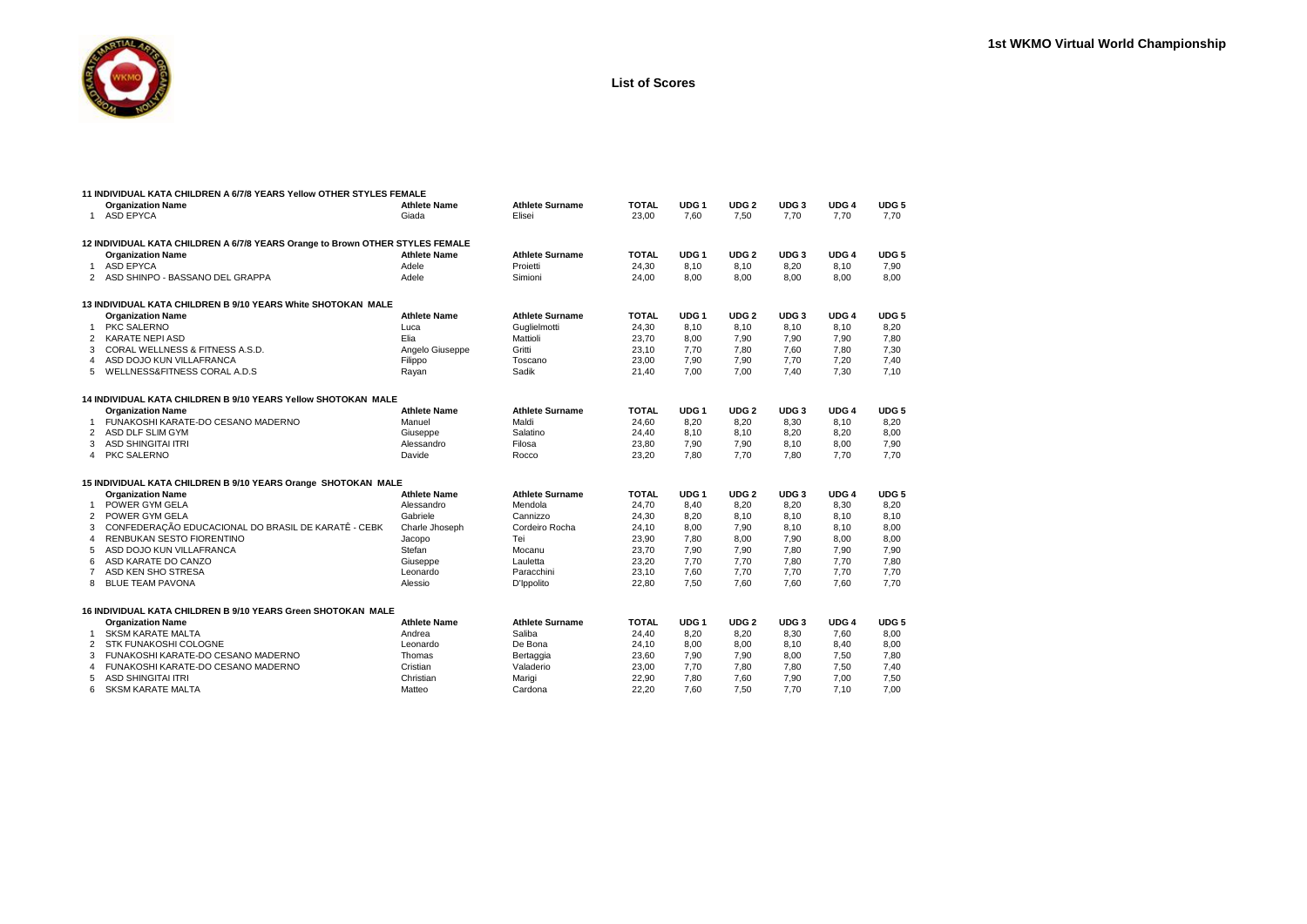

|                | 17 INDIVIDUAL KATA CHILDREN B 9/10 YEARS Blue to Black SHOTOKAN  MALE    |                      |                        |              |                  |                  |                  |                  |                  |
|----------------|--------------------------------------------------------------------------|----------------------|------------------------|--------------|------------------|------------------|------------------|------------------|------------------|
|                | <b>Organization Name</b>                                                 | <b>Athlete Name</b>  | <b>Athlete Surname</b> | <b>TOTAL</b> | UDG <sub>1</sub> | UDG <sub>2</sub> | UDG <sub>3</sub> | UDG <sub>4</sub> | UDG <sub>5</sub> |
| $\mathbf{1}$   | U.S.D. SAN PELLEGRINO KARATE                                             | Leonardo             | Normanni               | 24,70        | 8,00             | 8,20             | 8,30             | 8,30             | 8,20             |
| $\overline{2}$ | U.S.D. SAN PELLEGRINO KARATE                                             | Federico             | Normanni               | 24,00        | 7,90             | 8,10             | 8,00             | 8,10             | 7,90             |
| 3              | RENBUKAN SESTO FIORENTINO                                                | Giulio               | Nazerian               | 23,80        | 7,90             | 8,00             | 7,90             | 8,00             | 7,90             |
|                | 4 ASD KARATE DO CANZO                                                    | Daniele              | Pontiggia              | 23,50        | 7,80             | 7,90             | 7,60             | 7,80             | 8,00             |
|                | 19 INDIVIDUAL KATA CHILDREN B 9/10 YEARS Yellow OTHER STYLES MALE        |                      |                        |              |                  |                  |                  |                  |                  |
|                | <b>Organization Name</b>                                                 | <b>Athlete Name</b>  | <b>Athlete Surname</b> | <b>TOTAL</b> | UDG <sub>1</sub> | UDG 2            | UDG 3            | UDG <sub>4</sub> | UDG <sub>5</sub> |
| $\overline{1}$ | <b>KENSHUKAI SHITO RYU</b>                                               | Alessio              | Signorini              | 24,50        | 8,30             | 8,20             | 8,10             | 8,20             | 8,10             |
| $\overline{2}$ | ASD EPYCA                                                                | Raffaele             | Caiazza                | 23,40        | 7,80             | 7,80             | 7,80             | 7,70             | 7,90             |
| 3              | <b>ASD EPYCA</b>                                                         | Luca                 | Dornescu               | 23,10        | 7,70             | 7,60             | 7,70             | 7.80             | 7,70             |
| 4              | DOJO KEIKEN G.P. WADO-RYU                                                | Matteo               | Gandin                 | 22,70        | 7.60             | 7,70             | 7.60             | 7.50             | 7,50             |
| 5              | KARATEITALY                                                              | Manuel               | Gallarello             | 22,40        | 7,50             | 7,50             | 7,50             | 7,40             | 7,40             |
| 6              | ASD EPYCA                                                                | Matias               | <b>Borsellini</b>      | 21,20        | 7.20             | 7,30             | 7,00             | 7.00             | 7.00             |
|                | 20 INDIVIDUAL KATA CHILDREN B 9/10 YEARS Orange OTHER STYLES MALE        |                      |                        |              |                  |                  |                  |                  |                  |
|                | <b>Organization Name</b>                                                 | <b>Athlete Name</b>  | <b>Athlete Surname</b> | <b>TOTAL</b> | UDG <sub>1</sub> | UDG <sub>2</sub> | UDG <sub>3</sub> | UDG <sub>4</sub> | UDG <sub>5</sub> |
| $\mathbf{1}$   | AI SHIN DO                                                               | Lorenzo              | Salini                 | 25,00        | 8,40             | 8,50             | 8,30             | 8,20             | 8,30             |
| $\overline{2}$ | <b>ASD EPYCA</b>                                                         | Alessandro           | Rudyshyn               | 24,40        | 8,10             | 8,20             | 8,20             | 8,10             | 8,10             |
| 3              | <b>ASD SUNSHINE</b>                                                      | Francesco            | Sarpa                  | 23,90        | 8,00             | 8,00             | 8,10             | 7,90             | 7,90             |
| 4              | <b>KARATEITALY</b>                                                       | Pietro               | Antonelli              | 23,60        | 8,00             | 8,10             | 7,90             | 7,60             | 7,70             |
| 5              | ASD SHINPO - BASSANO DEL GRAPPA                                          | Zakaria              | Lyamouni               | 23,30        | 7,80             | 7,90             | 7,80             | 7,50             | 7,70             |
| 6              | <b>KARATEITALY</b>                                                       | Tommaso              | Ambroglini             | 23,20        | 7,90             | 7,80             | 7.70             | 7.70             | 7,60             |
|                | 7 KARATEITALY                                                            | Lorenzo              | Minchiatti             | 22,40        | 7,60             | 7,50             | 7,50             | 7.40             | 7,40             |
|                |                                                                          |                      |                        |              |                  |                  |                  |                  |                  |
|                | 21 INDIVIDUAL KATA CHILDREN B 9/10 YEARS Green OTHER STYLES MALE         |                      |                        |              |                  |                  |                  |                  |                  |
|                | <b>Organization Name</b>                                                 | <b>Athlete Name</b>  | <b>Athlete Surname</b> | <b>TOTAL</b> | UDG <sub>1</sub> | UDG <sub>2</sub> | UDG 3            | UDG <sub>4</sub> | UDG <sub>5</sub> |
| $\mathbf{1}$   | RONIN CLUB NAPOLI                                                        | <b>Rixon Vincent</b> | Tacata                 | 24.50        | 8,10             | 8.10             | 8,20             | 8,20             | 8,20             |
| $\overline{2}$ | MONKEY GYM(FESIK)                                                        | Francesco            | Mercurio               | 24,00        | 8,00             | 8,00             | 8,00             | 8,10             | 7,90             |
| 3              | <b>KENSHUKAI SHITO RYU</b>                                               | Giulio               | Russo                  | 23,90        | 8,20             | 7,90             | 8,00             | 7,90             | 8,00             |
| 4              | MONKEY GYM(FESIK)                                                        | Giuseppe             | <b>Buscemi</b>         | 23,60        | 7,90             | 7,80             | 7,90             | 7,80             | 7,90             |
| 5              | KUSHINKAI                                                                | Marcello             | Corona                 | 23,20        | 7.90             | 7,70             | 7,80             | 7.70             | 7,70             |
|                | 22 INDIVIDUAL KATA CHILDREN B 9/10 YEARS Blue to Black OTHER STYLES MALE |                      |                        |              |                  |                  |                  |                  |                  |
|                | <b>Organization Name</b>                                                 | <b>Athlete Name</b>  | <b>Athlete Surname</b> | <b>TOTAL</b> | UDG <sub>1</sub> | UDG <sub>2</sub> | UDG <sub>3</sub> | UDG <sub>4</sub> | UDG <sub>5</sub> |
| $\mathbf{1}$   | <b>MAKOTO SSD</b>                                                        | Leonardo             | Quattrocchi            | 24,60        | 8,10             | 8,20             | 8,20             | 8,20             | 8,20             |
| 2              | APD LIBERTAS PORCIA                                                      | Bryan                | La Sala                | 23,80        | 8,00             | 7,90             | 7,90             | 7,90             | 8,10             |
| 3              | <b>JIN ASD</b>                                                           | David Gabriel        | Vlasie                 | 23,20        | 7,80             | 7,70             | 7,70             | 7,70             | 7,90             |
|                | 4 ASD SHINPO - BASSANO DEL GRAPPA                                        | Filippo              | Raimondi               | 22.60        | 7.40             | 7.60             | 7,50             | 7.50             | 7,70             |
|                | 23 INDIVIDUAL KATA CHILDREN B 9/10 YEARS White SHOTOKAN  FEMALE          |                      |                        |              |                  |                  |                  |                  |                  |
|                | <b>Organization Name</b>                                                 | <b>Athlete Name</b>  | <b>Athlete Surname</b> | <b>TOTAL</b> | UDG <sub>1</sub> | UDG <sub>2</sub> | UDG <sub>3</sub> | UDG <sub>4</sub> | UDG <sub>5</sub> |
| $\mathbf{1}$   | ASD DOJO KUN VILLAFRANCA                                                 | Emma                 | Bettero                | 24,00        | 8,00             | 8,00             | 8,00             | 8,40             | 8,00             |
|                | 2 ASD DOJO KARATE LEONARDO SASSARI                                       | Viola                | Pistidda Nivola        | 22.50        | 7.70             | 7.60             | 7,80             | 7.20             | 7,10             |
|                | 24 INDIVIDUAL KATA CHILDREN B 9/10 YEARS Yellow SHOTOKAN FEMALE          |                      |                        |              |                  |                  |                  |                  |                  |
|                | <b>Organization Name</b>                                                 | <b>Athlete Name</b>  | <b>Athlete Surname</b> | <b>TOTAL</b> | UDG <sub>1</sub> | UDG <sub>2</sub> | UDG 3            | UDG <sub>4</sub> | UDG <sub>5</sub> |
| $\mathbf{1}$   | <b>BUDOKAN VALDERA ASD</b>                                               | Ginevra              | Disarò                 | 24,70        | 8,00             | 8.10             | 8,40             | 8,30             | 8,30             |
| 2              | <b>KARATE NEPI ASD</b>                                                   | Emma                 | Kalinowski             | 23,80        | 7,70             | 8,00             | 8.00             | 7,90             | 7,90             |
| 3              | U.S.D. SAN PELLEGRINO KARATE                                             | <b>Beatrice</b>      | Mosca                  | 23.30        | 7.80             | 7.90             | 7.70             | 7.70             | 7,80             |
|                |                                                                          |                      |                        |              |                  |                  |                  |                  |                  |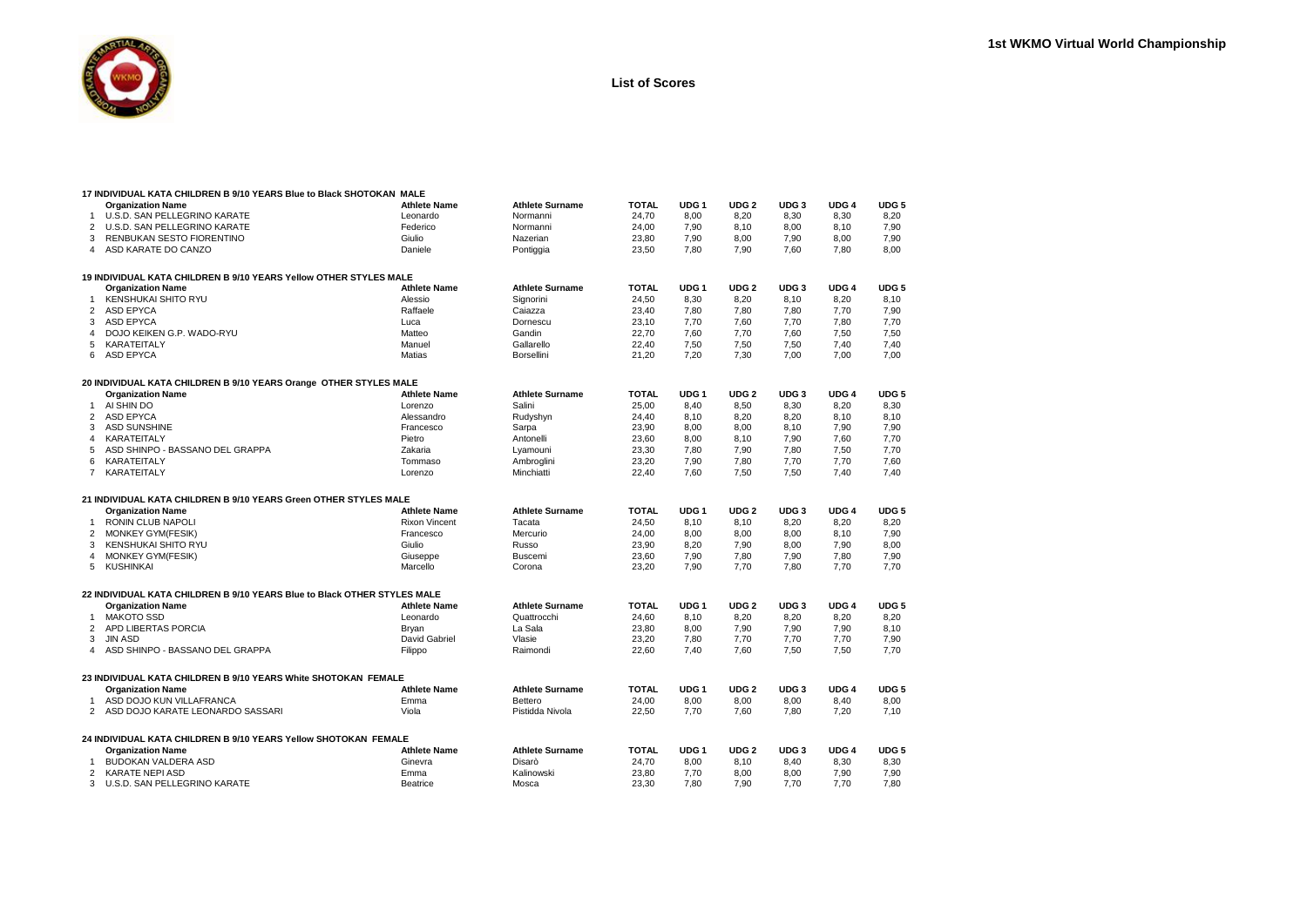

|                | 25 INDIVIDUAL KATA CHILDREN B 9/10 YEARS Orange SHOTOKAN FEMALE            |                     |                        |              |                  |                  |                  |                  |                  |
|----------------|----------------------------------------------------------------------------|---------------------|------------------------|--------------|------------------|------------------|------------------|------------------|------------------|
|                | <b>Organization Name</b>                                                   | <b>Athlete Name</b> | <b>Athlete Surname</b> | <b>TOTAL</b> | UDG <sub>1</sub> | UDG <sub>2</sub> | UDG <sub>3</sub> | UDG <sub>4</sub> | UDG <sub>5</sub> |
|                | STK FUNAKOSHI COLOGNE                                                      | Angelica            | Ghitti                 | 25,50        | 8.50             | 8,60             | 8.40             | 8,50             | 8,50             |
|                | U.S.D. SAN PELLEGRINO KARATE                                               | Noemi               | Bettinelli             | 25,20        | 8.40             | 8,40             | 8,30             | 8.40             | 8,40             |
| 3              | <b>ASD SHINGITAI ITRI</b>                                                  | Veronica            | Di Russo               | 24,30        | 8.20             | 8.10             | 8.00             | 8.10             | 8,10             |
| 4              | RENBUKAN SESTO FIORENTINO                                                  | Alice               | <b>Brunetta</b>        | 23,70        | 7.80             | 8.00             | 7.80             | 7.90             | 8,00             |
| 5              | <b>BUSHIDO RYU NICHELINO</b>                                               | Caterina Venera     | Nicotra                | 23,50        | 7.80             | 7.90             | 7.70             | 7.80             | 7,90             |
|                | 27 INDIVIDUAL KATA CHILDREN B 9/10 YEARS Blue to Black SHOTOKAN FEMALE     |                     |                        |              |                  |                  |                  |                  |                  |
|                | <b>Organization Name</b>                                                   | <b>Athlete Name</b> | <b>Athlete Surname</b> | <b>TOTAL</b> | UDG <sub>1</sub> | UDG <sub>2</sub> | UDG <sub>3</sub> | UDG <sub>4</sub> | UDG <sub>5</sub> |
| 1              | A.S.D.K MARIANO                                                            | Alessandra Vanessa  | Roman                  | 24,10        | 8.00             | 7.90             | 8.00             | 8.10             | 8.10             |
|                | SAMURAI ISSHINRYU KARATE DO ASSOCIATION OF INDIA                           | Vaiga               | P <sub>R</sub>         | 24,00        | 7,90             | 8,00             | 8,10             | 8,00             | 8,00             |
| 3              | <b>FESIK</b>                                                               | Anna Sabina         | Soru                   | 22,60        | 7.50             | 7.40             | 7.60             | 7.50             | 7.60             |
|                | 29 INDIVIDUAL KATA CHILDREN B 9/10 YEARS Yellow OTHER STYLES FEMALE        |                     |                        |              |                  |                  |                  |                  |                  |
|                | <b>Organization Name</b>                                                   | <b>Athlete Name</b> | <b>Athlete Surname</b> | <b>TOTAL</b> | UDG <sub>1</sub> | UDG <sub>2</sub> | UDG <sub>3</sub> | UDG <sub>4</sub> | UDG <sub>5</sub> |
|                | <b>IRON-DO KARATE BUSHI</b>                                                | Sara                | Nkhaili                | 24,80        | 8.20             | 8,30             | 8.30             | 8,20             | 8,40             |
| $\overline{2}$ | JIN ASD                                                                    | Greta               | Tabuso                 | 23,90        | 8.10             | 8.00             | 7.90             | 7.90             | 8.00             |
| 3              | KARATEITALY                                                                | Viola               | Zoppetti               | 23,50        | 7.70             | 7.80             | 7.90             | 7.80             | 7.90             |
|                | 30 INDIVIDUAL KATA CHILDREN B 9/10 YEARS Orange OTHER STYLES FEMALE        |                     |                        |              |                  |                  |                  |                  |                  |
|                | <b>Organization Name</b>                                                   | <b>Athlete Name</b> | <b>Athlete Surname</b> | <b>TOTAL</b> | UDG <sub>1</sub> | UDG <sub>2</sub> | UDG <sub>3</sub> | UDG <sub>4</sub> | UDG <sub>5</sub> |
| 1              | ASD SHINPO - BASSANO DEL GRAPPA                                            | Aurora              | Grando                 | 24,00        | 8.00             | 8,00             | 8,00             | 8,00             | 8,00             |
|                | 32 INDIVIDUAL KATA CHILDREN B 9/10 YEARS Blue to Black OTHER STYLES FEMALE |                     |                        |              |                  |                  |                  |                  |                  |
|                | <b>Organization Name</b>                                                   | <b>Athlete Name</b> | <b>Athlete Surname</b> | <b>TOTAL</b> | UDG <sub>1</sub> | UDG <sub>2</sub> | UDG <sub>3</sub> | UDG <sub>4</sub> | UDG <sub>5</sub> |
| 1              | ASD SHINPO - BASSANO DEL GRAPPA                                            | Iris                | Bellò                  | 23,80        | 7.80             | 7,90             | 8.00             | 7.90             | 8.00             |
|                | 33 INDIVIDUAL KATA CHILDREN C 11/12 YEARS White SHOTOKAN MALE              |                     |                        |              |                  |                  |                  |                  |                  |
|                | <b>Organization Name</b>                                                   | <b>Athlete Name</b> | <b>Athlete Surname</b> | <b>TOTAL</b> | UDG <sub>1</sub> | UDG <sub>2</sub> | UDG <sub>3</sub> | UDG <sub>4</sub> | UDG <sub>5</sub> |
|                | <b>ASD RONIN CLUB</b>                                                      | Kavidu Nimsara      | Weerasinghe Pathirage  | 24,00        | 8.10             | 8,00             | 8.00             | 8,00             | 8,00             |
|                | <b>KARATE TEAM BASILE</b>                                                  | Giuseppe            | Ternullo               | 22,30        | 7.40             | 7.60             | 7.40             | 7.40             | 7,50             |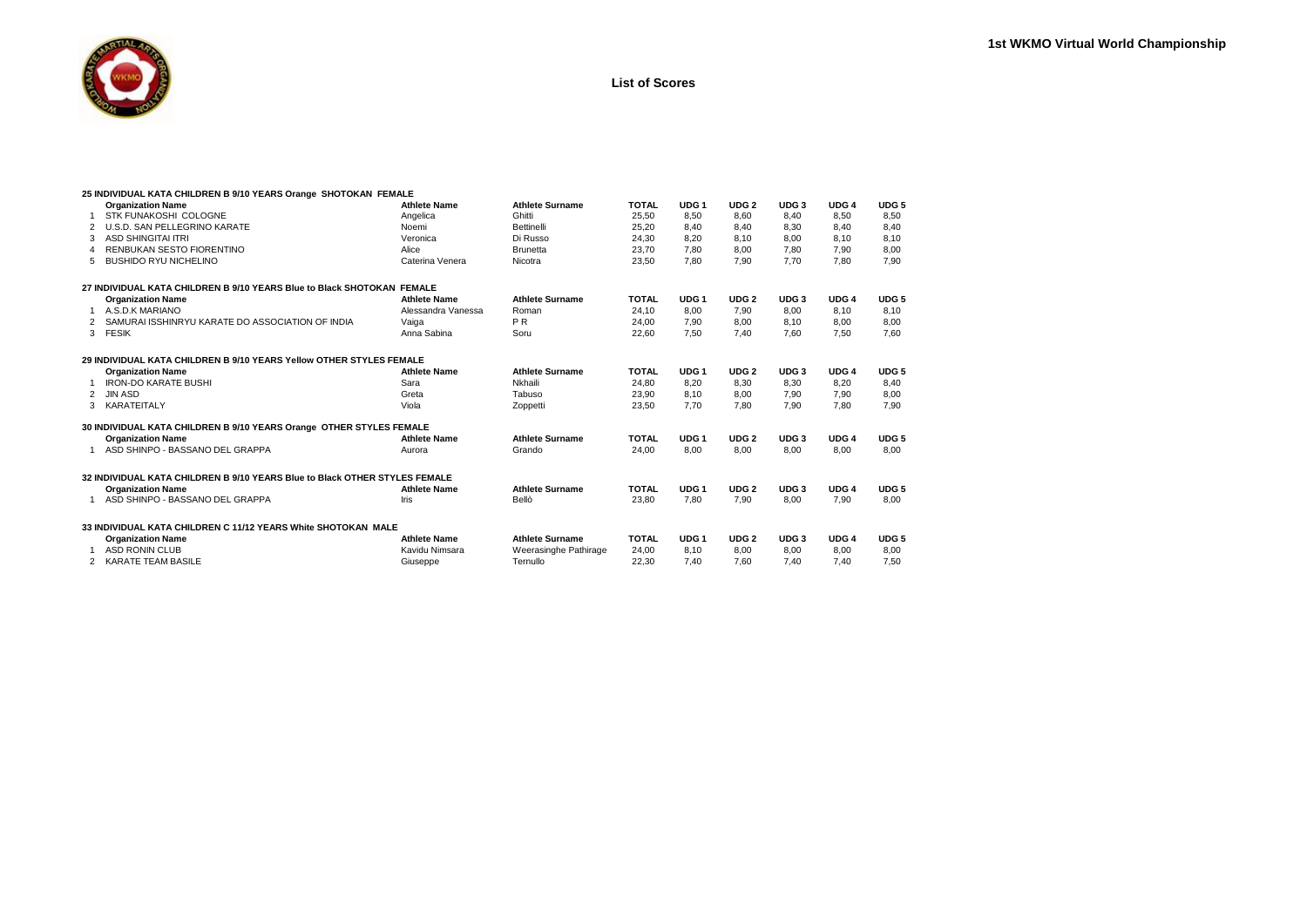

|                | 34 INDIVIDUAL KATA CHILDREN C 11/12 YEARS Yellow SHOTOKAN MALE        |                     |                        |              |                  |                  |                  |                  |                  |
|----------------|-----------------------------------------------------------------------|---------------------|------------------------|--------------|------------------|------------------|------------------|------------------|------------------|
|                | <b>Organization Name</b>                                              | <b>Athlete Name</b> | <b>Athlete Surname</b> | <b>TOTAL</b> | UDG <sub>1</sub> | UDG <sub>2</sub> | UDG <sub>3</sub> | UDG <sub>4</sub> | UDG <sub>5</sub> |
|                | A.S.D. FUNAKOSHI MANFREDONIA                                          | Filippo             | Palumbo                | 24,70        | 8,20             | 8,20             | 8,30             | 8,20             | 8,30             |
| 2              | <b>ASD SUNSHINE</b>                                                   | Antonio             | Gagliotti              | 24,60        | 8,30             | 8,30             | 8,20             | 8,10             | 8,00             |
| 3              | <b>SKSM KARATE MALTA</b>                                              | <b>Bulscu</b>       | Adamy                  | 23,70        | 7,90             | 8,00             | 8,10             | 7,80             | 7,80             |
| 4              | ASD DOJO KARATE LEONARDO SASSARI                                      | Matteo              | <b>Pittalis</b>        | 23,60        | 7,80             | 7,90             | 8,00             | 7,90             | 7,80             |
| 5              | CORAL                                                                 | Arin                | Sfecla                 | 23,30        | 8,00             | 7,90             | 7,70             | 7,50             | 7,70             |
| 5              | ASD KARATE DO CANZO                                                   | Giuseppe            | Mulè                   | 23,30        | 7,80             | 7,80             | 7,90             | 7,70             | 7,60             |
| $\overline{7}$ | RENBUKAN SESTO FIORENTINO                                             | Yakine              | Boussensla             | 23,20        | 7,80             | 7,90             | 7,60             | 7,60             | 7,80             |
|                | 35 INDIVIDUAL KATA CHILDREN C 11/12 YEARS Orange SHOTOKAN MALE        |                     |                        |              |                  |                  |                  |                  |                  |
|                | <b>Organization Name</b>                                              | <b>Athlete Name</b> | <b>Athlete Surname</b> | <b>TOTAL</b> | UDG <sub>1</sub> | UDG <sub>2</sub> | UDG <sub>3</sub> | UDG <sub>4</sub> | UDG <sub>5</sub> |
|                | A.S.D. FUNAKOSHI MANFREDONIA                                          | Andrea              | Savino                 | 24,20        | 8.10             | 8,00             | 8,10             | 7,90             | 8.10             |
| 2              | A.S.D. FUNAKOSHI MANFREDONIA                                          | Antonio             | Quitadamo              | 24.10        | 8.10             | 8,00             | 8.00             | 8.20             | 7,90             |
| 3              | YAMABUSHI GE                                                          | Riccardo            | Lormani                | 24,00        | 8,00             | 7,80             | 8,00             | 8.00             | 8,00             |
| 4              | A.S.D. KARATE CLUB LUPINU                                             | Michelino           | Canu                   | 23,60        | 7,90             | 7.80             | 7.90             | 7.80             | 7,90             |
| 5              | ASD DOJO KARATE LEONARDO SASSARI                                      | Pietro              | Pinna                  | 22,60        | 7.60             | 7,50             | 7.70             | 7.50             | 7.40             |
|                | 36 INDIVIDUAL KATA CHILDREN C 11/12 YEARS Green SHOTOKAN  MALE        |                     |                        |              |                  |                  |                  |                  |                  |
|                | <b>Organization Name</b>                                              | <b>Athlete Name</b> | <b>Athlete Surname</b> | <b>TOTAL</b> | UDG <sub>1</sub> | UDG <sub>2</sub> | UDG <sub>3</sub> | UDG <sub>4</sub> | UDG <sub>5</sub> |
| 1              | ASD KEN SHO STRESA                                                    | Federico            | Capone                 | 25,40        | 8,60             | 8,50             | 8,40             | 8,40             | 8,50             |
| $\overline{2}$ | <b>RONIN CLUB</b>                                                     | Matteo              | Esposito               | 24,90        | 8,30             | 8,30             | 8,30             | 8,30             | 8,40             |
| 3              | BODY WORLD KARATE CALTAGIRONE                                         | Lorenzo             | ludica                 | 24,40        | 8,20             | 8,10             | 8,10             | 8,00             | 8,20             |
| 4              | ASDK MARIANO COMENSE                                                  | Edoardo             | Emandi                 | 24,30        | 8,10             | 8,20             | 8,10             | 7,90             | 8,10             |
| 5              | ASD DOJO KUN VILLAFRANCA                                              | Tommaso             | Pisani                 | 23,60        | 7,90             | 7,70             | 7,90             | 7,80             | 7,90             |
| 6              | FESIK ASD US VIRTUS BOLZANETO                                         | Gabriele            | Porcu                  | 22,70        | 7,50             | 7,50             | 7,60             | 7.60             | 7,60             |
|                | 37 INDIVIDUAL KATA CHILDREN C 11/12 YEARS Blue to Black SHOTOKAN MALE |                     |                        |              |                  |                  |                  |                  |                  |
|                | <b>Organization Name</b>                                              | <b>Athlete Name</b> | <b>Athlete Surname</b> | <b>TOTAL</b> | UDG <sub>1</sub> | UDG <sub>2</sub> | UDG <sub>3</sub> | UDG <sub>4</sub> | UDG <sub>5</sub> |
| -1             | SKS ALTOPIANO SELVINO - AVIATICO                                      | Matteo              | Facchetti              | 25,20        | 8.40             | 8.30             | 8.40             | 8.50             | 8.40             |
| 2              | POWERGYM GELA                                                         | Rocco Ryan          | Greco                  | 25,00        | 8,50             | 8,40             | 8,50             | 8,10             | 8,00             |
| 3              | A.S.D POWER GYM GELA                                                  | Gioele              | Fama                   | 24,80        | 8,30             | 8,30             | 8,30             | 8,20             | 8,10             |
| 4              | <b>BUSHIDO RYU NICHELINO</b>                                          | Pietro              | Angelo                 | 24,30        | 8.20             | 8,10             | 8,10             | 8.10             | 8,00             |
| 5              | PALESTRA SAMURAI NICHELINO                                            | Gabriele            | Martinetti             | 24,00        | 8.00             | 8,00             | 8.00             | 8.00             | 8,00             |
| 6              | ASDK MARIANO COMENSE                                                  | Gabriele            | Aiazzi                 | 23,90        | 8,10             | 8,00             | 8,20             | 7.60             | 7,80             |
| $\overline{7}$ | <b>BLUE TEAM CLUB</b>                                                 | Claudio             | Surace                 | 23,60        | 7.90             | 7.80             | 7.90             | 8.00             | 7,70             |
| 8              | <b>BLUE TEAM CLUB</b>                                                 | Leonardo            | Di Lazzaro             | 23,50        | 7,90             | 7,80             | 7,90             | 7,80             | 7,70             |
| 8              | <b>SKSM KARATE MALTA</b>                                              | Rowan               | Saliba                 | 23,50        | 7,80             | 7,80             | 7,80             | 8,50             | 7,90             |
| 10             | ASD SHINGITAI ITRI                                                    | Giuseppe            | Fedele                 | 23,40        | 7.80             | 7.60             | 7.90             | 7.80             | 7,80             |
| 11             | SAMURAI ISSHINRYU KARATE DO ASSOCIATION OF INDIA                      | Akash               | A <sub>S</sub>         | 23,20        | 7.70             | 7,70             | 7.80             | 7.80             | 7,70             |
|                | 12 RENBUKAN SESTO FIORENTINO                                          | Ruben               | Simonato               | 23,10        | 7,90             | 7,70             | 7,80             | 7,50             | 7,60             |
| 13             | <b>BUSHIDO RYU NICHELINO</b>                                          | Andrea              | Grillo                 | 22,90        | 7,60             | 7,60             | 7,70             | 7,70             | 7,60             |
|                | 14 ASD KARATE DO CANZO                                                | Matteo              | Prisinzano             | 22,80        | 7.60             | 7.60             | 7.70             | 7.50             | 7,60             |
|                | 15 ASD KARATE DO CANZO                                                | Nicola              | Mauri                  | 22.70        | 7.80             | 7.60             | 7.80             | 7.10             | 7.30             |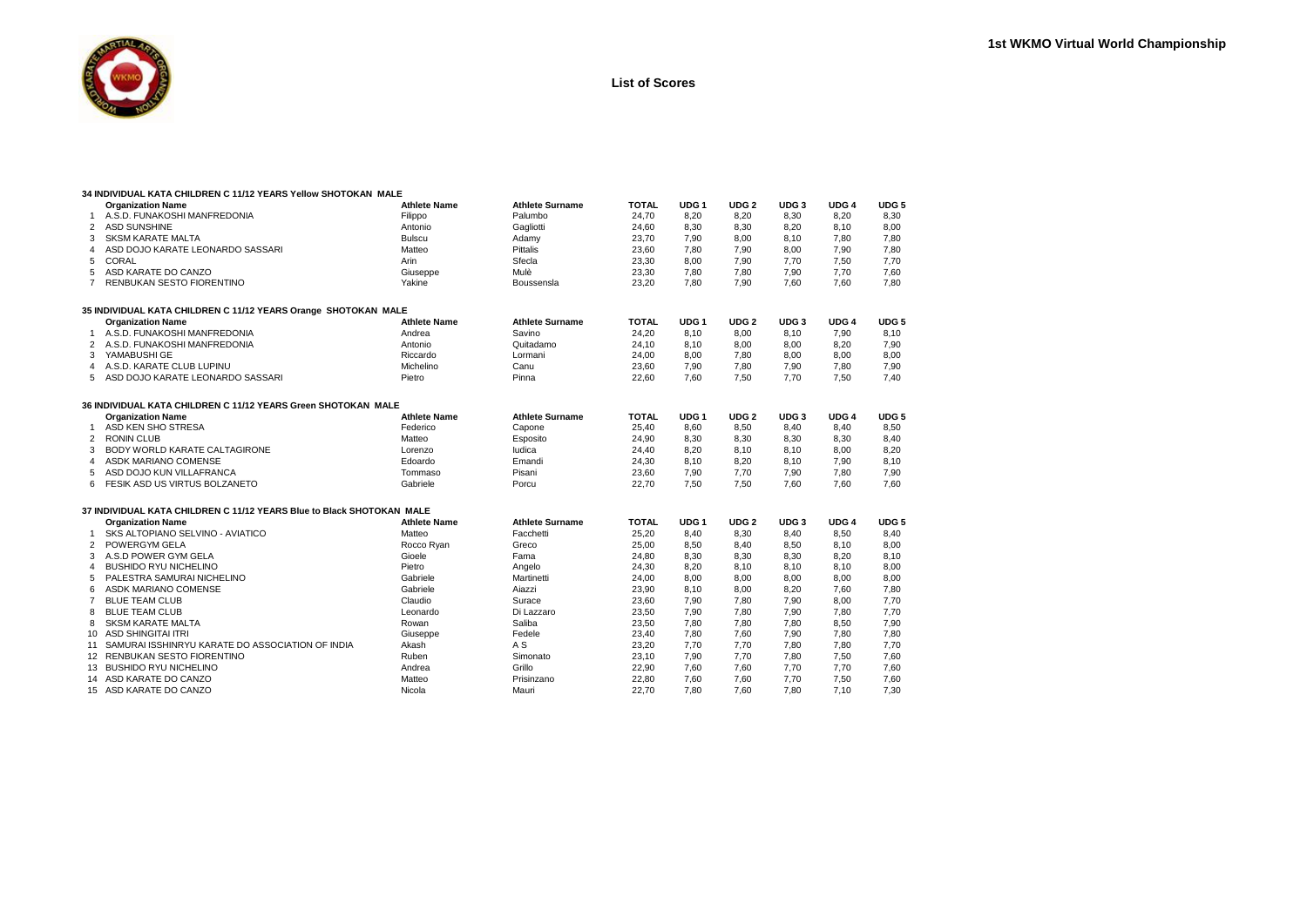

|                | <b>Organization Name</b>                                                  | <b>Athlete Name</b> | <b>Athlete Surname</b> | <b>TOTAL</b> | UDG <sub>1</sub> | UDG <sub>2</sub> | UDG 3            | UDG <sub>4</sub> | UDG <sub>5</sub> |
|----------------|---------------------------------------------------------------------------|---------------------|------------------------|--------------|------------------|------------------|------------------|------------------|------------------|
| -1             | ASD SHINPO - BASSANO DEL GRAPPA                                           | Eduart              | Tomini                 | 23,80        | 7,90             | 7,80             | 7,90             | 8,00             | 8,00             |
| $\overline{2}$ | ASD SHINPO - BASSANO DEL GRAPPA                                           | Alberto             | Lupchian               | 23,40        | 7,80             | 7,70             | 7,80             | 7,80             | 7,80             |
|                | 3 KARATEITALI                                                             | Stefano             | Cannavicci             | 23,30        | 7,50             | 7,70             | 7,70             | 7,90             | 7,90             |
|                | 40 INDIVIDUAL KATA CHILDREN C 11/12 YEARS Orange OTHER STYLES MALE        |                     |                        |              |                  |                  |                  |                  |                  |
|                | <b>Organization Name</b>                                                  | <b>Athlete Name</b> | <b>Athlete Surname</b> | <b>TOTAL</b> | UDG <sub>1</sub> | UDG <sub>2</sub> | UDG <sub>3</sub> | UDG 4            | UDG <sub>5</sub> |
| $\mathbf{1}$   | ASD SHINPO - BASSANO DEL GRAPPA                                           | Younesse            | Belaoud                | 24,10        | 8,10             | 8,20             | 8,00             | 7,80             | 8,00             |
|                | 2 KARATE CLUB FESIK                                                       | Alberto             | Tiberio                | 23,90        | 8,00             | 8,00             | 7,90             | 8,20             | 7,80             |
|                | 41 INDIVIDUAL KATA CHILDREN C 11/12 YEARS Green OTHER STYLES MALE         |                     |                        |              |                  |                  |                  |                  |                  |
|                | <b>Organization Name</b>                                                  | <b>Athlete Name</b> | <b>Athlete Surname</b> | <b>TOTAL</b> | UDG <sub>1</sub> | UDG <sub>2</sub> | UDG <sub>3</sub> | UDG <sub>4</sub> | UDG <sub>5</sub> |
| $\mathbf{1}$   | <b>ASD EPYCA</b>                                                          | Nicola              | Pacifici               | 24,10        | 7,90             | 8.10             | 8.10             | 7,90             | 8,10             |
| 2              | <b>ASD EPYCA</b>                                                          | Manuel              | Sforna                 | 24.00        | 8.10             | 8,00             | 8.00             | 8.00             | 8,00             |
| 3              | KARATEITALY                                                               | Giovanni            | Sargeni                | 23,60        | 8,20             | 7,90             | 7,80             | 7,80             | 7,90             |
| 4              | <b>JIN ASD</b>                                                            | Tommaso             | Lazzarini              | 23,30        | 7,70             | 7,80             | 7,90             | 7,70             | 7,80             |
| 5              | ASD EPYCA                                                                 | Michele             | Sforna                 | 23,10        | 7.70             | 7.70             | 7.70             | 7.60             | 7.70             |
|                | 42 INDIVIDUAL KATA CHILDREN C 11/12 YEARS Blue to Black OTHER STYLES MALE |                     |                        |              |                  |                  |                  |                  |                  |
|                | <b>Organization Name</b>                                                  | <b>Athlete Name</b> | <b>Athlete Surname</b> | <b>TOTAL</b> | UDG <sub>1</sub> | UDG <sub>2</sub> | UDG <sub>3</sub> | UDG <sub>4</sub> | UDG <sub>5</sub> |
| $\overline{1}$ | <b>KENSHUKAI SHITO RYU</b>                                                | Davide              | Signorini              | 25.10        | 8.40             | 8,30             | 8,40             | 8,50             | 8,20             |
| $\overline{2}$ | <b>KENSHUKAI SHITO RYU</b>                                                | Lorenzo             | Quirighetti            | 24,60        | 8,10             | 8,20             | 8,20             | 8,30             | 8,20             |
| 3              | KARATE CLUB CORDIGNANO (TV) ITALIA                                        | Michael             | Mioni                  | 24,50        | 8,30             | 8,20             | 8,00             | 8,10             | 8,20             |
| $\overline{4}$ | ASD SHINPO - BASSANO DEL GRAPPA                                           | Carlo Stefano       | Tarau                  | 24,40        | 8,10             | 8.10             | 8,30             | 8,20             | 8,00             |
| 5              | <b>MONKEY GYM(FESIK)</b>                                                  | Dario               | Tarantino              | 24,20        | 8.20             | 7,80             | 8,20             | 8.10             | 7,90             |
| 6              | <b>MONKEY GYM(FESIK)</b>                                                  | Francesco           | Cusimano               | 24,00        | 8,00             | 8,00             | 8,00             | 8,00             | 8,00             |
| 6              | APD LIBERTAS PORCIA                                                       | Christian           | Benedet                | 24,00        | 8,00             | 8,00             | 8,00             | 8,00             | 7,90             |
| 8              | <b>JIN ASD</b>                                                            | Amedeo              | Boaretti               | 23,90        | 8,00             | 7,80             | 8,00             | 8,00             | 7,90             |
| 8              | <b>MONKEY GYM(FESIK)</b>                                                  | Paolo               | Di Grado               | 23.90        | 8.00             | 7,90             | 8,10             | 8.00             | 7,90             |
|                | 10 ASD EPYCA                                                              | Mattia              | Cipiciani              | 23,80        | 7,90             | 7,90             | 8,10             | 7,90             | 8,00             |
|                | 11 KARATE CLUB FESIK                                                      | Michele             | Pilone                 | 23,50        | 7,90             | 7,80             | 7,90             | 7,80             | 7,80             |
|                | 12 MONKEY GYM(FESIK)                                                      | Daniele             | La Rizza               | 23,30        | 7,80             | 7,70             | 7,80             | 7,60             | 7,80             |
|                | 13 ASD SHINPO - BASSANO DEL GRAPPA                                        | Sami                | Charrafi               | 23.10        | 7.70             | 7.80             | 7.70             | 7.60             | 7.70             |
|                | 43 INDIVIDUAL KATA CHILDREN C 11/12 YEARS White SHOTOKAN  FEMALE          |                     |                        |              |                  |                  |                  |                  |                  |
|                | <b>Organization Name</b>                                                  | <b>Athlete Name</b> | <b>Athlete Surname</b> | <b>TOTAL</b> | UDG <sub>1</sub> | UDG <sub>2</sub> | UDG <sub>3</sub> | UDG <sub>4</sub> | UDG <sub>5</sub> |
| $\mathbf{1}$   | A.S.D. FUNAKOSHI MANFREDONIA                                              | Cristina            | Rinaldi                | 24,70        | 8,20             | 8,30             | 8,00             | 8,20             | 8,30             |
| 2              | ASD DOJO KARATE LEONARDO SASSARI                                          | Anita               | Cozzula                | 23,80        | 7,90             | 7,80             | 7,90             | 8,00             | 8,00             |
| 3              | BUSHIDO RYU NICHELINO                                                     | Sofia               | Rubello                | 23,50        | 7,80             | 7,80             | 7,90             | 7,80             | 7,90             |
| 4              | WELLNESS & FITNESS CORAL A.D.S                                            | Sofia               | Chlihi                 | 22.40        | 7.30             | 7.50             | 7.50             | 7.40             | 7.50             |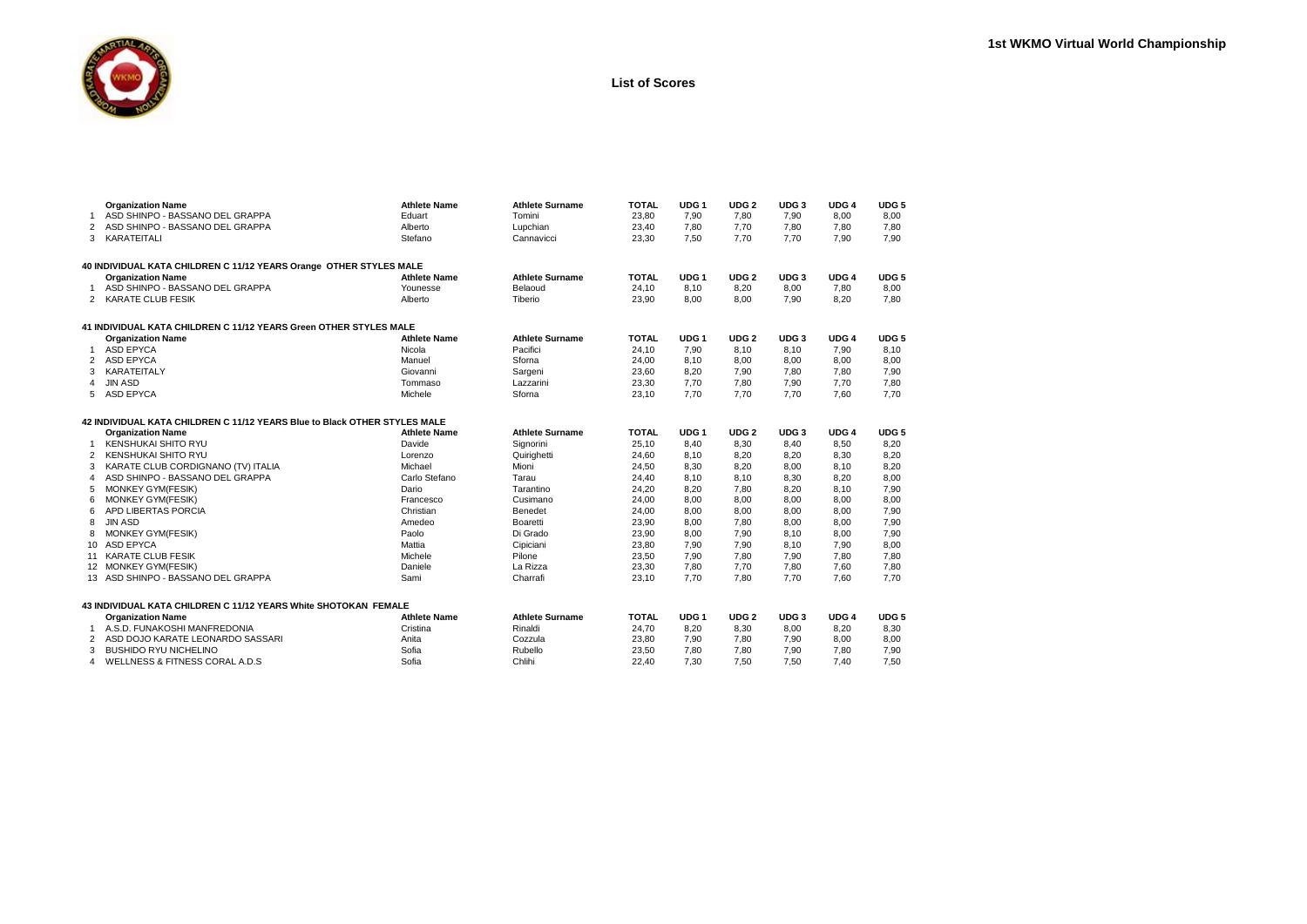

|                | 44 INDIVIDUAL KATA CHILDREN C 11/12 YEARS Yellow SHOTOKAN  FEMALE        |                     |                        |              |                  |                  |                  |                  |                  |                      |
|----------------|--------------------------------------------------------------------------|---------------------|------------------------|--------------|------------------|------------------|------------------|------------------|------------------|----------------------|
|                | <b>Organization Name</b>                                                 | <b>Athlete Name</b> | <b>Athlete Surname</b> | <b>TOTAL</b> | UDG <sub>1</sub> | UDG <sub>2</sub> | UDG <sub>3</sub> | UDG <sub>4</sub> | UDG <sub>5</sub> |                      |
|                | ASD SAKURA LATINA                                                        | Martina             | Coriddi                | 24,20        | 8,10             | 8,00             | 8,10             | 8,50             | 7,80             |                      |
|                | 2 ASD KARATE DO CANZO                                                    | Gaia                | Duzioni                | 23,80        | 8,00             | 7,90             | 7,90             | 8,00             | 7,50             |                      |
|                | 45 INDIVIDUAL KATA CHILDREN C 11/12 YEARS Orange SHOTOKAN FEMALE         |                     |                        |              |                  |                  |                  |                  |                  |                      |
|                | <b>Organization Name</b>                                                 | <b>Athlete Name</b> | <b>Athlete Surname</b> | <b>TOTAL</b> | UDG <sub>1</sub> | UDG <sub>2</sub> | UDG <sub>3</sub> | UDG <sub>4</sub> | UDG <sub>5</sub> |                      |
|                | <b>ASD SUNSHINE</b>                                                      | Oxana               | Lanni                  | 24,00        | 8,00             | 8,00             | 7,80             | 8,00             | 8,10             |                      |
| 2              | CORAL WELLNESS & FITNESS A.S.D.                                          | Vittoria            | Gritti                 | 23,60        | 7.70             | 7.90             | 7.90             | 7.90             | 7.80             |                      |
| 3              | SEISHINDO SEREGNO                                                        | Giada               | Boschetti              | 23,40        | 7,80             | 7,80             | 7,70             | 7,80             | 8,00             |                      |
| $\overline{4}$ | RENBUKAN SESTO FIORENTINO                                                | Alessia             | Menichetti             | 23,10        | 7,90             | 7,70             | 7,70             | 7,70             | 7,60             |                      |
|                | 47 INDIVIDUAL KATA CHILDREN C 11/12 YEARS Blue to Black SHOTOKAN  FEMALE |                     |                        |              |                  |                  |                  |                  |                  |                      |
|                | <b>Organization Name</b>                                                 | <b>Athlete Name</b> | <b>Athlete Surname</b> | <b>TOTAL</b> | UDG <sub>1</sub> | UDG <sub>2</sub> | UDG <sub>3</sub> | UDG <sub>4</sub> | UDG <sub>5</sub> |                      |
|                | 1 ASDK MARIANO                                                           | Ilaria              | Cova                   | 24,90        | 8,30             | 8,30             | 8,20             | 8,30             | 8,30             |                      |
| $\overline{2}$ | <b>BLUE TEAM PAVONA</b>                                                  | Gaia                | Pulcini                | 24,60        | 8,20             | 8,20             | 8,10             | 8.20             | 8,20             |                      |
| 3              | FKSI - FEDERAZIONE KARATE SVIZZERA ITALIANA                              | Aila                | Bellotti               | 24,10        | 8,00             | 8,00             | 8,10             | 8,10             | 8,00             | CHAP VI - ART 4 - d) |
| 4              | AI SHIN DO                                                               | Matilde             | Piovani                | 24,10        | 7,90             | 8,10             | 7.90             | 8,10             | 8,10             | CHAP VI - ART 4 - d) |
| 5              | AI SHIN DO                                                               | Stefania            | Grosu                  | 23,60        | 7.80             | 7.90             | 7.80             | 7.90             | 8,00             |                      |
| 6              | ASD KARATE DO CANZO                                                      | Huyen               | Fiamberti              | 23,50        | 7,70             | 7,80             | 7,90             | 8,00             | 7,80             |                      |
|                | ASD DOJO KARATE LEONARDO SASSARI                                         | Maria Chiara        | Martelli               | 23,40        | 7,90             | 7,90             | 7.80             | 7,60             | 7,70             |                      |
| 8              | RENBUKAN SESTO FIORENTINO                                                | Gemma               | Mechi                  | 23,40        | 7,80             | 7,80             | 7,80             | 7,80             | 7,80             |                      |
| 9              | AI SHIN DO                                                               | Sara                | Pedretti               | 23,40        | 7,80             | 7,90             | 7,70             | 7,60             | 7,90             |                      |
|                | 10 BLUE TEAM PAVONA                                                      | Ilenia              | D'Arduini              | 23,20        | 7,80             | 7.70             | 7,70             | 7,70             | 7,90             |                      |
|                | 11 SKSM KARATE MALTA                                                     | Graziella           | Abela                  | 22,90        | 7,60             | 7,70             | 7,50             | 7,90             | 7,60             |                      |
|                | 12 ASD DOJO KARATE LEONARDO SASSARI                                      | Giovanna Angela     | Loddo                  | 22,40        | 7,50             | 7.60             | 7.40             | 7.40             | 7,50             |                      |
|                | 50 INDIVIDUAL KATA CHILDREN C 11/12 YEARS Orange OTHER STYLES FEMALE     |                     |                        |              |                  |                  |                  |                  |                  |                      |
|                | <b>Organization Name</b>                                                 | <b>Athlete Name</b> | <b>Athlete Surname</b> | <b>TOTAL</b> | UDG <sub>1</sub> | UDG <sub>2</sub> | UDG <sub>3</sub> | UDG <sub>4</sub> | UDG <sub>5</sub> |                      |
|                | ASD SHINPO - BASSANO DEL GRAPPA                                          | Veronica            | Stevanin               | 24,20        | 8,00             | 8,20             | 8,00             | 7,00             | 8,20             |                      |
|                | 2 KARATEITALY                                                            | Sofia               | Scorteccia             | 23,80        | 7,80             | 7,90             | 7,90             | 8,00             | 8,00             |                      |
|                | 3 ASD SHINPO - BASSANO DEL GRAPPA                                        | Matilde             | Piotto                 | 23,30        | 7.70             | 7,80             | 7.70             | 7,80             | 7,90             |                      |
|                | 51 INDIVIDUAL KATA CHILDREN C 11/12 YEARS Green OTHER STYLES FEMALE      |                     |                        |              |                  |                  |                  |                  |                  |                      |
|                | <b>Organization Name</b>                                                 | <b>Athlete Name</b> | <b>Athlete Surname</b> | <b>TOTAL</b> | UDG <sub>1</sub> | UDG <sub>2</sub> | UDG <sub>3</sub> | UDG <sub>4</sub> | UDG <sub>5</sub> |                      |
| $\mathbf{1}$   | <b>IRON-DO KARATE BUSHI</b>                                              | Iman                | Ouelkobaa              | 25,30        | 8,50             | 8,40             | 8,40             | 8,50             | 8,30             |                      |
|                | PAD LIBERTAS PORCIA                                                      | Renèe               | Rizzo                  | 24,70        | 8,30             | 8,20             | 8,20             | 8,40             | 8,10             |                      |
| 3              | APD LIBERTAS PORCIA                                                      | Iris                | Comin                  | 24,30        | 8,10             | 8,10             | 8,10             | 8,00             | 8,10             |                      |
| 4              | KARATE CLUB FESIK                                                        | Sharon              | Masucci                | 24.10        | 8,20             | 8.00             | 8.00             | 8.10             | 7.80             |                      |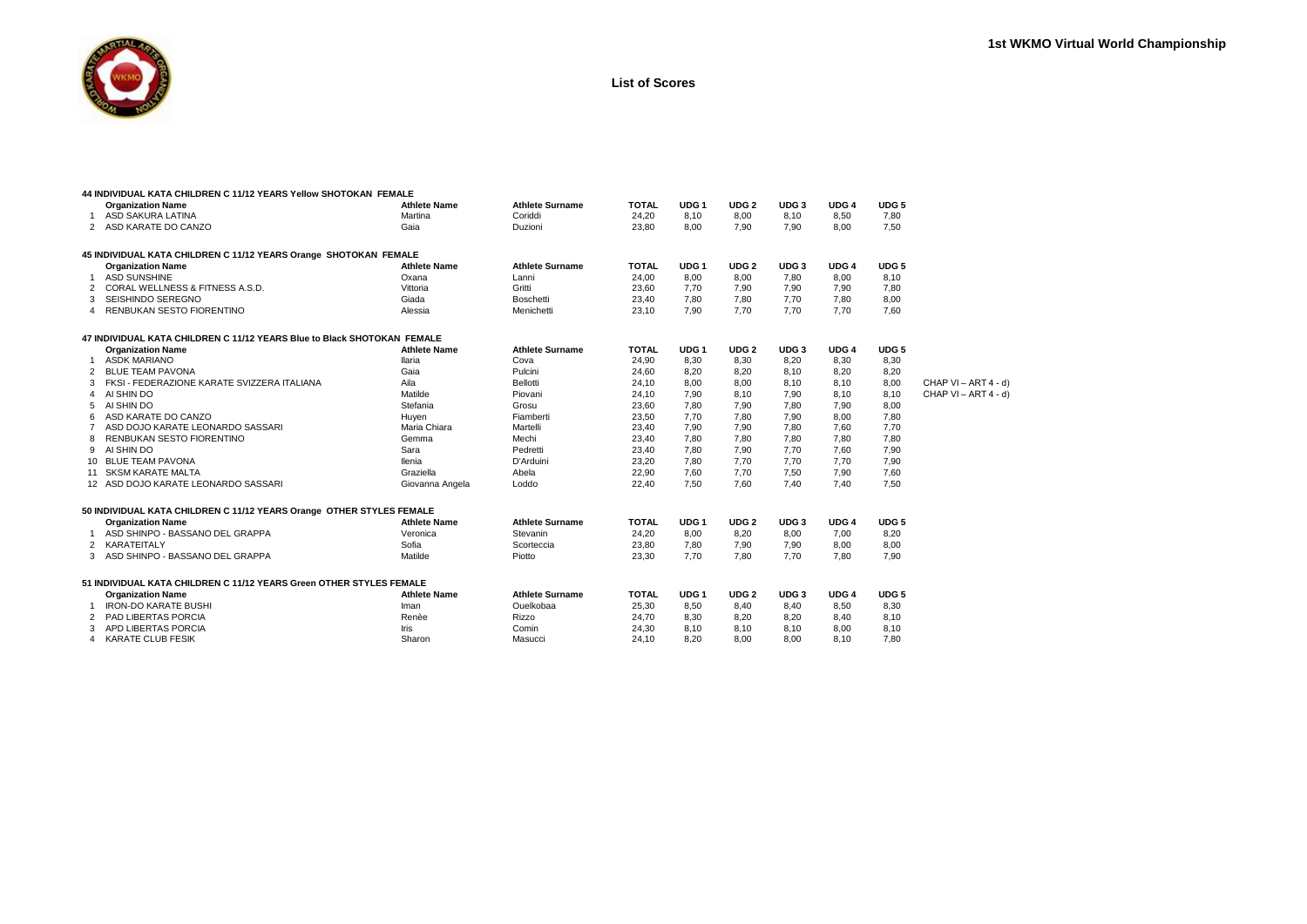

|                | 52 INDIVIDUAL KATA CHILDREN C 11/12 YEARS Blue to Black OTHER STYLES FEMALE |                      |                        |              |                  |                  |                  |                  |                  |
|----------------|-----------------------------------------------------------------------------|----------------------|------------------------|--------------|------------------|------------------|------------------|------------------|------------------|
|                | <b>Organization Name</b>                                                    | <b>Athlete Name</b>  | <b>Athlete Surname</b> | <b>TOTAL</b> | UDG <sub>1</sub> | UDG <sub>2</sub> | UDG <sub>3</sub> | UDG <sub>4</sub> | UDG <sub>5</sub> |
| 1              | SANKUKAI KARATE BERNAREGGIO                                                 | Villa Martina        | Villa Martina          | 25,40        | 8,50             | 8,30             | 8,50             | 8,50             | 8,40             |
| $\overline{2}$ | <b>IRON-DO KARATE BUSHI</b>                                                 | Lara                 | Pintaric               | 24,60        | 8.10             | 8.20             | 8.20             | 8.20             | 8,30             |
| 3              | MONKEY GYM (FESIK)                                                          | Sarah                | Berrouche              | 24,20        | 8.10             | 8.00             | 8,20             | 8.10             | 8,00             |
| 4              | ASD SHINPO - BASSANO DEL GRAPPA                                             | Andrea Sofia         | Gianesini              | 24,10        | 8,10             | 8,00             | 7,90             | 8,00             | 8,20             |
| 5              | SANKUKAI KARATE BERNAREGGIO                                                 | <b>Proh Beatrice</b> | Proh Beatrice          | 24,05        | 8,05             | 7,90             | 8,10             | 8.00             | 8,00             |
| 6              | ASD SHINPO - BASSANO DEL GRAPPA                                             | Giorgia              | Petucco                | 23,50        | 7,70             | 7,90             | 7,80             | 7,80             | 7,90             |
| 6              | <b>IRON-DO KARATE BUSHI</b>                                                 | Asia                 | Stanganello            | 23,50        | 7,70             | 7,80             | 8.00             | 7,90             | 7,80             |
| 8              | APD LIBERTAS PORCIA                                                         | Emma                 | Pompei                 | 23,40        | 7,70             | 7,80             | 7,80             | 7.80             | 7,90             |
|                | 53 INDIVIDUAL KATA CHILDREN D 13/14 YEARS White to Yellow SHOTOKAN MALE     |                      |                        |              |                  |                  |                  |                  |                  |
|                | <b>Organization Name</b>                                                    | <b>Athlete Name</b>  | <b>Athlete Surname</b> | <b>TOTAL</b> | UDG <sub>1</sub> | UDG <sub>2</sub> | UDG <sub>3</sub> | UDG <sub>4</sub> | UDG <sub>5</sub> |
|                | 1 ASD DOJO KUN VILLAFRANCA                                                  | Davide               | Marricco               | 24,40        | 8,20             | 8,00             | 8,10             | 8.10             | 8,20             |
|                | 54 INDIVIDUAL KATA CHILDREN D 13/14 YEARS Orange SHOTOKAN MALE              |                      |                        |              |                  |                  |                  |                  |                  |
|                | <b>Organization Name</b>                                                    | <b>Athlete Name</b>  | <b>Athlete Surname</b> | <b>TOTAL</b> | UDG <sub>1</sub> | UDG <sub>2</sub> | UDG <sub>3</sub> | UDG <sub>4</sub> | UDG <sub>5</sub> |
| 1              | <b>ASD SUNSHINE</b>                                                         | Francesco            | D'Alterio              | 23,80        | 7,90             | 8,10             | 8,00             | 7,90             | 7,90             |
|                | 55 INDIVIDUAL KATA CHILDREN D 13/14 YEARS Green SHOTOKAN MALE               |                      |                        |              |                  |                  |                  |                  |                  |
|                | <b>Organization Name</b>                                                    | <b>Athlete Name</b>  | <b>Athlete Surname</b> | <b>TOTAL</b> | UDG <sub>1</sub> | UDG <sub>2</sub> | UDG <sub>3</sub> | UDG <sub>4</sub> | UDG <sub>5</sub> |
| 1              | <b>SKSM KARATE MALTA</b>                                                    | Jean Paul            | Fenech                 | 24,20        | 8,20             | 8,10             | 7,90             | 7,80             | 8,20             |
| $\overline{2}$ | <b>RONIN CLUB NAPOLI</b>                                                    | Jai Buddie           | Cidro                  | 21,50        | 7.00             | 7.00             | 7.70             | 7.50             | 7.00             |
|                | 56 INDIVIDUAL KATA CHILDREN D 13/14 YEARS Blue SHOTOKAN MALE                |                      |                        |              |                  |                  |                  |                  |                  |
|                | <b>Organization Name</b>                                                    | <b>Athlete Name</b>  | <b>Athlete Surname</b> | <b>TOTAL</b> | UDG <sub>1</sub> | UDG <sub>2</sub> | UDG <sub>3</sub> | UDG <sub>4</sub> | UDG <sub>5</sub> |
| 1              | BODY WORLD KARATE CALTAGIRONE                                               | Gaetano              | Guzzardi               | 25,00        | 8,40             | 8,30             | 8,30             | 8,50             | 8,20             |
| $\overline{2}$ | <b>ASDK MARIANO</b>                                                         | Davide               | Marelli                | 24,30        | 8,20             | 7,80             | 8,10             | 8,20             | 8,00             |
| 3              | ASD DLF SLIM GYM                                                            | Leonardo             | Calvo                  | 23,70        | 7,90             | 7,90             | 7,90             | 7,80             | 7,90             |
|                | 57 INDIVIDUAL KATA CHILDREN D 13/14 YEARS Brown to Black SHOTOKAN MALE      |                      |                        |              |                  |                  |                  |                  |                  |
|                | <b>Organization Name</b>                                                    | <b>Athlete Name</b>  | <b>Athlete Surname</b> | <b>TOTAL</b> | UDG <sub>1</sub> | UDG <sub>2</sub> | UDG <sub>3</sub> | UDG <sub>4</sub> | UDG <sub>5</sub> |
| 1              | A.S.D POWER GYM GELA                                                        | Andrea               | Federico               | 25,20        | 8.50             | 8,30             | 8.40             | 8.40             | 8.40             |
| 2              | POWER GYM                                                                   | Rocco                | Ferrara                | 25,00        | 8.60             | 8,40             | 8.30             | 8.30             | 8,30             |
| 3              | SKS ALTOPIANO SELVINO AVIATICO                                              | Davide               | Redondi                | 24,90        | 8.50             | 8.30             | 8.30             | 8.30             | 8,20             |
| 4              | POWERGYM GELA                                                               | Filippo              | Cauchi                 | 24,80        | 8,40             | 8,30             | 8,30             | 8,20             | 8,20             |
| 4              | <b>ASD SHINGITAI ITRI</b>                                                   | Kilian               | Nardella               | 24,80        | 8,30             | 8,20             | 8,20             | 8,30             | 8,30             |
| 6              | NENRYU VERBANIA                                                             | Andrea               | Sciarini               | 24,60        | 8,50             | 8,30             | 8,20             | 8.10             | 8,10             |
| $\overline{7}$ | FUNAKOSHI KARATE-DO CESANO MADERNO                                          | Lorenzo              | Maffei                 | 24,00        | 8,00             | 8,10             | 8,00             | 8,00             | 8,00             |
| 8              | AI SHIN DO                                                                  | Marco                | Franceschetti          | 23,70        | 8.00             | 7,90             | 7,90             | 7.80             | 7,90             |
| 9              | POWER GYM                                                                   | Cristian             | Nicosia                | 23,60        | 7.80             | 7,90             | 7,80             | 7,90             | 7,90             |
|                | 10 RENBUKAN SESTO FIORENTINO                                                | Claudio              | Conti                  | 23,30        | 7,70             | 7,80             | 7,70             | 7,90             | 7,80             |
| 11             | <b>SKSM KARATE MALTA</b>                                                    | Valentino            | Spiteri                | 23,10        | 7.80             | 7,70             | 7.70             | 7.60             | 7,70             |
|                | 12 ASD DOJO KARATE LEONARDO SASSARI                                         | Matteo               | Mereu                  | 23,00        | 7,70             | 7,70             | 7,60             | 7,60             | 7,70             |
|                | 13 FESIK ASD US VIRTUS BOLZANETO                                            | Francesco            | Mortara                | 22,80        | 7.60             | 7,70             | 7.60             | 7.60             | 7.60             |
|                | 13 SAMURAI ISSHINRYU KARATE DO ASSOCIATION OF INDIA                         | Sreehari             | S                      | 22,80        | 7,60             | 7,60             | 7,60             | 7,60             | 7,60             |
|                | 15 BUSHIDO RYU NICHELINO                                                    | Lorenzo              | Sabatino               | 22,30        | 7,40             | 7,50             | 7,50             | 7,40             | 7,40             |
|                | 16 SAMURAI ISSHINRYU KARATE DO ASSOCIATION OF INDIA                         | Jishnu               | S                      | 21.00        | 7.00             | 7.00             | 7.00             | 7.00             | 7.00             |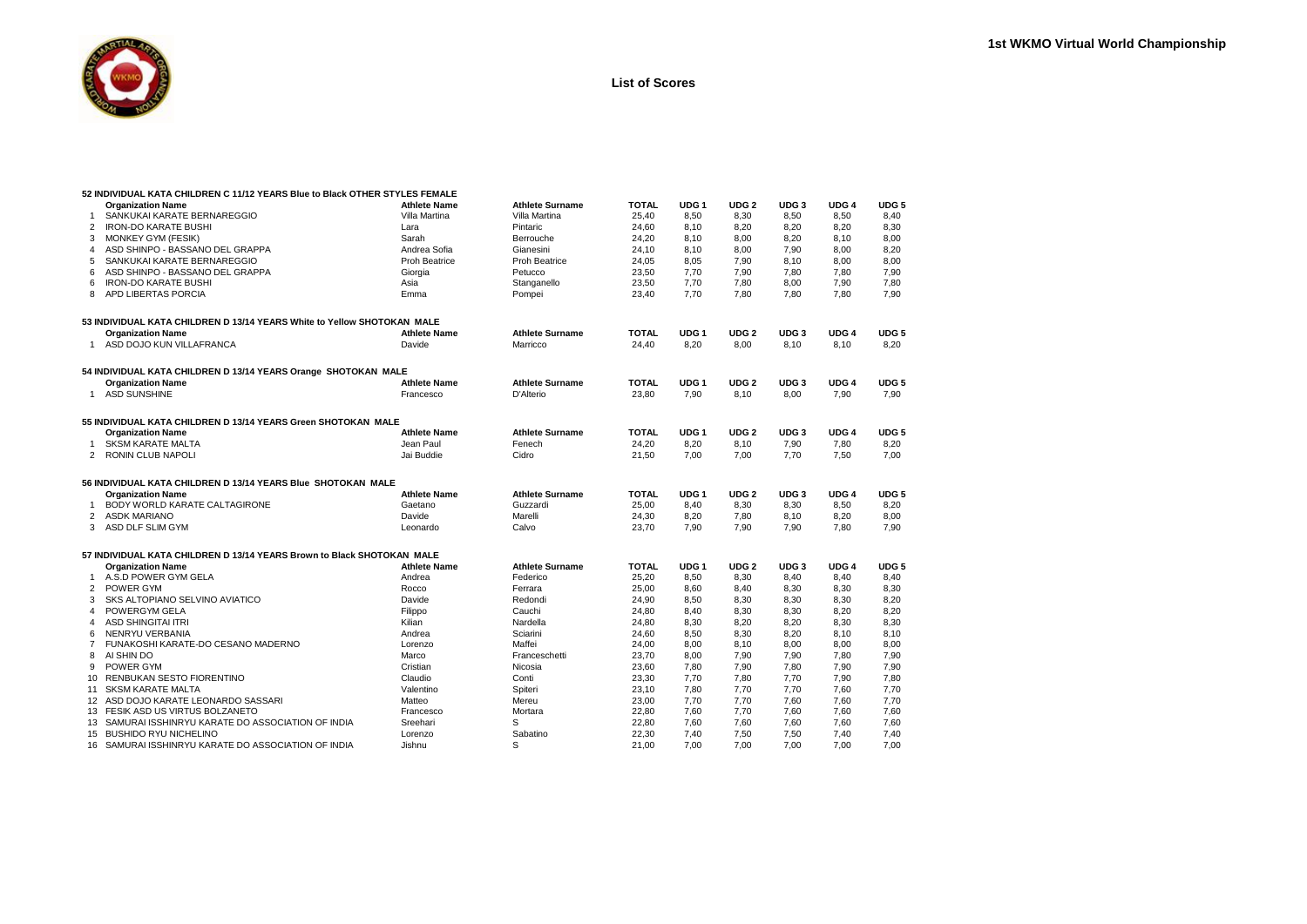

|                | 59 INDIVIDUAL KATA CHILDREN D 13/14 YEARS Orange OTHER STYLES MALE         |                       |                        |              |                  |                  |                  |                  |                  |
|----------------|----------------------------------------------------------------------------|-----------------------|------------------------|--------------|------------------|------------------|------------------|------------------|------------------|
|                | <b>Organization Name</b>                                                   | <b>Athlete Name</b>   | <b>Athlete Surname</b> | TOTAL        | UDG <sub>1</sub> | UDG <sub>2</sub> | UDG <sub>3</sub> | UDG <sub>4</sub> | UDG <sub>5</sub> |
|                | ASD SHINPO - BASSANO DEL GRAPPA                                            | <b>Mohamed Amin</b>   | Belaoud                | 23,70        | 7,80             | 8,00             | 8,00             | 7,90             | 7,70             |
| $\overline{2}$ | ASD KOKOROZASHI                                                            | Antonio               | Negri                  | 23,20        | 7,70             | 7,80             | 7,80             | 7,70             | 7,50             |
|                |                                                                            |                       |                        |              |                  |                  |                  |                  |                  |
|                | 60 INDIVIDUAL KATA CHILDREN D 13/14 YEARS Green OTHER STYLES MALE          |                       |                        |              |                  |                  |                  |                  |                  |
|                | <b>Organization Name</b>                                                   | <b>Athlete Name</b>   | <b>Athlete Surname</b> | <b>TOTAL</b> | UDG <sub>1</sub> | UDG <sub>2</sub> | UDG <sub>3</sub> | UDG <sub>4</sub> | UDG <sub>5</sub> |
| 1              | DOJO KEIKEN GABRIELE PADOIN                                                | Andrea                | Fiorello               | 24,60        | 8.40             | 8.00             | 8.30             | 8.20             | 8.10             |
| 2              | <b>MONKEY GYM(FESIK)</b>                                                   | Mattia                | <b>Battiata</b>        | 24,30        | 8,20             | 8,00             | 8,00             | 8,10             | 8,20             |
|                | 3 ASD EPYCA                                                                | Mattia                | Cimignoli              | 23,40        | 7.80             | 7.80             | 7.90             | 7.80             | 7.80             |
|                | 61 INDIVIDUAL KATA CHILDREN D 13/14 YEARS Blue OTHER STYLES MALE           |                       |                        |              |                  |                  |                  |                  |                  |
|                | <b>Organization Name</b>                                                   | <b>Athlete Name</b>   | <b>Athlete Surname</b> | <b>TOTAL</b> | UDG <sub>1</sub> | UDG <sub>2</sub> | UDG <sub>3</sub> | UDG <sub>4</sub> | UDG <sub>5</sub> |
|                | KARATEITALY                                                                |                       |                        |              | 8.30             |                  | 8.30             |                  |                  |
| 1              |                                                                            | Mattia                | D'Alessandro           | 24,80        |                  | 8,20             |                  | 8,30             | 8,20             |
| 2              | <b>MONKEY GYM(FESIK)</b>                                                   | Simone                | Siragusa               | 24,20        | 8,00             | 8,10             | 8,00             | 8,20             | 8,10             |
| 3              | MONKEY GYM (FESIK)                                                         | Abdelrahim            | Berrouche              | 24.10        | 8.10             | 8,00             | 8,20             | 8.00             | 8,00             |
|                | 62 INDIVIDUAL KATA CHILDREN D 13/14 YEARS Brown to Black OTHER STYLES MALE |                       |                        |              |                  |                  |                  |                  |                  |
|                | <b>Organization Name</b>                                                   | <b>Athlete Name</b>   | <b>Athlete Surname</b> | <b>TOTAL</b> | UDG <sub>1</sub> | UDG <sub>2</sub> | UDG <sub>3</sub> | UDG <sub>4</sub> | UDG <sub>5</sub> |
|                | <b>ASD EPYCA</b>                                                           | Manuel                | Panunzi                | 24,80        | 8,20             | 8,40             | 8,30             | 8,30             | 8,20             |
| 2              | ASD SHINPO - BASSANO DEL GRAPPA                                            | Alberto               | Zarpellon              | 24,70        | 8,40             | 8,30             | 8,20             | 8,20             | 8,00             |
| 3              | <b>JIN ASD</b>                                                             | Luca                  | Bordin                 | 24,10        | 8,10             | 8,20             | 8,00             | 8,00             | 7,80             |
| $\overline{a}$ | ASD SHINPO - BASSANO DEL GRAPPA                                            | Pietro                | Donanzan               | 23,80        | 7,90             | 8,00             | 8,10             | 7,80             | 7,90             |
| 5              | ASD EPYCA                                                                  | Edoardo               | Italiano               | 23,70        | 8,00             | 8,10             | 7,90             | 7,80             | 7,80             |
|                |                                                                            |                       |                        |              |                  |                  |                  |                  |                  |
|                | 63 INDIVIDUAL KATA CHILDREN D 13/14 YEARS White to Yellow SHOTOKAN FEMALE  | <b>Athlete Name</b>   | <b>Athlete Surname</b> | <b>TOTAL</b> | UDG <sub>1</sub> | UDG <sub>2</sub> | UDG <sub>3</sub> | UDG <sub>4</sub> | UDG <sub>5</sub> |
|                | <b>Organization Name</b>                                                   |                       |                        |              |                  |                  |                  |                  |                  |
| -1             | ASDK MARIANO COMENSE                                                       | Doaa                  | Mahmoud                | 23,80        | 7.80             | 7.70             | 8.00             | 8.10             | 8.00             |
|                | 64 INDIVIDUAL KATA CHILDREN D 13/14 YEARS Orange SHOTOKAN FEMALE           |                       |                        |              |                  |                  |                  |                  |                  |
|                | <b>Organization Name</b>                                                   | <b>Athlete Name</b>   | <b>Athlete Surname</b> | <b>TOTAL</b> | UDG <sub>1</sub> | UDG <sub>2</sub> | UDG <sub>3</sub> | UDG <sub>4</sub> | UDG <sub>5</sub> |
|                | ASD KARATE DO CANZO                                                        | <b>Beatrice Carla</b> | Cagnoni                | 23,90        | 8,00             | 7,90             | 8,00             | 8,00             | 7,80             |
| 2              | <b>FESIK PECHEGNA KARATE CLUB</b>                                          | Francesca Silvana     | Vecchione              | 23,40        | 7.70             | 7.80             | 7.70             | 7.90             | 7,90             |
| 3              | ASD KEN SHO STRESA                                                         | Maria                 | Comini                 | 23,00        | 7,60             | 7,70             | 7,60             | 7,80             | 7,70             |
| $\overline{4}$ | ASD VIRTUS BOLZANETO                                                       | Alicia                | Fucci                  | 22,50        | 7,50             | 7,50             | 7,50             | 7,50             | 7,60             |
|                | 65 INDIVIDUAL KATA CHILDREN D 13/14 YEARS Green SHOTOKAN FEMALE            |                       |                        |              |                  |                  |                  |                  |                  |
|                | <b>Organization Name</b>                                                   | <b>Athlete Name</b>   | <b>Athlete Surname</b> | <b>TOTAL</b> | UDG <sub>1</sub> | UDG <sub>2</sub> | UDG <sub>3</sub> | UDG <sub>4</sub> | UDG <sub>5</sub> |
|                | A.S.D. KARATE CLUB LUPINU                                                  | Giorgia               | Fiori                  | 24,30        | 8,20             | 8,10             | 8.10             | 8.10             | 8.10             |
| 1<br>2         | <b>SEISHIN DO</b>                                                          | Chiara                |                        | 23,70        | 7,90             | 7,90             | 7,90             | 8,00             | 7,90             |
|                |                                                                            |                       | Valaguzza              |              |                  |                  |                  |                  |                  |
|                | 66 INDIVIDUAL KATA CHILDREN D 13/14 YEARS Blue SHOTOKAN FEMALE             |                       |                        |              |                  |                  |                  |                  |                  |
|                | <b>Organization Name</b>                                                   | <b>Athlete Name</b>   | <b>Athlete Surname</b> | <b>TOTAL</b> | UDG <sub>1</sub> | UDG <sub>2</sub> | UDG <sub>3</sub> | UDG <sub>4</sub> | UDG <sub>5</sub> |
|                | A.S.D.K. MARIANO                                                           | Sara                  | Rigamonti              | 25,00        | 8.40             | 8.10             | 8.40             | 8.30             | 8.30             |
| 2              | FKSI - FEDERAZIONE KARATE SVIZZERA ITALIANA                                | Kinari                | Martinoni              | 23.90        | 8.00             | 8.00             | 8.10             | 7.90             | 7,80             |
| 3              | ASD KARATE DO CANZO                                                        | Anais                 | Desantis               | 23.70        | 7.70             | 7.80             | 7.90             | 8.00             | 8.00             |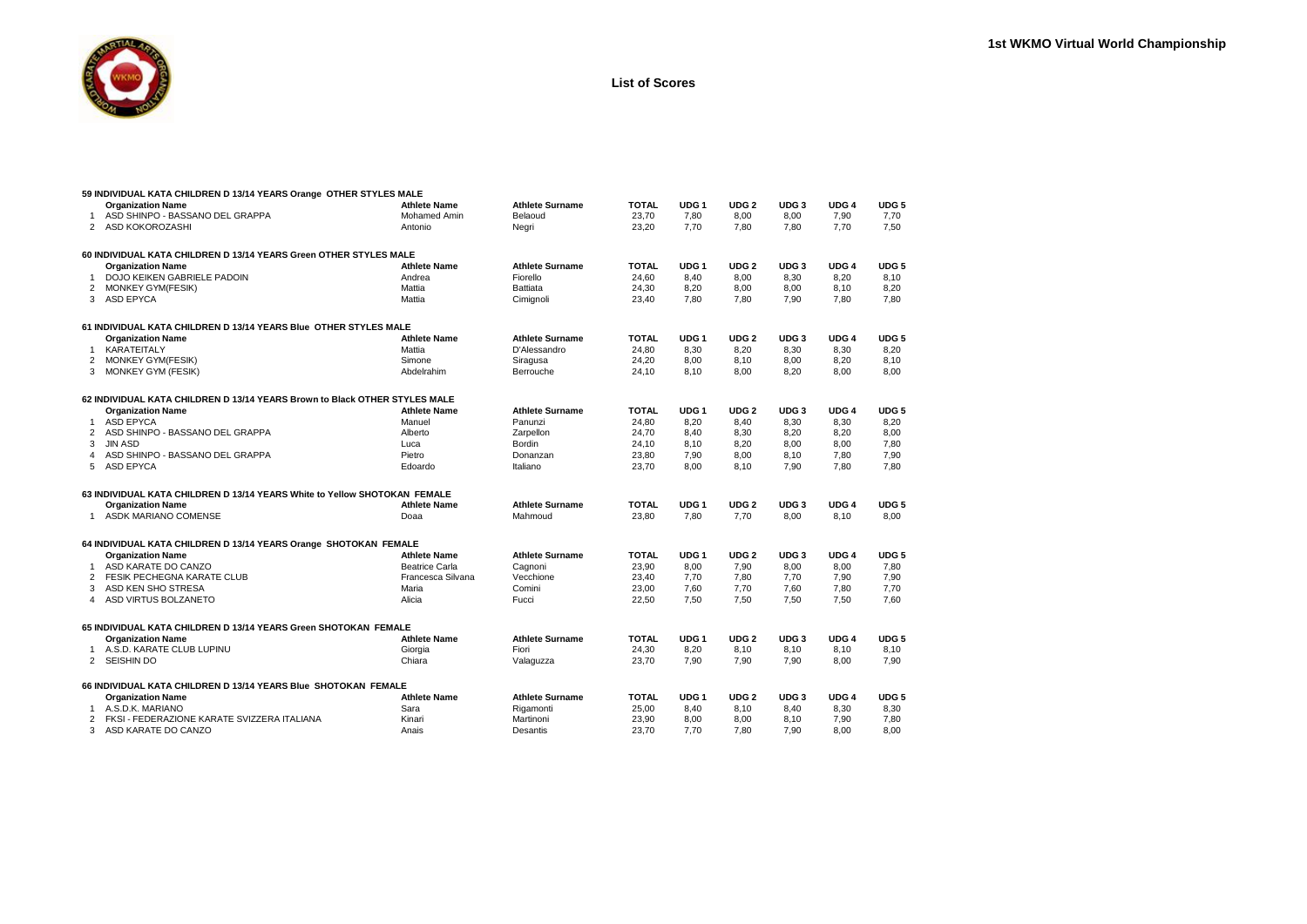

|                | 67 INDIVIDUAL KATA CHILDREN D 13/14 YEARS Brown to Black SHOTOKAN  FEMALE                                                           |                                  |                                    |                       |                          |                          |                          |                          |                          |                      |
|----------------|-------------------------------------------------------------------------------------------------------------------------------------|----------------------------------|------------------------------------|-----------------------|--------------------------|--------------------------|--------------------------|--------------------------|--------------------------|----------------------|
|                | <b>Organization Name</b>                                                                                                            | <b>Athlete Name</b>              | <b>Athlete Surname</b>             | <b>TOTAL</b>          | UDG <sub>1</sub>         | UDG <sub>2</sub>         | UDG <sub>3</sub>         | UDG <sub>4</sub>         | UDG 5                    |                      |
| -1             | <b>REN BU KAN</b>                                                                                                                   | Asia                             | Serra                              | 25,50                 | 8,60                     | 8,50                     | 8,50                     | 8,40                     | 8,50                     |                      |
| $\overline{2}$ | <b>FESIK</b>                                                                                                                        | Sabina                           | Orazi                              | 25,10                 | 8,60                     | 8,30                     | 8,20                     | 8,40                     | 8,40                     |                      |
| 3              | ASD DOJO KUN VILLAFRANCA                                                                                                            | Anna                             | Pozza                              | 24,90                 | 8.40                     | 8,30                     | 8,20                     | 8,30                     | 8,30                     |                      |
| 4              | ASD DOJO KUN VILLAFRANCA                                                                                                            | Greta                            | Ferrucci                           | 24,80                 | 8,20                     | 8,30                     | 8,30                     | 8,30                     | 8,20                     |                      |
| 5              | AI SHIN DO                                                                                                                          | Giulia                           | Visini                             | 24,60                 | 8,20                     | 8,20                     | 8.10                     | 8,20                     | 8,20                     |                      |
| 6              | RENBUKAN SESTO FIORENTINO                                                                                                           | Sofia                            | Boncori                            | 24,30                 | 8,10                     | 8.10                     | 8.10                     | 8,00                     | 8,10                     |                      |
| 7              | AI SHIN DO                                                                                                                          | Anna                             | Spagnolo                           | 24,00                 | 8,00                     | 8,00                     | 8,00                     | 8,10                     | 8,00                     |                      |
| 8              | <b>ASD VIRTUS</b>                                                                                                                   | Silvia                           | Battaglia                          | 23,80                 | 7,90                     | 8,00                     | 7,90                     | 8,00                     | 7,90                     |                      |
| 9              | SAMURAI ISSHINRYU KARATE DO ASSOICIATION OF INDIA                                                                                   | Alicia                           | Issac L                            | 23,40                 | 7,80                     | 7,90                     | 7,80                     | 7,80                     | 7,60                     |                      |
|                | 70 INDIVIDUAL KATA CHILDREN D 13/14 YEARS Green OTHER STYLES FEMALE                                                                 |                                  |                                    |                       |                          |                          |                          |                          |                          |                      |
|                | <b>Organization Name</b>                                                                                                            | <b>Athlete Name</b>              | <b>Athlete Surname</b>             | <b>TOTAL</b>          | UDG <sub>1</sub>         | UDG <sub>2</sub>         | UDG <sub>3</sub>         | UDG <sub>4</sub>         | UDG <sub>5</sub>         |                      |
| $\mathbf{1}$   | KARATEITALY                                                                                                                         | Eleonora                         | Sordini                            | 24,70                 | 8,20                     | 8,00                     | 8,30                     | 8,40                     | 8,20                     |                      |
|                | 2 MONKEY GYM(FESIK)                                                                                                                 | Sofia                            | Castrianni                         | 23,90                 | 8,00                     | 7,70                     | 8,00                     | 8,00                     | 7,90                     |                      |
|                | 72 INDIVIDUAL KATA CHILDREN D 13/14 YEARS Brown to Black OTHER STYLES FEMALE                                                        |                                  |                                    |                       |                          |                          |                          |                          |                          |                      |
|                | <b>Organization Name</b>                                                                                                            | <b>Athlete Name</b>              | <b>Athlete Surname</b>             | <b>TOTAL</b>          | UDG <sub>1</sub>         | UDG <sub>2</sub>         | UDG 3                    | UDG 4                    | UDG <sub>5</sub>         |                      |
| -1             | REN BU KAN RD KARATE                                                                                                                | Asia                             | Serra                              | 25,30                 | 8,50                     | 8,40                     | 8,40                     | 8,70                     | 8,40                     |                      |
| 2              | <b>IRON-DO KARATE BUSHI</b>                                                                                                         | Aurora                           | Villa                              | 24,20                 | 8,20                     | 8,10                     | 8,20                     | 7,40                     | 7,90                     |                      |
| 3              | CONFEDERAÇÃO EDUCACIONAL DO BRASIL DE KARATÊ - CEBK                                                                                 | Ana Emanoelly                    | Souza Monteiro                     | 24,10                 | 8,00                     | 8,00                     | 8.10                     | 8,80                     | 8,00                     |                      |
| 4              | ASD SHINPO - BASSANO DEL GRAPPA                                                                                                     | Arianna                          | Raimondi                           | 23,40                 | 7,90                     | 7,90                     | 8,00                     | 7,50                     | 7,60                     |                      |
| 5              | <b>KARATE CLUB FESIK</b>                                                                                                            | Veronica                         | Venditti                           | 23,30                 | 7.80                     | 7.80                     | 7,90                     | 7,70                     | 7,60                     |                      |
| 6.             | ASD SHINPO - BASSANO DEL GRAPPA                                                                                                     | Laura                            | Fior                               | 22,70                 | 7.70                     | 7.70                     | 7.80                     | 7.30                     | 7.30                     |                      |
| 1              | 73 INDIVIDUAL KATA CADETS 15/16/17 YEARS White to Green ALL STYLES MALE<br><b>Organization Name</b><br>A.S.D. FUNAKOSHI MANFREDONIA | <b>Athlete Name</b><br>Francesco | <b>Athlete Surname</b><br>Renzulli | <b>TOTAL</b><br>24,50 | UDG <sub>1</sub><br>8,20 | UDG <sub>2</sub><br>8,10 | UDG <sub>3</sub><br>8,20 | UDG <sub>4</sub><br>8,20 | UDG <sub>5</sub><br>8,10 |                      |
| 2              | ASDK MARIANO COMENSE                                                                                                                | Dionisie                         | Sirbu                              | 24,20                 | 8,10                     | 8,00                     | 8,00                     | 8,10                     | 8,10                     |                      |
|                | 3 ASD US VIRTUS BOLZANETO                                                                                                           | Dennis                           | Campisi                            | 23,80                 | 8,00                     | 7,90                     | 7.80                     | 8,00                     | 7,90                     |                      |
|                | 74 INDIVIDUAL KATA CADETS 15/16/17 YEARS Blue to Brown ALL STYLES MALE                                                              |                                  |                                    |                       |                          |                          |                          |                          |                          |                      |
|                | <b>Organization Name</b>                                                                                                            | <b>Athlete Name</b>              | <b>Athlete Surname</b>             | <b>TOTAL</b>          | UDG <sub>1</sub>         | UDG <sub>2</sub>         | UDG <sub>3</sub>         | UDG <sub>4</sub>         | UDG <sub>5</sub>         |                      |
| -1             | KENSHUKAI SHITO RYU                                                                                                                 | Luca                             | Zaffaroni                          | 25,50                 | 8,60                     | 8,50                     | 8,40                     | 8,50                     | 8,50                     |                      |
| 2              | A.S.D. FUNAKOSHI MANFREDONIA                                                                                                        | Giuseppe                         | Olivieri                           | 24,80                 | 8,20                     | 8,30                     | 8,20                     | 8,30                     | 8,30                     |                      |
| 3              | ASD DLF SLIM GYM                                                                                                                    | Simone                           | Borgia                             | 23,90                 | 7,90                     | 8,00                     | 7,90                     | 8,00                     | 8,00                     |                      |
| $\overline{4}$ | <b>RONIN CLUB</b>                                                                                                                   | Antonio                          | Bellomo                            | 23,50                 | 7,70                     | 7,90                     | 7,80                     | 7,80                     | 7,90                     |                      |
|                | 5 RONIN CLUB                                                                                                                        | Pietro                           | Bellomo                            | 23,10                 | 7.60                     | 7.70                     | 7.70                     | 7.70                     | 7.80                     |                      |
|                |                                                                                                                                     |                                  |                                    |                       |                          |                          |                          |                          |                          |                      |
|                | 75 INDIVIDUAL KATA CADETS 15/16/17 YEARS Black SHOTOKAN  MALE<br><b>Organization Name</b>                                           | <b>Athlete Name</b>              | <b>Athlete Surname</b>             | TOTAL                 | UDG <sub>1</sub>         | UDG <sub>2</sub>         | UDG <sub>3</sub>         | UDG <sub>4</sub>         | UDG <sub>5</sub>         |                      |
| -1             | A.S.D. POWER GYM GELA                                                                                                               | Gaetano Cristian                 | Federico                           | 25.60                 | 8.60                     | 8.50                     | 8.60                     | 8.50                     | 8.50                     |                      |
| 2              | A.S.D.K MARIANO COMENSE                                                                                                             | Sergio                           | Papagni                            | 24,90                 | 8,20                     | 8,30                     | 8,30                     | 8,30                     | 8,40                     | CHAP VI - ART 4 - d) |
|                | 3 A.S.D POWER GYM GELA                                                                                                              | Giovanni                         | Sultano                            | 24,90                 | 8,30                     | 8,40                     | 8,20                     | 8,40                     | 8,20                     | CHAP VI - ART 4 - d) |
| $\overline{4}$ | <b>CSK 1978</b>                                                                                                                     | Aldo                             | Roberti                            | 24,60                 | 8,10                     | 8,00                     | 8,20                     | 8,30                     | 8,30                     |                      |
| 5              | ASD DOJO KUN VILLAFRANCA                                                                                                            | Matteo                           | Fruci                              | 24,50                 | 8,10                     | 8,20                     | 8,10                     | 8,20                     | 8,20                     |                      |
| 6              | ASD DOJO KUN VILLAFRANCA                                                                                                            | Daniele                          | Ferrucci                           | 24,30                 | 8,00                     | 8,00                     | 8,20                     | 8,20                     | 8,10                     |                      |
| 7              | REN BU KAN RDKARATE                                                                                                                 | Elia                             | Dolci                              | 24,20                 | 7,90                     | 8,10                     | 8,10                     | 8,00                     | 8,10                     |                      |
| 8              | A.S.D.K. SAKURA                                                                                                                     | Omar                             | Setaro                             | 24,20                 | 8,00                     | 8,20                     | 8,00                     | 8,30                     | 8,00                     |                      |
| 9              | ASD KARATE DO CANZO                                                                                                                 | Alessandro                       | Miccichè                           | 24,10                 | 8,00                     | 8,10                     | 8,00                     | 8,10                     | 8,00                     |                      |
| 10             | FESIK ASD VIRTUS BOLZANETO (GENOVA)                                                                                                 | Davide                           | Mignogna                           | 23,50                 | 7.70                     | 7.90                     | 7.90                     | 7.80                     | 7,80                     |                      |
|                | 11 ASD VIRTUS BOLZANETO                                                                                                             | Lorenzo                          | Muscolino                          | 23,20                 | 7,70                     | 7,70                     | 7,90                     | 7,70                     | 7,80                     |                      |
|                | 12 SAMURAI ISSHINRYU KARATE DO ASSOCIATION OF INDIA                                                                                 | Akshay                           | A S                                | 21,70                 | 7,30                     | 7.80                     | 7.00                     | 7,00                     | 7.40                     |                      |
|                |                                                                                                                                     |                                  |                                    |                       |                          |                          |                          |                          |                          |                      |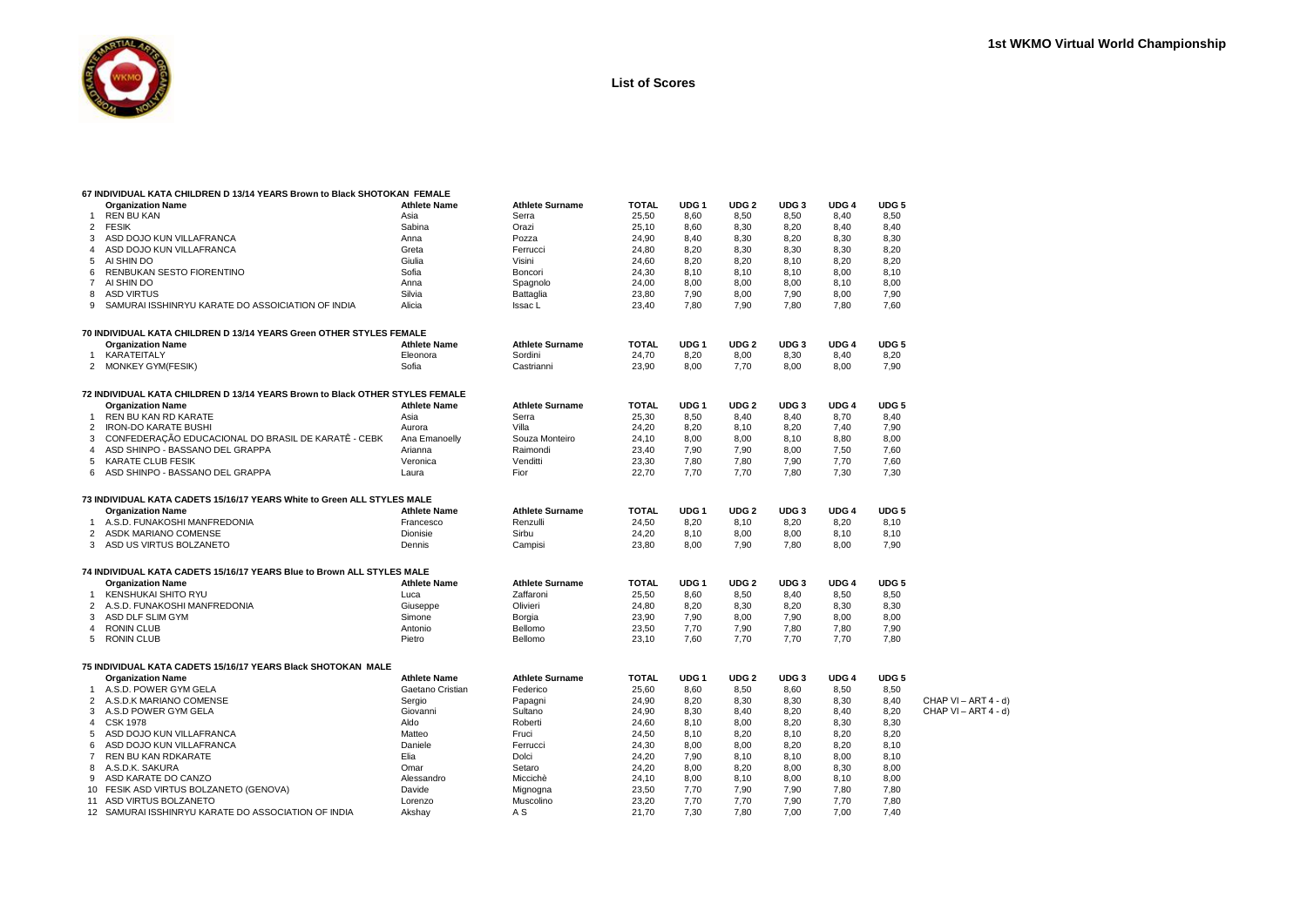|                | 76 INDIVIDUAL KATA CADETS 15/16/17 YEARS Black SHITO RYU MALE             |                     |                        |              |                  |                  |                  |                  |                  |
|----------------|---------------------------------------------------------------------------|---------------------|------------------------|--------------|------------------|------------------|------------------|------------------|------------------|
|                | <b>Organization Name</b>                                                  | <b>Athlete Name</b> | <b>Athlete Surname</b> | <b>TOTAL</b> | UDG <sub>1</sub> | UDG <sub>2</sub> | UDG <sub>3</sub> | UDG <sub>4</sub> | UDG <sub>5</sub> |
| $\mathbf{1}$   | KARATE CLUB CORDIGNANO                                                    | Thomas              | Ardengo                | 25,90        | 8,60             | 8,60             | 8,60             | 8,70             | 8,70             |
| $\overline{2}$ | <b>KENSHUKAI SHITO RYU</b>                                                | Filippo             | Casazza                | 25.50        | 8.50             | 8.50             | 8.50             | 8.50             | 8,50             |
| 3              | ASD ANSHIN KAI                                                            | Christian           | Lanciano               | 25,20        | 8,40             | 8,40             | 8,40             | 8,40             | 8,40             |
| 4              | <b>KENSHUKAI SHITO RYU</b>                                                | Marco               | <b>Brunelli</b>        | 24,90        | 8,20             | 8,30             | 8,30             | 8,30             | 8,30             |
| 5              | <b>KENSHUKAI SHITO RYU</b>                                                | Federico            | Colombo                | 24,80        | 8,50             | 8,30             | 8,20             | 8,20             | 8,30             |
|                | 77 INDIVIDUAL KATA CADETS 15/16/17 YEARS Black OTHER STYLES MALE          |                     |                        |              |                  |                  |                  |                  |                  |
|                | <b>Organization Name</b>                                                  | <b>Athlete Name</b> | <b>Athlete Surname</b> | TOTAL        | UDG <sub>1</sub> | UDG <sub>2</sub> | UDG <sub>3</sub> | UDG <sub>4</sub> | UDG <sub>5</sub> |
| $\mathbf{1}$   | ASD SHINPO - BASSANO DEL GRAPPA                                           | Gabriele            | Borghin                | 24,50        | 8,20             | 8,20             | 8.10             | 8,20             | 8.10             |
| 2              | ASD SHINPO - BASSANO DEL GRAPPA                                           | Jacopo              | Canal                  | 24,40        | 8,30             | 8,10             | 8,00             | 8,10             | 8,20             |
| 3              | ASD SHINPO - BASSANO DEL GRAPPA                                           | Isaias              | Bertoncello            | 24.30        | 8.10             | 8.10             | 8.20             | 8.10             | 8.10             |
| $\overline{4}$ | <b>ASD EPYCA</b>                                                          | Gianfranco          | Bertoldi               | 24,10        | 8,00             | 7,90             | 8,10             | 8,20             | 8,00             |
| 5              | ASD SHINPO - BASSANO DEL GRAPPA                                           | Tommaso             | Vidale                 | 24,00        | 8,10             | 7,90             | 8,00             | 7,90             | 8,10             |
| 6              | ORGANIZACION ESPAÑOLA DE KARATE                                           | Gabriel             | Pelaez                 | 23,90        | 7,80             | 8,00             | 8,20             | 7.90             | 8,00             |
| $\overline{7}$ | ASD SHINPO - BASSANO DEL GRAPPA                                           | Giulio              | Viato                  | 23,50        | 7,80             | 7,80             | 8,00             | 7,80             | 7,90             |
|                | 78 INDIVIDUAL KATA CADETS 15/16/17 YEARS White to Green ALL STYLES FEMALE |                     |                        |              |                  |                  |                  |                  |                  |
|                | <b>Organization Name</b>                                                  | <b>Athlete Name</b> | <b>Athlete Surname</b> | <b>TOTAL</b> | UDG <sub>1</sub> | UDG <sub>2</sub> | UDG <sub>3</sub> | UDG <sub>4</sub> | UDG <sub>5</sub> |
|                | ASD SHINPO - BASSANO DEL GRAPPA                                           | Clara               | Cecconi                | 24,50        | 8,20             | 8,20             | 8.10             | 8,00             | 8,20             |
| 2              | <b>FESIK PECHEGNA KARATE CLUB</b>                                         | Lucia Anna          | Vecchione              | 24,40        | 8,30             | 8,10             | 8,00             | 8,20             | 8,10             |
| 3              | CONFEDERAÇÃO EDUCACIONAL DO BRASIL DE KARATE - CEBK                       | Cidiane             | Araujo Mesquita        | 23,30        | 7,70             | 7,80             | 7,70             | 7,80             | 7,80             |
| 4              | BUSHIDO RYU NICHELINO                                                     | Giorgia             | Granella               | 22,60        | 7,50             | 7,60             | 7,50             | 7,50             | 7,60             |
|                | 79 INDIVIDUAL KATA CADETS 15/16/17 YEARS Blue to Brown ALL STYLES FEMALE  |                     |                        |              |                  |                  |                  |                  |                  |
|                | <b>Organization Name</b>                                                  | <b>Athlete Name</b> | <b>Athlete Surname</b> | <b>TOTAL</b> | UDG <sub>1</sub> | UDG <sub>2</sub> | UDG <sub>3</sub> | UDG <sub>4</sub> | UDG <sub>5</sub> |
| 1              | FUNAKOSHI KARATE-DO CESANO MADERNO                                        | Gaia                | Maffei                 | 25,00        | 8,30             | 8,30             | 8.40             | 8,40             | 8.20             |
| 2              | KARATEITALY                                                               | Giovanna            | D'Alessandro           | 24,50        | 8,20             | 8,20             | 8,30             | 8,10             | 8,00             |
| 3              | RENBUKAN SESTO FIORENTINO                                                 | Chiara              | Frattura               | 24,30        | 8,10             | 8,20             | 8,20             | 8,00             | 8,00             |
| 4              | ASD DOJO KUN VILLAFRANCA                                                  | Matilde             | Cordioli               | 24,10        | 8.00             | 8,10             | 8.00             | 8.10             | 7,90             |
| 5              | RENBUKAN SESTO FIORENTINO                                                 | Alice               | Ugolini                | 23.70        | 7,90             | 7.80             | 7,90             | 8.00             | 7,90             |
| 6              | <b>SKSM KARATE MALTA</b>                                                  | Erika               | Gauci                  | 23.60        | 7,90             | 7,80             | 7.90             | 8.10             | 7,80             |
| $\overline{7}$ | <b>ASD VIRTUS</b>                                                         | Matilde             | Contegno               | 23,40        | 7,80             | 7,80             | 7,80             | 7,90             | 7,80             |
| 8              | ASD DOJO KARATE LEONARDO SASSARI                                          | Anita               | Saba                   | 23,00        | 7,60             | 7,70             | 7,70             | 7.70             | 7,40             |
| 9              | BUSHIDO RYU NICHELINO                                                     | Arianna             | Sabia                  | 23,00        | 7,80             | 7,80             | 7,90             | 7,30             | 7,40             |
|                | 80 INDIVIDUAL KATA CADETS 15/16/17 YEARS Black SHOTOKAN FEMALE            |                     |                        |              |                  |                  |                  |                  |                  |
|                | <b>Organization Name</b>                                                  | <b>Athlete Name</b> | <b>Athlete Surname</b> | <b>TOTAL</b> | UDG <sub>1</sub> | UDG <sub>2</sub> | UDG <sub>3</sub> | UDG <sub>4</sub> | UDG <sub>5</sub> |
| 1              | ASD KARATE DO CANZO                                                       | Sara                | Maspes                 | 24,40        | 8,10             | 8,10             | 8,00             | 8,20             | 8,30             |
| $\overline{2}$ | CONFEDERAÇÃO EDUCACIONAL DO BRASIL DE KARATE - CEBK                       | Wellen Davila       | Pessoa Santana         | 23.50        | 7.90             | 7.80             | 7,70             | 7.80             | 7.90             |
|                | 81 INDIVIDUAL KATA CADETS 15/16/17 YEARS Black SHITO RYU FEMALE           |                     |                        |              |                  |                  |                  |                  |                  |
|                | <b>Organization Name</b>                                                  | <b>Athlete Name</b> | <b>Athlete Surname</b> | <b>TOTAL</b> | UDG <sub>1</sub> | UDG <sub>2</sub> | UDG <sub>3</sub> | UDG <sub>4</sub> | UDG <sub>5</sub> |
| $\mathbf{1}$   | <b>ANSHIN KAI</b>                                                         | Giulia              | Santanna               | 25,70        | 8,60             | 8,50             | 8,40             | 8,60             | 8,60             |
| $\overline{2}$ | <b>KARATE CLUB FESIK</b>                                                  | Alessandra          | Cipullo                | 25,00        | 8,30             | 8,30             | 8,20             | 8.40             | 8,40             |
|                | 82 INDIVIDUAL KATA CADETS 15/16/17 YEARS Black OTHER STYLES FEMALE        |                     |                        |              |                  |                  |                  |                  |                  |
|                | <b>Organization Name</b>                                                  | <b>Athlete Name</b> | <b>Athlete Surname</b> | <b>TOTAL</b> | UDG <sub>1</sub> | UDG <sub>2</sub> | UDG <sub>3</sub> | UDG <sub>4</sub> | UDG <sub>5</sub> |
|                | ASD SHINPO - BASSANO DEL GRAPPA                                           | Claudia             | Ferronato              | 25,40        | 8,50             | 8,50             | 8,60             | 8,40             | 8,40             |
| $\overline{2}$ | ORGANIZACION ESPAÑOLA DE KARATE                                           | Vera                | Lopez                  | 24,90        | 8,30             | 8,30             | 8,30             | 8,30             | 8,20             |
| 3              | ASD SHINPO - BASSANO DEL GRAPPA                                           | Angelica            | Pontarolo              | 24,50        | 8.20             | 8,20             | 8.10             | 8.20             | 8,00             |
| $\overline{4}$ | ASD SHINPO - BASSANO DEL GRAPPA                                           | Maria Carlotta      | Magnaguagno            | 24.00        | 8.00             | 8.00             | 8.00             | 8.00             | 8,30             |
|                |                                                                           |                     |                        |              |                  |                  |                  |                  |                  |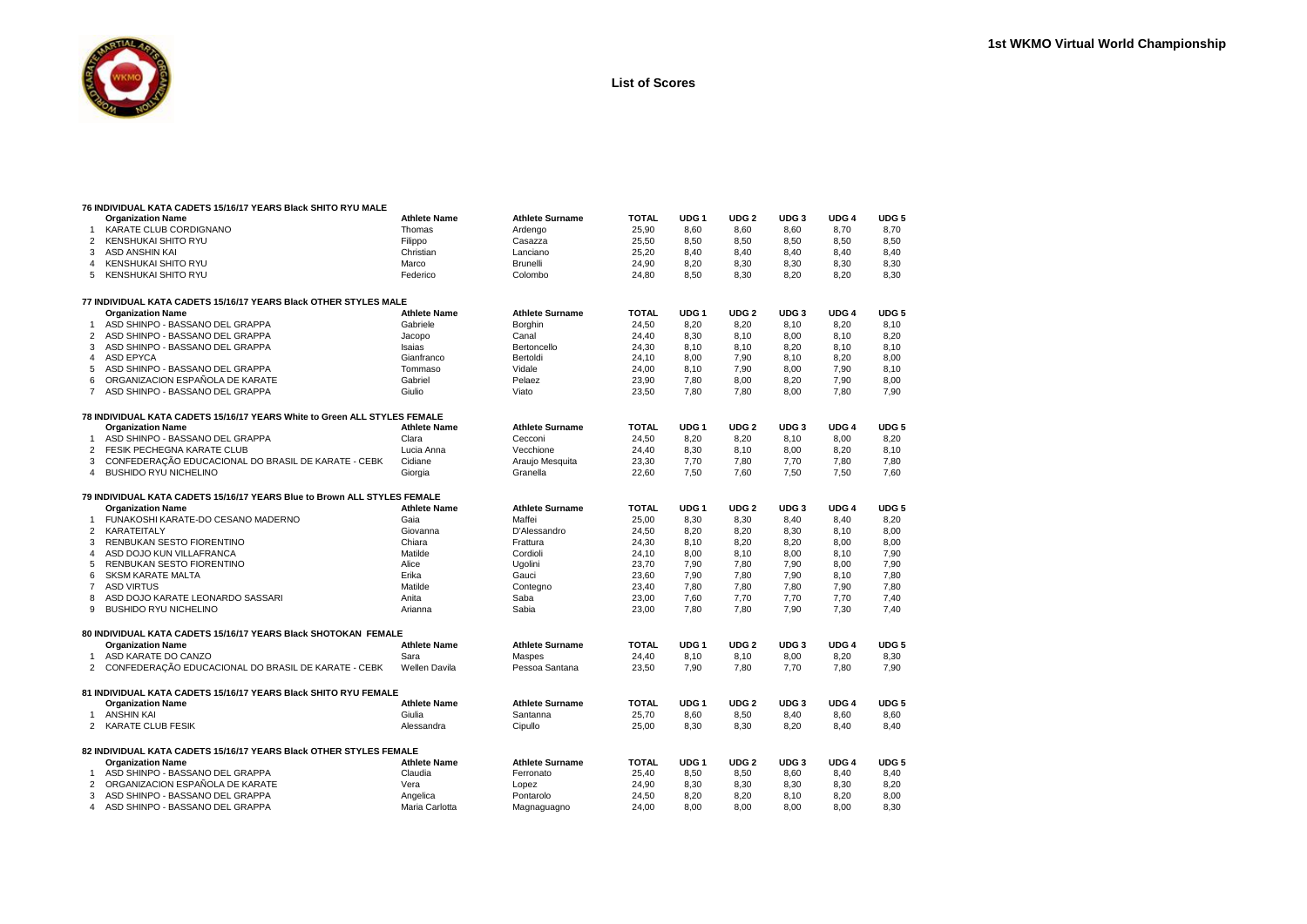

|                | 83 INDIVIDUAL KATA JUNIORS 18/19/20 YEARS White to Green ALL STYLES MALE                             |                       |                        |              |                  |                  |                  |                  |                  |                          |
|----------------|------------------------------------------------------------------------------------------------------|-----------------------|------------------------|--------------|------------------|------------------|------------------|------------------|------------------|--------------------------|
|                | <b>Organization Name</b>                                                                             | <b>Athlete Name</b>   | <b>Athlete Surname</b> | <b>TOTAL</b> | UDG <sub>1</sub> | UDG <sub>2</sub> | UDG <sub>3</sub> | UDG <sub>4</sub> | UDG <sub>5</sub> |                          |
| 1              | ASD KOKOROZASHI                                                                                      | Andrea                | Gottardi               | 23,90        | 8,00             | 8,00             | 7,90             | 7,90             | 8,10             |                          |
| $\overline{2}$ | <b>ASD SUNSHINE</b>                                                                                  | Michael               | Musella                | 23,80        | 7.80             | 7.80             | 8,00             | 8,00             | 8,30             |                          |
|                | 3 FESIK                                                                                              | Dennis                | Campisi                | 23,60        | 7,90             | 7,90             | 7,80             | 7,70             | 8,00             |                          |
|                |                                                                                                      |                       |                        |              |                  |                  |                  |                  |                  |                          |
|                | 84 INDIVIDUAL KATA JUNIORS 18/19/20 YEARS Blue to Brown ALL STYLES MALE                              |                       |                        |              |                  |                  |                  |                  |                  |                          |
|                | <b>Organization Name</b>                                                                             | <b>Athlete Name</b>   | <b>Athlete Surname</b> | <b>TOTAL</b> | UDG <sub>1</sub> | UDG <sub>2</sub> | UDG <sub>3</sub> | UDG <sub>4</sub> | UDG <sub>5</sub> |                          |
| $\mathbf{1}$   | CONFEDERAÇÃO EDUCACIONAL DO BRASIL DE KARATE - CEBK                                                  | Nataniel Coelho       | Cruz                   | 24,40        | 8,00             | 8,10             | 8,30             | 8,20             | 8,10             |                          |
|                | 2 A.S.D.K. MARIANO C.SE                                                                              | Matteo                | Spasiano               | 24,10        | 8,30             | 8,00             | 8,10             | 8,00             | 8,00             |                          |
|                | 85 INDIVIDUAL KATA JUNIORS 18/19/20 YEARS Black SHOTOKAN  MALE                                       |                       |                        |              |                  |                  |                  |                  |                  |                          |
|                |                                                                                                      | <b>Athlete Name</b>   | <b>Athlete Surname</b> | <b>TOTAL</b> | UDG <sub>1</sub> | UDG <sub>2</sub> | UDG <sub>3</sub> | UDG <sub>4</sub> | UDG <sub>5</sub> |                          |
|                | <b>Organization Name</b>                                                                             |                       |                        |              |                  |                  |                  |                  |                  |                          |
| 1              | ASDK MARIANO COMENSE                                                                                 | Marco                 | Zacchetti              | 25,50        | 8,60             | 8,50             | 8,50             | 8,40             | 8,50             |                          |
| $\overline{2}$ | <b>REN BU KAN RDKARATE</b>                                                                           | Niccolò               | Serra                  | 25,30        | 8.50             | 8.40             | 8.40             | 8,50             | 8.40             |                          |
|                | 3 AI SHIN DO                                                                                         | Radu                  | Grosu                  | 24,40        | 8,10             | 8,00             | 8,20             | 8,10             | 8,20             |                          |
|                | 4 ASD KARATE DO CANZO                                                                                | Stefano               | Mauri                  | 24,00        | 8,00             | 8,00             | 8,00             | 7,90             | 8,00             |                          |
|                | 86 INDIVIDUAL KATA JUNIORS 18/19/20 YEARS Black SHITO RYU MALE                                       |                       |                        |              |                  |                  |                  |                  |                  |                          |
|                | <b>Organization Name</b>                                                                             | <b>Athlete Name</b>   | <b>Athlete Surname</b> | <b>TOTAL</b> | UDG <sub>1</sub> | UDG <sub>2</sub> | UDG <sub>3</sub> | UDG <sub>4</sub> | UDG <sub>5</sub> |                          |
|                | 1 KENSHUKAI SHITO RYU                                                                                | Giacomo               | Casazza                | 25.40        | 8.60             | 8.50             | 8.40             | 8.50             | 8.40             |                          |
|                |                                                                                                      |                       |                        |              |                  |                  |                  |                  |                  |                          |
|                | 88 INDIVIDUAL KATA JUNIORS 18/19/20 YEARS White to Green ALL STYLES FEMALE                           |                       |                        |              |                  |                  |                  |                  |                  |                          |
|                | <b>Organization Name</b>                                                                             | <b>Athlete Name</b>   | <b>Athlete Surname</b> | <b>TOTAL</b> | UDG <sub>1</sub> | UDG <sub>2</sub> | UDG <sub>3</sub> | UDG <sub>4</sub> | UDG <sub>5</sub> |                          |
| $\mathbf{1}$   | <b>DOJO KIYOSHI</b>                                                                                  | Francesca             | Olla                   | 24,80        | 8,10             | 8,20             | 8,30             | 8,40             | 8,30             |                          |
|                | 2 ASD KARATE DO CANZO                                                                                | Sofia                 | Mauri                  | 23,20        | 7,70             | 7,70             | 7,70             | 7,80             | 7,80             |                          |
|                | 89 INDIVIDUAL KATA JUNIORS 18/19/20 YEARS Blue to Brown ALL STYLES FEMALE                            |                       |                        |              |                  |                  |                  |                  |                  |                          |
|                |                                                                                                      |                       |                        | <b>TOTAL</b> | UDG <sub>1</sub> | UDG <sub>2</sub> | UDG <sub>3</sub> | UDG <sub>4</sub> | UDG <sub>5</sub> |                          |
|                | <b>Organization Name</b>                                                                             | <b>Athlete Name</b>   | <b>Athlete Surname</b> |              |                  |                  |                  |                  |                  |                          |
| $\mathbf{1}$   | ASD US VIRTUS BOLZANETO                                                                              | Irene                 | Cosentino              | 23,30        | 7,80             | 7,60             | 7,80             | 7,70             | 7,90             |                          |
|                | 2 RENBUKAN SESTO FIORENTINO                                                                          | Ambra                 | Magherini              | 0,00         | 0,00             | 0,00             | 0,00             | 0,00             | 0,00             | è un maschio che fa kiho |
|                | 90 INDIVIDUAL KATA JUNIORS 18/19/20 YEARS Black SHOTOKAN  FEMALE                                     |                       |                        |              |                  |                  |                  |                  |                  |                          |
|                | <b>Organization Name</b>                                                                             | <b>Athlete Name</b>   | <b>Athlete Surname</b> | <b>TOTAL</b> | UDG <sub>1</sub> | UDG <sub>2</sub> | UDG <sub>3</sub> | UDG <sub>4</sub> | UDG <sub>5</sub> |                          |
| 1              | <b>RONIN CLUB ASD</b>                                                                                | Robertavelia          | Tafuto                 | 24,90        | 8,20             | 8,40             | 8,30             | 8,20             | 8,40             |                          |
|                | 2 ASD DOJO KARATE LEONARDO SASSARI                                                                   | Martina               | Sanna                  | 24,10        | 8.00             | 8.10             | 8,10             | 8.00             | 8.00             |                          |
| 3              | <b>KARATE TEAM BASILE</b>                                                                            | Marzia                | Aiello                 | 23,90        | 7,90             | 8,00             | 8,00             | 8,10             | 7,90             |                          |
|                | 4 WELLNESS & FITNESS CORAL ASD                                                                       | Alessia               | Ranucci                | 23,60        | 8,00             | 7,90             | 7,80             | 7,90             | 7,70             |                          |
|                |                                                                                                      |                       |                        |              | 7.80             | 7.70             | 7.60             | 7.80             | 7.80             |                          |
|                | 5 WELLNESS & FITNESS CORAL A.D.S.                                                                    | Giada                 | Peruta                 | 23,30        |                  |                  |                  |                  |                  |                          |
|                | 92 INDIVIDUAL KATA JUNIORS 18/19/20 YEARS Black OTHER STYLES FEMALE                                  |                       |                        |              |                  |                  |                  |                  |                  |                          |
|                | <b>Organization Name</b>                                                                             | <b>Athlete Name</b>   | <b>Athlete Surname</b> | <b>TOTAL</b> | UDG <sub>1</sub> | UDG <sub>2</sub> | UDG <sub>3</sub> | UDG <sub>4</sub> | UDG <sub>5</sub> |                          |
|                | 1 ASD SHINPO - BASSANO DEL GRAPPA                                                                    | Anna                  | Torresin               | 24,30        | 8,20             | 8.10             | 8,10             | 8,00             | 8,10             |                          |
|                |                                                                                                      |                       |                        |              |                  |                  |                  |                  |                  |                          |
|                | 93 INDIVIDUAL KATA SENIORS 21 to 35 YEARS White to Green ALL STYLES MALE<br><b>Organization Name</b> | <b>Athlete Name</b>   | <b>Athlete Surname</b> | <b>TOTAL</b> | UDG <sub>1</sub> | UDG <sub>2</sub> | UDG <sub>3</sub> | UDG <sub>4</sub> | UDG <sub>5</sub> |                          |
| $\mathbf{1}$   | <b>BUSHIDO RYU NICHELINO</b>                                                                         | Andrea                | Sala                   | 24,40        | 8,20             | 8.10             | 8,20             | 8.10             | 8,00             |                          |
| 2              | CONFEDERAÇÃO EDUCACIONAL DO BRASIL DE KARATÊ - CEBK                                                  | <b>Iderleydy Leal</b> | Nascimento             | 24,00        | 8,00             | 8,00             | 8,00             | 8,00             | 8,00             | CHAP VI - ART 4 - d)     |
|                | 3 ASD KARATE DO CANZO                                                                                | Michele               | Ferrara                | 24,00        | 8,10             | 8,00             | 8,10             | 7,90             | 7,80             | CHAP VI - ART 4 - d)     |
| $\overline{4}$ | AI SHIN DO                                                                                           | Chistian              | Bodini                 | 23.70        | 7.90             | 7.90             | 7.90             | 7.90             | 7.90             |                          |
| 5              | WELNESS & FITNESS CORAL A S.D.                                                                       | Willard               | Zanini                 | 23,20        | 7,80             | 7,80             | 7,70             | 7,70             | 7,70             |                          |
| 6              | ASD KOKOROZASHI                                                                                      | Luca                  |                        | 23,00        | 7,70             | 7,70             | 7,80             | 7,60             | 7,60             |                          |
|                |                                                                                                      |                       | Lorenzoni              |              |                  |                  |                  |                  |                  |                          |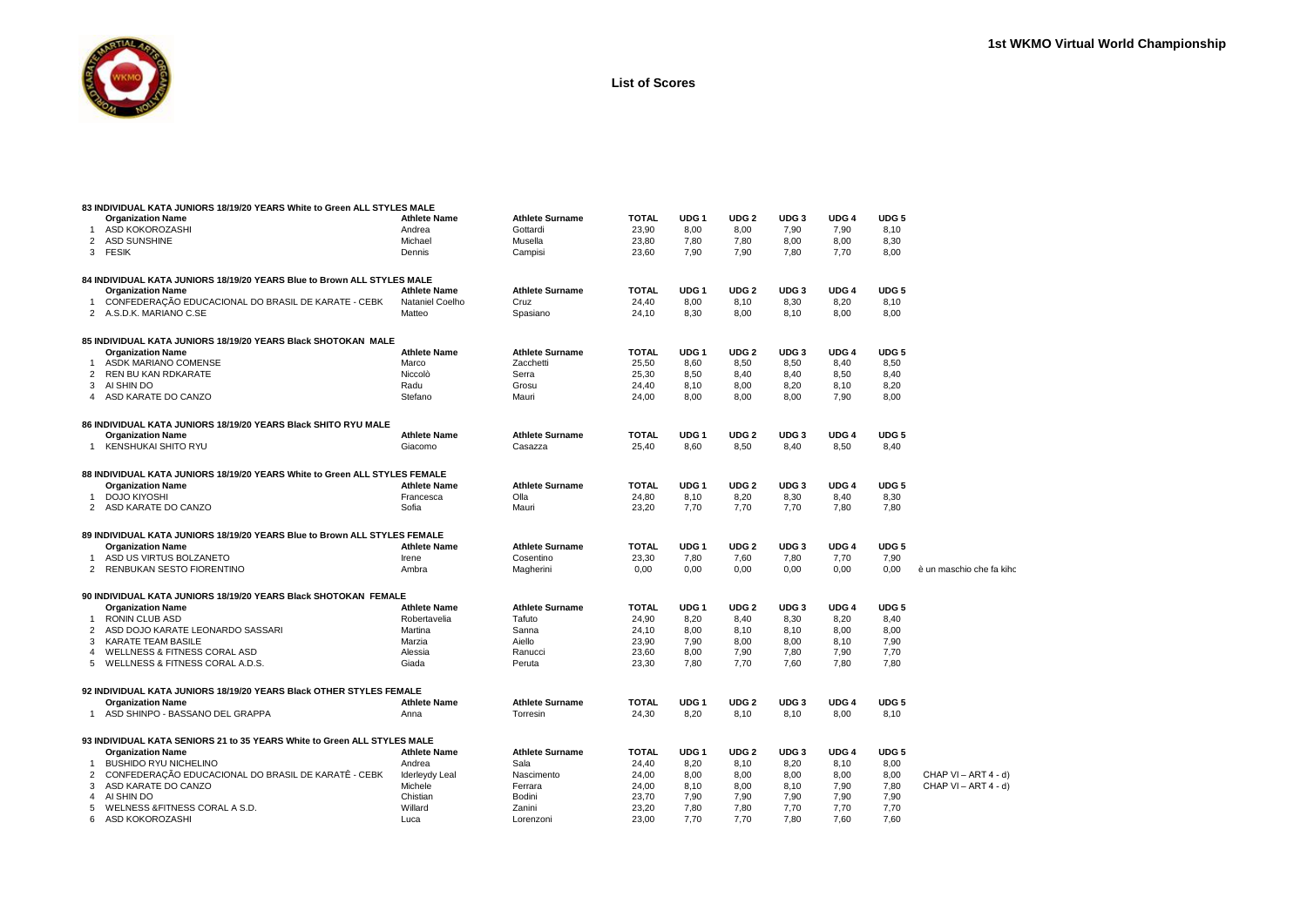|                | 94 INDIVIDUAL KATA SENIORS 21 to 35 YEARS Blue to Brown ALL STYLES MALE                      |                     |                         |              |                  |                  |                  |                  |                  |
|----------------|----------------------------------------------------------------------------------------------|---------------------|-------------------------|--------------|------------------|------------------|------------------|------------------|------------------|
|                | <b>Organization Name</b>                                                                     | <b>Athlete Name</b> | <b>Athlete Surname</b>  | <b>TOTAL</b> | UDG <sub>1</sub> | UDG <sub>2</sub> | UDG <sub>3</sub> | UDG <sub>4</sub> | UDG <sub>5</sub> |
| $\mathbf{1}$   | WELLNESS & FITNESS CORAL A.S.D.                                                              | Michele             | Gnecchi                 | 24,10        | 8,10             | 8,00             | 8,00             | 8,00             | 8,10             |
| 2              | WELLNESS & FITNESS CORAL A.D.S.                                                              | Jahidul             | Alam                    | 23,70        | 8,00             | 7,90             | 7,90             | 7,90             | 7,90             |
| 3              | CONFEDERAÇÃO EDUCACIONAL DO BRASIL DE KARATE - CEBK                                          | Moises              | Pinheiro De Melo Junior | 23,60        | 7,90             | 7,90             | 7,80             | 7,80             | 8,00             |
| 4              | <b>BUDOSHINHUKYUKAI</b>                                                                      | Davide              | Cipriano                | 23,20        | 7,70             | 7,80             | 7,70             | 7.70             | 7,80             |
|                | 95 INDIVIDUAL KATA SENIORS 21 to 35 YEARS Black SHOTOKAN MALE                                |                     |                         |              |                  |                  |                  |                  |                  |
|                | <b>Organization Name</b>                                                                     | <b>Athlete Name</b> | <b>Athlete Surname</b>  | <b>TOTAL</b> | UDG 1            | UDG <sub>2</sub> | UDG <sub>3</sub> | UDG <sub>4</sub> | UDG <sub>5</sub> |
| $\mathbf{1}$   | STK FUNAKOSHI COLOGNE                                                                        | Marco               | Bracchi                 | 25,40        | 8,60             | 8,50             | 8,40             | 8,40             | 8,50             |
| $\overline{2}$ | <b>REN BU KAN RDKARATE</b>                                                                   | Andrea              | Macario                 | 25.00        | 8,20             | 8.40             | 8.30             | 8.30             | 8,40             |
| 3              | <b>BUDOKAN VALDERA</b>                                                                       | Lorenzo             | Cavallini               | 24,60        | 8,30             | 8,10             | 8,20             | 8,10             | 8,30             |
| 4              | KARATE TEAM BASILE                                                                           | Eugenio             | <b>Basile</b>           | 24,50        | 8.10             | 8,20             | 8,00             | 8.20             | 8,30             |
| 5              | <b>DOJO KIYOSHI</b>                                                                          | Andrea              | Locci                   | 23,90        | 7,80             | 8,00             | 7,90             | 8,00             | 8,00             |
| 6              | <b>WELLNESS &amp; FITNESS CORAL</b>                                                          | Davide              | Castelluccio            | 23,90        | 7,90             | 8,00             | 7,90             | 8.00             | 8,00             |
| $\overline{7}$ | ASD VIRTUS BOLZANETO                                                                         | Matteo              | Macrì                   | 23,90        | 8,00             | 8,00             | 8,00             | 7,90             | 7,90             |
| 8              | KARATE SHOTOKAN UMBERTIDE                                                                    | Francesco           | Tamburini               | 23,80        | 7,90             | 8,10             | 7,80             | 7,90             | 8,00             |
| 9              | ASD US VIRTUS BOLZANETO                                                                      | Luca                | Mazzaglia               | 23,60        | 7.80             | 7.90             | 7.80             | 7.90             | 7,90             |
|                | 97 INDIVIDUAL KATA SENIORS 21 to 35 YEARS Black OTHER STYLES MALE                            |                     |                         |              |                  |                  |                  |                  |                  |
|                | <b>Organization Name</b>                                                                     | <b>Athlete Name</b> | <b>Athlete Surname</b>  | <b>TOTAL</b> | UDG <sub>1</sub> | UDG <sub>2</sub> | UDG <sub>3</sub> | UDG <sub>4</sub> | UDG <sub>5</sub> |
| 1              | ASD EPYCA                                                                                    | Federico            | Belloni                 | 25,40        | 8,50             | 8,50             | 8,40             | 8,50             | 8,30             |
| $\overline{2}$ | ASD KOKOROZASHI                                                                              | Alex                | Geretto                 | 24,60        | 8,20             | 8,20             | 8,20             | 8,40             | 8,20             |
| 3              | GOSHIN-DO CAPIAGO                                                                            | Matteo              | Frigerio                | 24,20        | 8,20             | 8,00             | 8,10             | 8,10             | 7,80             |
| 4              | ASD SHINPO - BASSANO DEL GRAPPA                                                              | Maurizio            | Urraro                  | 24,10        | 8,20             | 8,10             | 8,00             | 8,00             | 7,80             |
| 5              | GOSHIN-DO CAPIAGO                                                                            | Kristian            | <b>Bettio</b>           | 23,80        | 8,00             | 8,00             | 7,90             | 7,90             | 7,70             |
|                | 98 INDIVIDUAL KATA SENIORS 21 to 35 YEARS White to Green ALL STYLES FEMALE                   |                     |                         |              |                  |                  |                  |                  |                  |
|                | <b>Organization Name</b>                                                                     | <b>Athlete Name</b> | <b>Athlete Surname</b>  | <b>TOTAL</b> | UDG <sub>1</sub> | UDG <sub>2</sub> | UDG <sub>3</sub> | UDG <sub>4</sub> | UDG <sub>5</sub> |
| $\mathbf{1}$   | ASDK MARIANO COMENSE                                                                         | Eva                 | Dariol                  | 24,10        | 8,00             | 7,90             | 8,10             | 8,20             | 8,00             |
| $\overline{2}$ | <b>BLUE TEAM CLUB</b>                                                                        | Stefania            | Foresi                  | 23,30        | 7,70             | 7,80             | 7,80             | 7,90             | 7,70             |
| 3              | <b>KARATE CLUB FESIK</b>                                                                     | Marika              | De Angelis              | 23,20        | 7,80             | 7,60             | 7,90             | 7,60             | 7,80             |
|                | 99 INDIVIDUAL KATA SENIORS 21 to 35 YEARS Blue to Brown ALL STYLES FEMALE                    |                     |                         |              |                  |                  |                  |                  |                  |
|                | <b>Organization Name</b>                                                                     | <b>Athlete Name</b> | <b>Athlete Surname</b>  | <b>TOTAL</b> | UDG <sub>1</sub> | UDG <sub>2</sub> | UDG <sub>3</sub> | UDG <sub>4</sub> | UDG <sub>5</sub> |
| $\mathbf{1}$   | <b>BUDOSHIN HUKYUKAI</b>                                                                     | Arianna             | Verrazzo                | 24,20        | 8,20             | 8,10             | 8,00             | 8,00             | 8,10             |
|                |                                                                                              |                     |                         |              |                  |                  |                  |                  |                  |
|                | 100 INDIVIDUAL KATA SENIORS 21 to 35 YEARS Black SHOTOKAN FEMALE<br><b>Organization Name</b> | <b>Athlete Name</b> | <b>Athlete Surname</b>  | <b>TOTAL</b> | UDG <sub>1</sub> | UDG <sub>2</sub> | UDG <sub>3</sub> | UDG <sub>4</sub> | UDG <sub>5</sub> |
| $\mathbf{1}$   | ASDK MARIANO COMENSE                                                                         | Federica            | Creta                   | 25,50        | 8,60             | 8,50             | 8,50             | 8,50             | 8,50             |
| 2              | BODY WORLD KARATE DI CALTAGIRONE                                                             | Ester               | Gemma                   | 25,20        | 8,40             | 8,40             | 8,40             | 8,50             | 8,40             |
| 3              | ASD DOJO KUN VILLAFRANCA                                                                     | Valentina           | Zago                    | 24.90        | 8,30             | 8,30             | 8.30             | 8.40             | 8,10             |
| 4              | KARATE-DO BRESCIA                                                                            | Chiara              | Bargiggia               | 24,50        | 8,20             | 8,20             | 8,20             | 8,10             | 8,00             |
| 5              | <b>WELLNESS &amp; FITNESS CORAL</b>                                                          | Jessica             | Bonomo                  | 23,80        | 7,70             | 7,90             | 7,90             | 8,00             | 8,00             |
| 6              | WELLNESS & FITNESS CORAL A.D.S                                                               | Roberta             | Mangiapanello           | 23.80        | 7.90             | 7.90             | 8,00             | 8.10             | 7.80             |
|                | 101 INDIVIDUAL KATA SENIORS 21 to 35 YEARS Black SHITO RYU FEMALE                            |                     |                         |              |                  |                  |                  |                  |                  |
|                | <b>Organization Name</b>                                                                     | <b>Athlete Name</b> | <b>Athlete Surname</b>  | <b>TOTAL</b> | UDG <sub>1</sub> | UDG <sub>2</sub> | UDG <sub>3</sub> | UDG <sub>4</sub> | UDG <sub>5</sub> |
|                | 1 K.C. CORDIGNANO                                                                            | Luisa               | Cavarzerani             | 25,40        | 8,70             | 8,50             | 8,50             | 8,30             | 8,40             |
|                | 102 INDIVIDUAL KATA SENIORS 21 to 35 YEARS Black OTHER STYLES FEMALE                         |                     |                         |              |                  |                  |                  |                  |                  |
|                | <b>Organization Name</b>                                                                     | <b>Athlete Name</b> | <b>Athlete Surname</b>  | <b>TOTAL</b> | UDG <sub>1</sub> | UDG <sub>2</sub> | UDG <sub>3</sub> | UDG <sub>4</sub> | UDG <sub>5</sub> |
| $\mathbf{1}$   | ASD SHINPO - BASSANO DEL GRAPPA                                                              | Alice               | D'Angelo                | 24.70        | 8.20             | 8.20             | 8.40             | 8.30             | 8.20             |
|                |                                                                                              |                     |                         |              |                  |                  |                  |                  |                  |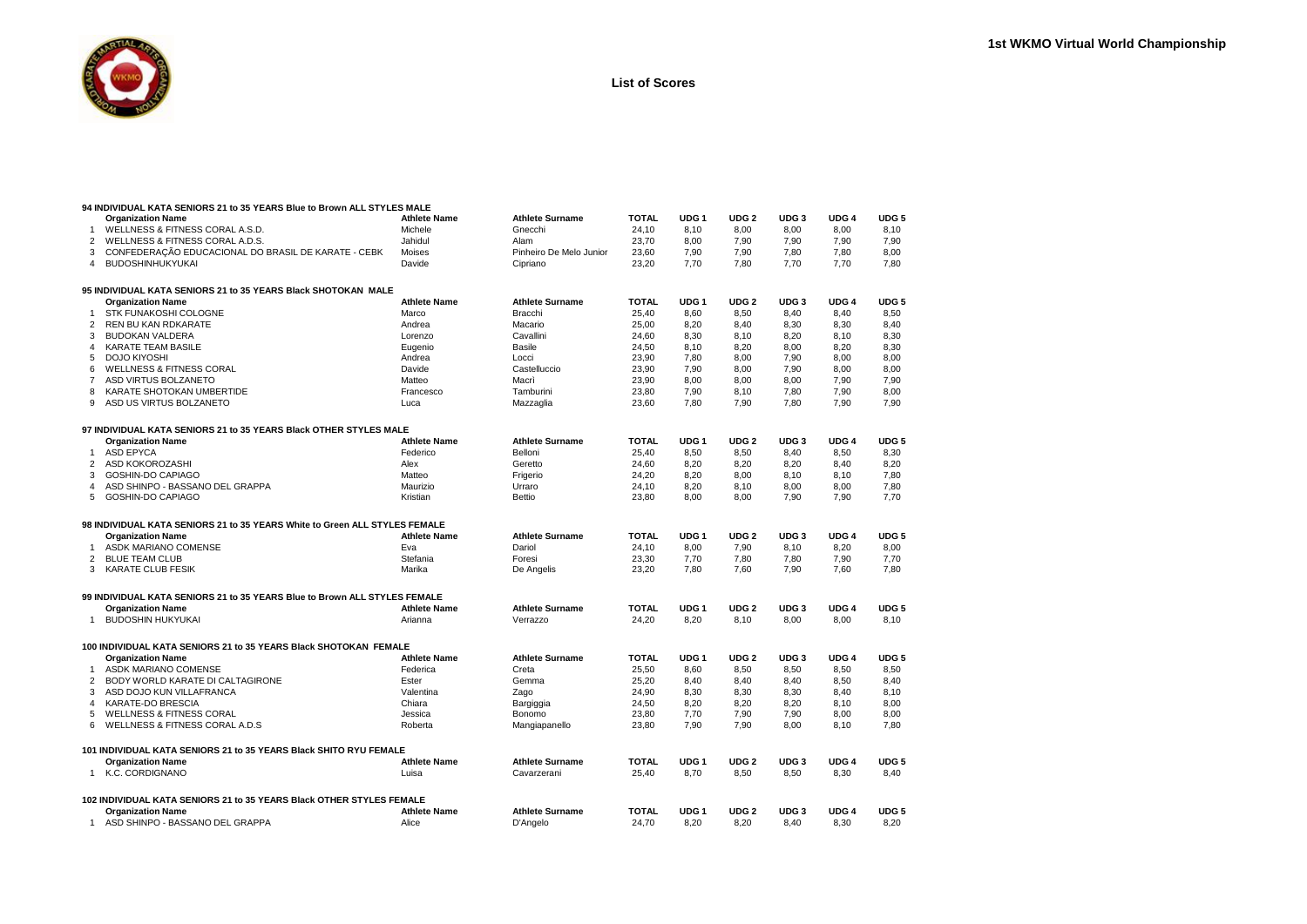|                | 103 INDIVIDUAL KATA VETERANS 36 YEARS up White to Brown ALL STYLES MALE    |                     |                        |              |                  |                  |                  |                  |                  |
|----------------|----------------------------------------------------------------------------|---------------------|------------------------|--------------|------------------|------------------|------------------|------------------|------------------|
|                | <b>Organization Name</b>                                                   | <b>Athlete Name</b> | <b>Athlete Surname</b> | <b>TOTAL</b> | UDG <sub>1</sub> | UDG <sub>2</sub> | UDG 3            | UDG <sub>4</sub> | UDG <sub>5</sub> |
| $\mathbf{1}$   | WELLNESS & FITNESS CORAL A.D.S.                                            | Angiolo             | Severi                 | 24,60        | 7,90             | 8,20             | 8,10             | 8,30             | 8,30             |
| 2              | WELLNESS & FITNESS CORAL A.D.S.                                            | Alberto             | Falchetti              | 24,00        | 7,80             | 8,00             | 7,90             | 8,20             | 8,10             |
| 3              | WELLNESS & FITNESS CORAL A.S.D.                                            | Matteo              | Vismara                | 23,60        | 7,80             | 8,10             | 8,00             | 7.80             | 7,80             |
| 4              | <b>SKSM KARATE MALTA</b>                                                   | Christopher         | Micallef               | 23,40        | 7,50             | 7,50             | 8,20             | 7,90             | 8,00             |
|                | 5 ASD VIRTUS BOLZANETO, GENOVA, ITALY                                      | Marco               | Penco                  | 23,30        | 7,70             | 7,70             | 8,30             | 7.70             | 7,90             |
|                |                                                                            |                     |                        |              |                  |                  |                  |                  |                  |
|                | 104 INDIVIDUAL KATA VETERANS A 36 to 45 YEARS Black ALL STYLES MALE        |                     |                        |              |                  |                  |                  |                  |                  |
|                | <b>Organization Name</b>                                                   | <b>Athlete Name</b> | <b>Athlete Surname</b> | <b>TOTAL</b> | UDG <sub>1</sub> | UDG <sub>2</sub> | UDG <sub>3</sub> | UDG <sub>4</sub> | UDG <sub>5</sub> |
| $\mathbf{1}$   | <b>DOJO HEIAN</b>                                                          | Mauro               | Salviato               | 25,70        | 8,70             | 8,50             | 8,70             | 8,40             | 8,50             |
| 2              | A.S.D. KARATE CLUB LUPINU                                                  | Giovanni            | Lupinu                 | 24,70        | 8,20             | 8,20             | 8,40             | 8,30             | 8,20             |
| 3              | CONFEDERAÇÃO EDUCACIONAL DO BRASIL DE KARATE - CEBK                        | Alex Sandro         | Pacheco Gonçalves      | 24,10        | 8,10             | 8,00             | 8,10             | 8,00             | 8,00             |
| $\overline{4}$ | KAMPFSPORT NIEDERLAUSITZ E.V.                                              | Andy                | Gerat                  | 23,80        | 7,90             | 7,90             | 8,00             | 7,90             | 8,00             |
| 5              | CONDEDERAÇÃO EDUCACIONAL DO BRASIL DE KARATE - CEBK                        | Douglas Willian     | Teixeira               | 23,40        | 7,80             | 7,80             | 7,80             | 7,80             | 7,80             |
|                |                                                                            |                     |                        |              |                  |                  |                  |                  |                  |
|                | 105 INDIVIDUAL KATA VETERANS B 46 to 55 YEARS Black ALL STYLES MALE        |                     |                        |              | UDG <sub>1</sub> |                  |                  | UDG <sub>4</sub> |                  |
|                | <b>Organization Name</b>                                                   | <b>Athlete Name</b> | <b>Athlete Surname</b> | <b>TOTAL</b> |                  | UDG <sub>2</sub> | UDG 3            |                  | UDG <sub>5</sub> |
| $\mathbf{1}$   | AI SHIN DO                                                                 | Giovanni            | Gogna                  | 25,40        | 8,60             | 8,50             | 8,40             | 8,40             | 8,50             |
| $\overline{2}$ | FESIK PECHEGNA KARATE CLUB                                                 | Giuseppe            | Vecchione              | 24,80        | 8,50             | 8,30             | 8,30             | 7,90             | 8,20             |
| 3              | <b>SEISHIN DO</b>                                                          | Fabio               | Raimondo               | 24,60        | 8,10             | 8,10             | 8,20             | 8,30             | 8,30             |
| 4              | <b>MAKOTO SSD</b>                                                          | Daniel              | Lazar                  | 24,50        | 8,20             | 8,20             | 8,10             | 8,10             | 8,20             |
| 5              | CONFEDERAÇÃO EDUCACIONAL DO BRASIL DE KARATE - CEBK                        | Antonio             | Pereira Da Silva       | 24,20        | 8,00             | 8,10             | 8,00             | 8,10             | 8,10             |
| 6              | ASDK MARIANO COMENSE                                                       | Davide Antonio      | Sacco                  | 24,00        | 8,00             | 8,00             | 8,00             | 8,00             | 7,10             |
|                | 7 AI SHIN DO                                                               | Stefano             | Bergamaschi            | 23.90        | 8.10             | 8.00             | 7.90             | 7.80             | 8.00             |
|                | 106 INDIVIDUAL KATA VETERANS C 56 YEARS up Black ALL STYLES MALE           |                     |                        |              |                  |                  |                  |                  |                  |
|                | <b>Organization Name</b>                                                   | <b>Athlete Name</b> | <b>Athlete Surname</b> | <b>TOTAL</b> | UDG <sub>1</sub> | UDG <sub>2</sub> | UDG <sub>3</sub> | UDG <sub>4</sub> | UDG <sub>5</sub> |
| $\mathbf{1}$   | <b>FESIK VERBANIA</b>                                                      | Giovanni            | Balducci               | 25,50        | 8,50             | 8,50             | 8,50             | 8,60             | 8,30             |
| $\overline{2}$ | <b>BUSHIDO RYU NICHELINO</b>                                               | Marco               | Mastrocola             | 24,60        | 8,20             | 8,20             | 8,30             | 8,10             | 8,20             |
| 3              | <b>WELLNESS &amp; FITNESS CORAL ASD</b>                                    | Salvatore           | Ranucci                | 24,20        | 8.10             | 8.10             | 8.00             | 8.20             | 8,00             |
| 4              | FUNAKOSHI KARATE-DO CESANO MADERNO                                         | Gaetano             | Siracusa               | 24,10        | 8,00             | 8,00             | 8,10             | 8,30             | 8,00             |
| 5              | <b>KARATE NEPI ASD</b>                                                     | Marco               | Livrieri               | 23,80        | 7,90             | 8,00             | 8,10             | 7,90             | 7,80             |
| 6              | <b>IRON-DO KARATE BUSHI</b>                                                | <b>Bruno</b>        | Gionbelli              | 23,70        | 8,00             | 7,90             | 7,90             | 7,90             | 7,90             |
| $\overline{7}$ | ASD NENRYU VERBANIA                                                        | Dario               | Sottocornola           | 23,70        | 7,90             | 8,00             | 7,80             | 7,80             | 8,00             |
| 8              | <b>ASD US VIRTUS</b>                                                       | Massimo             | Rebuffo                | 23.60        | 7.80             | 7.90             | 7.90             | 7.80             | 7.90             |
|                |                                                                            |                     |                        |              |                  |                  |                  |                  |                  |
|                | 107 INDIVIDUAL KATA VETERANS  36 YEARS up White to Brown ALL STYLES FEMALE |                     |                        |              |                  |                  |                  |                  |                  |
|                | <b>Organization Name</b>                                                   | <b>Athlete Name</b> | <b>Athlete Surname</b> | <b>TOTAL</b> | UDG <sub>1</sub> | UDG <sub>2</sub> | UDG 3            | UDG <sub>4</sub> | UDG <sub>5</sub> |
| 1              | ASD SHINGITAI ITRI                                                         | Maria               | Vellucci               | 23,50        | 7,70             | 7,80             | 7,80             | 7,90             | 7,90             |
| 2              | <b>KARATE CLUB FESIK</b>                                                   | Marisa              | Mannis                 | 23,30        | 7,80             | 7,90             | 7,70             | 7,60             | 7,80             |
| 3              | <b>BUDOSHIN HUKYKUKAI</b>                                                  | Monica              | Ghidini                | 22,80        | 7.50             | 7.70             | 7.60             | 7.50             | 7.70             |
|                |                                                                            |                     |                        |              |                  |                  |                  |                  |                  |
|                | 108 INDIVIDUAL KATA VETERANS  36 YEARS up Black ALL STYLES FEMALE          |                     |                        |              |                  |                  |                  |                  |                  |
|                | <b>Organization Name</b>                                                   | <b>Athlete Name</b> | <b>Athlete Surname</b> | <b>TOTAL</b> | UDG <sub>1</sub> | UDG <sub>2</sub> | UDG <sub>3</sub> | UDG <sub>4</sub> | UDG <sub>5</sub> |
|                | ASD DOJO KARATE LEONARDO SASSARI                                           | Paola               | Fadda                  | 24,60        | 8,20             | 8,20             | 8,10             | 8,30             | 8,20             |
| 2              | ASDKARATE - MARIANO COMENSE                                                | Cristina            | Pellegatta             | 24.10        | 8,10             | 8.00             | 8.00             | 8.10             | 8,00             |
| 3              | <b>ASDK MARIANO</b>                                                        | Eleonora            | Comi                   | 23,50        | 7.80             | 7,90             | 7.60             | 7.90             | 7,80             |
| 4              | WELLNESS&FITNESS CORAL A.S.D.                                              | Maria               | Campomaggiore          | 22.90        | 7,70             | 7.60             | 7,50             | 7.60             | 7,70             |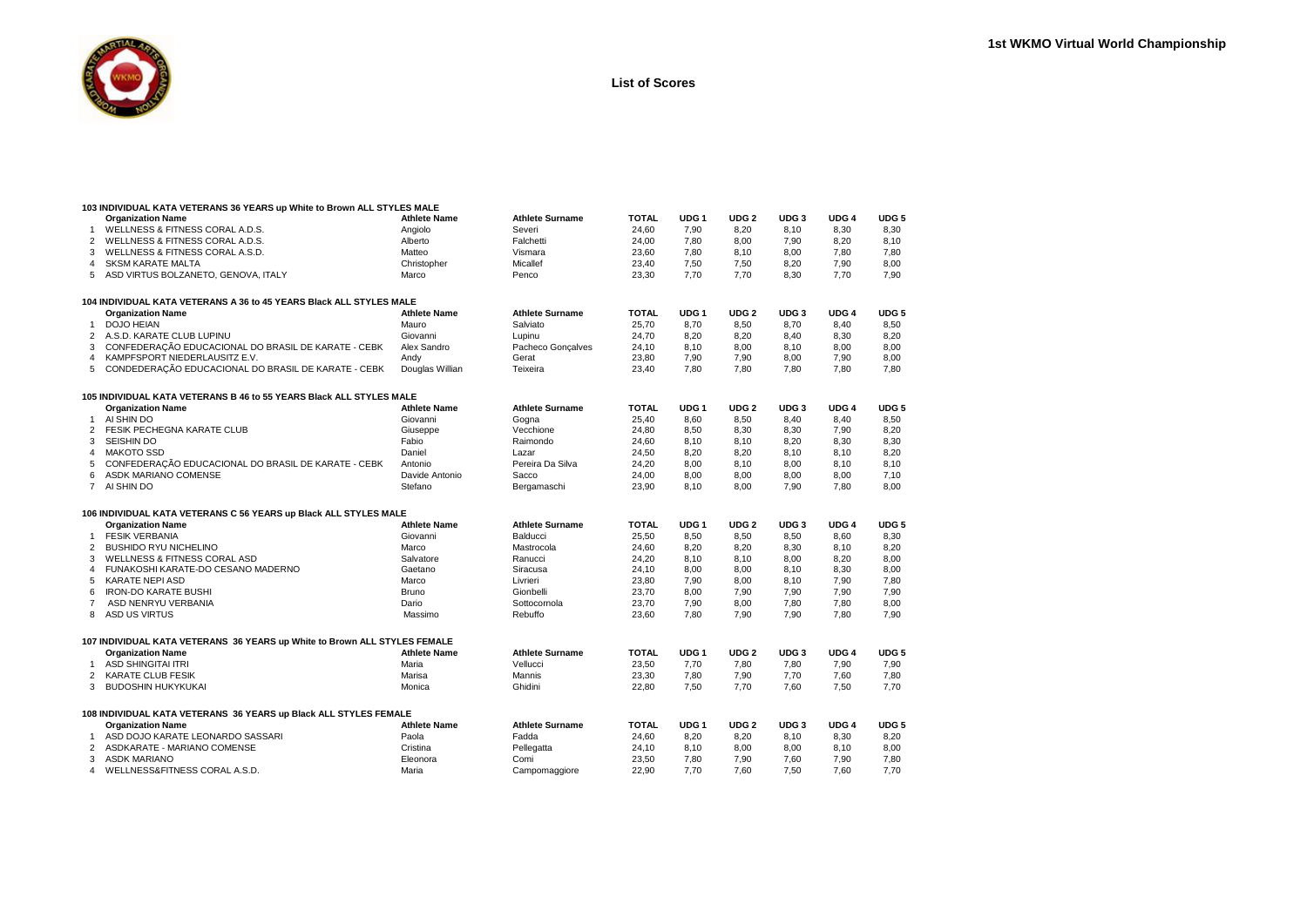

|                | 109 KATA DISABLED CHILDREN 6 to 14 YEARS Open ALL STYLES MALE      |                     |                        |              |                  |                  |                  |                  |                  |                      |
|----------------|--------------------------------------------------------------------|---------------------|------------------------|--------------|------------------|------------------|------------------|------------------|------------------|----------------------|
|                | <b>Organization Name</b>                                           | <b>Athlete Name</b> | <b>Athlete Surname</b> | <b>TOTAL</b> | UDG <sub>1</sub> | UDG <sub>2</sub> | UDG <sub>3</sub> | UDG 4            | UDG <sub>5</sub> |                      |
|                | CONFEDERAÇÃO EDUCACIONAL DO BRASIL DE KARATE - CEBK                | Jose Wilson         | Cruz Lobo              | 25,50        | 8,50             | 8,40             | 8,50             | 8,50             | 8,50             |                      |
| 2              | CONFEDERAÇÃO EDUCACIONAL DO BRASIL DE KARATE - CEBK                | Kayky               | Souza Araujo           | 25,10        | 8,30             | 8,30             | 8,40             | 8,40             | 8,40             |                      |
| 3              | <b>BLUE TEAM PAVONA</b>                                            | Yari                | Guzzo                  | 24,60        | 8,20             | 8,20             | 8,20             | 8,30             | 8,10             |                      |
| $\overline{4}$ | CONFEDERAÇÃO EDUCACIONAL DO BRASIL DE KARATÊ - CEBK                | Paulo Henrique      | Oliveira               | 24,30        | 8,00             | 8,20             | 8,10             | 8,20             | 8,00             |                      |
| 5              | <b>BLUE TEAM PAVONA</b>                                            | Dennis              | Guzzo                  | 23,90        | 7,90             | 8,10             | 7,90             | 8,10             | 7,80             |                      |
| 6              | <b>BLUE TEAM PAVONA</b>                                            | Davide              | Pelagalli              | 23,80        | 7.80             | 8.00             | 7.90             | 8,00             | 7.90             |                      |
|                | 110 KATA DISABLED CHILDREN 6 to 14 YEARS Open ALL STYLES FEMALE    |                     |                        |              |                  |                  |                  |                  |                  |                      |
|                | <b>Organization Name</b>                                           | <b>Athlete Name</b> | <b>Athlete Surname</b> | <b>TOTAL</b> | UDG <sub>1</sub> | UDG <sub>2</sub> | UDG <sub>3</sub> | UDG 4            | UDG <sub>5</sub> |                      |
|                | CONFEDERAÇÃO EDUCACIONAL DO BRASIL DE KARATE - CEBK                | Evellen Sophia      | Lopes Cavalcante       | 24,60        | 8,10             | 8,20             | 8,20             | 8,20             | 8,20             |                      |
| $\overline{2}$ | CONFEDERAÇÃO EDUCACIONAL DO BRASIL DE KARATE - CEBK                | Maria Eduarda       | <b>Rodrigues Gomes</b> | 24,50        | 8,10             | 8,10             | 8,00             | 8,40             | 8,30             |                      |
| 3              | <b>BLUE TEAM PAVONA</b>                                            | Giulia              | Guzzo                  | 24,40        | 8,20             | 8,20             | 8,10             | 8,10             | 8,10             |                      |
| 4              | CONFEDERAÇÃO EDUCACIONAL DO BRASIL DE KARATE - CEBK                | Shaina Danielle     | Vieira                 | 24,30        | 8.00             | 8.30             | 8.00             | 8.30             | 8,00             |                      |
|                | 111 KATA DISABLED ADULTS 15 YEARS up Open ALL STYLES MALE          |                     |                        |              |                  |                  |                  |                  |                  |                      |
|                | <b>Organization Name</b>                                           | <b>Athlete Name</b> | <b>Athlete Surname</b> | <b>TOTAL</b> | UDG <sub>1</sub> | UDG <sub>2</sub> | UDG <sub>3</sub> | UDG 4            | UDG <sub>5</sub> |                      |
|                | CONFEDERAÇÃO EDUCACIONAL DO BRASIL DE KARATÊ CEBK                  | Nathan              | Andrade                | 25,10        | 8,30             | 8.40             | 8,40             | 8.40             | 8,30             |                      |
| $\overline{2}$ | FKSI - FEDERAZIONE KARATE SVIZZERA ITALIANA                        | Samuele             | Löwen                  | 24,80        | 8,20             | 8,30             | 8,30             | 8,30             | 8,20             |                      |
| 3              | <b>BLUE TEAM PAVONA</b>                                            | Simone              | <b>Buttiglieri</b>     | 24,00        | 7.90             | 8.20             | 8.00             | 8.00             | 8,00             |                      |
|                | 112 KATA DISABLED ADULTS 15 YEARS up Open ALL STYLES FEMALE        |                     |                        |              |                  |                  |                  |                  |                  |                      |
|                | <b>Organization Name</b>                                           | <b>Athlete Name</b> | <b>Athlete Surname</b> | <b>TOTAL</b> | UDG <sub>1</sub> | UDG <sub>2</sub> | UDG <sub>3</sub> | UDG <sub>4</sub> | UDG <sub>5</sub> |                      |
|                | ASC KARATE SCHOOL TEAM ASD                                         | Giulia Eden         | Giancotti              | 25,50        | 8,50             | 8,50             | 8,50             | 8,50             | 8,50             |                      |
| 2              | <b>BLUE TEAM PAVONA</b>                                            | Luana               | Capolei                | 25,00        | 8,10             | 8,40             | 8,20             | 8,40             | 8,40             |                      |
| 3              | <b>BLUE TEAM PAVONA</b>                                            | Laura               | De Lisio               | 24,90        | 8,30             | 8,40             | 8,30             | 8,30             | 8,30             |                      |
| 4              | <b>BLUE TEAM PAVONA</b>                                            | Francesca           | Romani                 | 24,60        | 8.20             | 8.20             | 8.10             | 8.20             | 8.20             |                      |
|                | 113 KIHON CHILDREN A 6/7/8 YEARS White to Yellow ALL STYLES MALE   |                     |                        |              |                  |                  |                  |                  |                  |                      |
|                | <b>Organization Name</b>                                           | <b>Athlete Name</b> | <b>Athlete Surname</b> | <b>TOTAL</b> | UDG <sub>1</sub> | UDG <sub>2</sub> | UDG <sub>3</sub> | UDG <sub>4</sub> | UDG <sub>5</sub> |                      |
|                | ASD DLF SLIM GYM                                                   | Cristian            | Salatino               | 24,80        | 8,20             | 8,30             | 8,40             | 8,30             | 8,00             |                      |
| 2              | ASD SHINGITAI ITRI                                                 | Gianmarco           | Ingrosso               | 23,90        | 7,40             | 8,10             | 8,00             | 8,20             | 7,80             |                      |
| 3              | ASD DOJO KUN VILLAFRANCA                                           | Giacomo             | Vicentini              | 23,70        | 7,60             | 7,90             | 7,90             | 8,00             | 7,90             |                      |
| 4              | SANKUKAI KARATE BERNAREGGIO                                        | Pollio Kevin        | Pollio Kevin           | 23,60        | 8.10             | 8.00             | 7.70             | 7.80             | 7.80             |                      |
| 5              | ASD DLF SLIM GYM                                                   | Claudio             | Zingariello            | 23,50        | 7,70             | 7,90             | 7,90             | 7,90             | 7,60             |                      |
| 6              | RENBUKAN SESTO FIORENTINO                                          | Mattia              | Macaluso               | 23,40        | 7,30             | 7,90             | 7,80             | 8,00             | 7,70             |                      |
| $\overline{7}$ | ASD DOJO KUN VILLAFRANCA                                           | Giovambattista      | Aronica                | 23,10        | 7,30             | 7,90             | 7,70             | 7,80             | 7,60             |                      |
| 8              | <b>ASD SUNSHINE</b>                                                | Umberto             | Milazzo                | 22,60        | 7,20             | 7,50             | 7,60             | 7,70             | 7,50             |                      |
| 9              | ASD KOKOROZASHI                                                    | Andrei Daniel       | Badic                  | 22,40        | 7,30             | 7,50             | 7,50             | 7,60             | 7,40             |                      |
|                | 114 KIHON CHILDREN A 6/7/8 YEARS Orange to Brown ALL STYLES MALE   |                     |                        |              |                  |                  |                  |                  |                  |                      |
|                | <b>Organization Name</b>                                           | <b>Athlete Name</b> | <b>Athlete Surname</b> | <b>TOTAL</b> | UDG 1            | UDG <sub>2</sub> | UDG <sub>3</sub> | UDG <sub>4</sub> | UDG <sub>5</sub> |                      |
| 1              | ASD DOJO KUN VILLAFRANCA                                           | Matteo              | Filippini              | 23,90        | 8,00             | 7,90             | 7,80             | 8,00             | 8,00             |                      |
|                | 115 KIHON CHILDREN A 6/7/8 YEARS White to Yellow ALL STYLES FEMALE |                     |                        |              |                  |                  |                  |                  |                  |                      |
|                | <b>Organization Name</b>                                           | <b>Athlete Name</b> | <b>Athlete Surname</b> | <b>TOTAL</b> | UDG <sub>1</sub> | UDG <sub>2</sub> | UDG <sub>3</sub> | UDG <sub>4</sub> | UDG <sub>5</sub> |                      |
|                | ASD DOJO KUN VILLAFRANCA                                           | Asia                | El Kanzi               | 24,60        | 8,20             | 8,20             | 8,20             | 8,30             | 8,20             | CHAP VI - ART 4 - d) |
| 2              | PKC SALERNO                                                        | Rosanna             | Altieri                | 24,60        | 8,30             | 8,20             | 8,30             | 8,00             | 8,10             | CHAP VI - ART 4 - d) |
| 3              | ASD SHINGITAI ITRI                                                 | Sofia               | Palumbo                | 24,20        | 8,00             | 8,10             | 8,00             | 8.10             | 8,10             |                      |
| 4              | SANKUKAI KARATE BERNAREGGIO                                        | De Pascale Mia      | De Pascale Mia         | 23,50        | 7.80             | 7.90             | 7.80             | 7.80             | 8.00             |                      |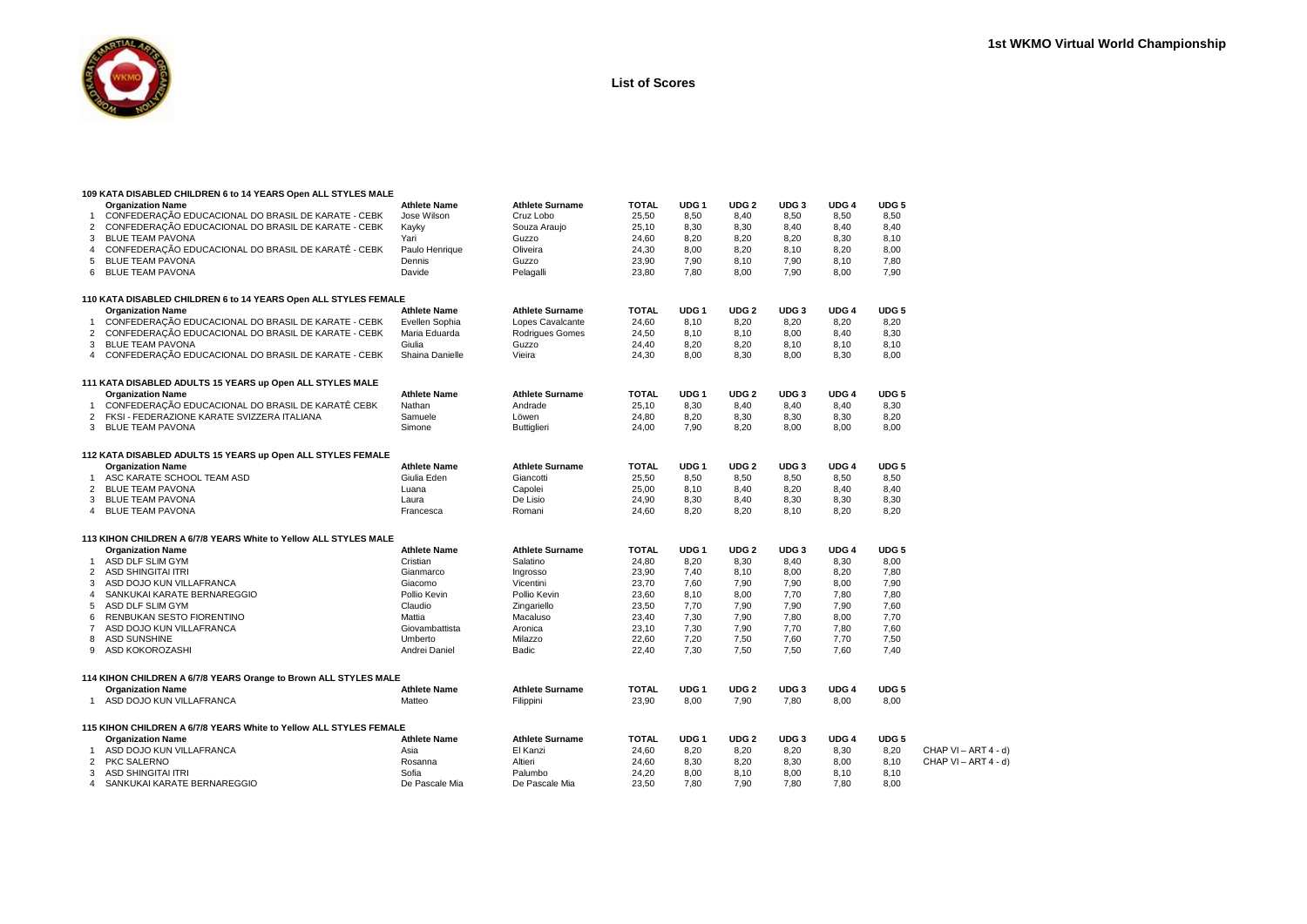

|                | 116 KIHON CHILDREN A 6/7/8 YEARS Orange to Brown ALL STYLES FEMALE |                      |                        |              |                  |                  |                  |                  |                  |                      |
|----------------|--------------------------------------------------------------------|----------------------|------------------------|--------------|------------------|------------------|------------------|------------------|------------------|----------------------|
|                | <b>Organization Name</b>                                           | <b>Athlete Name</b>  | <b>Athlete Surname</b> | <b>TOTAL</b> | UDG <sub>1</sub> | UDG <sub>2</sub> | UDG <sub>3</sub> | UDG <sub>4</sub> | UDG <sub>5</sub> |                      |
| 1              | ASDK MARIANO COMENSE                                               | Giulia               | Aiazzi                 | 23,70        | 7,90             | 7,90             | 8,00             | 7,90             | 7,80             |                      |
|                | 2 ASD SHINGITAI ITRI                                               | Safiria              | Ingrosso               | 23,60        | 8,10             | 8,00             | 8,10             | 7,50             | 7,50             |                      |
|                | 3 A.S.D.K. SAKURA                                                  | Khadija Alice        | Luvini                 | 22,80        | 7,50             | 7,30             | 7,00             | 8,00             | 8,10             |                      |
|                | 4 ASD SHINGITAI ITRI                                               | Marika               | Sandrini               | 22,50        | 7.60             | 7.60             | 7.60             | 7.30             | 7,30             |                      |
|                | 117 KIHON CHILDREN B 9/10 YEARS White to Yellow ALL STYLES MALE    |                      |                        |              |                  |                  |                  |                  |                  |                      |
|                | <b>Organization Name</b>                                           | <b>Athlete Name</b>  | <b>Athlete Surname</b> | TOTAL        | UDG <sub>1</sub> | UDG <sub>2</sub> | UDG <sub>3</sub> | UDG <sub>4</sub> | UDG <sub>5</sub> |                      |
| 1              | ASD DLF SLIM GYM                                                   | Giuseppe             | Salatino               | 24,30        | 8,20             | 8,00             | 8,00             | 8,40             | 8,10             |                      |
|                | 2 ASD SHINGITAI ITRI                                               | Alessandro           | Filosa                 | 23,90        | 8,00             | 7,90             | 7,80             | 8,20             | 8,00             |                      |
| 3              | PKC SALERNO                                                        | Davide               | Rocco                  | 23,30        | 7,70             | 7,70             | 7,80             | 7,80             | 7,80             |                      |
|                | 4 ASD DOJO KUN VILLAFRANCA                                         | Filippo              | Toscano                | 23,10        | 7.70             | 7.70             | 7.70             | 7.60             | 7.70             |                      |
|                | 118 KIHON CHILDREN B 9/10 YEARS Orange to Green ALL STYLES MALE    |                      |                        |              |                  |                  |                  |                  |                  |                      |
|                | <b>Organization Name</b>                                           | <b>Athlete Name</b>  | <b>Athlete Surname</b> | TOTAL        | UDG <sub>1</sub> | UDG <sub>2</sub> | UDG <sub>3</sub> | UDG <sub>4</sub> | UDG <sub>5</sub> |                      |
| $\overline{1}$ | RONIN CLUB NAPOLI                                                  | <b>Rixon Vincent</b> | Tacata                 | 24,40        | 8,10             | 8,00             | 8,20             | 8,20             | 8,10             |                      |
|                | 2 ASD SUNSHINE                                                     | Francesco            | Sarpa                  | 24,00        | 8,20             | 7,80             | 7,80             | 8,10             | 8,10             |                      |
| 3              | ASD SHINGITAI ITRI                                                 | Christian            | Marigi                 | 23,60        | 7,80             | 7,70             | 7,90             | 8,00             | 7,90             |                      |
| $\overline{4}$ | ASD KARATE DO CANZO                                                | Giuseppe             | Lauletta               | 23,50        | 7.80             | 7.80             | 7.70             | 7.90             | 7.90             |                      |
|                | 119 KIHON CHILDREN B 9/10 YEARS Blue to Black ALL STYLES MALE      |                      |                        |              |                  |                  |                  |                  |                  |                      |
|                | <b>Organization Name</b>                                           | <b>Athlete Name</b>  | <b>Athlete Surname</b> | <b>TOTAL</b> | UDG <sub>1</sub> | UDG <sub>2</sub> | UDG <sub>3</sub> | UDG <sub>4</sub> | UDG <sub>5</sub> |                      |
| $\overline{1}$ | U.S.D. SAN PELLEGRINO KARATE                                       | Leonardo             | Normanni               | 24,50        | 8,20             | 8,20             | 7,90             | 8,10             | 8,20             | CHAP VI - ART 4 - d) |
|                | 2 U.S.D. SAN PELLEGRINO KARATE                                     | Federico             | Normanni               | 24,50        | 8,40             | 8,00             | 8,00             | 8,20             | 8,30             | CHAP VI - ART 4 - d) |
| 3              | ASD KARATE DO CANZO                                                | Daniele              | Pontiggia              | 24,20        | 8,10             | 8,20             | 8,10             | 8,00             | 8,00             |                      |
| $\overline{4}$ | RENBUKAN SESTO FIORENTINO                                          | Giulio               | Nazerian               | 23,90        | 8,00             | 8,00             | 7.90             | 7,90             | 8,10             |                      |
| 5              | ADSK MARIANO COMENSE                                               | Dilan                | Redaelli               | 23,60        | 7,80             | 7,90             | 7,80             | 7,90             | 8,10             |                      |
|                | 120 KIHON CHILDREN B 9/10 YEARS White to Green ALL STYLES FEMALE   |                      |                        |              |                  |                  |                  |                  |                  |                      |
|                | <b>Organization Name</b>                                           | <b>Athlete Name</b>  | <b>Athlete Surname</b> | <b>TOTAL</b> | UDG <sub>1</sub> | UDG <sub>2</sub> | UDG <sub>3</sub> | UDG <sub>4</sub> | UDG <sub>5</sub> |                      |
| $\mathbf{1}$   | <b>BUDOKAN VALDERA ASD</b>                                         | Ginevra              | Disarò                 | 25,00        | 8,40             | 8,40             | 8,30             | 8,20             | 8,30             |                      |
| $\overline{2}$ | ASD SHINGITAI ITRI                                                 | Veronica             | Di Russo               | 24,60        | 8,20             | 8,20             | 8,20             | 7,90             | 8,20             |                      |
| 3              | U.S.D. SAN PELLEGRINO KARATE                                       | Noemi                | Bettinelli             | 24,30        | 8.10             | 8.10             | 8.10             | 8.00             | 8.50             |                      |
| $\overline{4}$ | RENBUKAN SESTO FIORENTINO                                          | Alice                | <b>Brunetta</b>        | 22,80        | 7,70             | 7,50             | 7,60             | 7,50             | 7,70             |                      |
| 5              | ASD DOJO KUN VILLAFRANCA                                           | Emma                 | Bettero                | 22,10        | 7,50             | 7,40             | 7,40             | 7,30             | 7,20             |                      |
| 6              | <b>SEISHIN DO</b>                                                  | Sofia                | Ortolina               | 22,00        | 7,00             | 7,30             | 7,50             | 7,40             | 7,30             |                      |
|                | 122 KIHON CHILDREN C 11/12 YEARS White to Yellow ALL STYLES MALE   |                      |                        |              |                  |                  |                  |                  |                  |                      |
|                | <b>Organization Name</b>                                           | <b>Athlete Name</b>  | <b>Athlete Surname</b> | <b>TOTAL</b> | UDG <sub>1</sub> | UDG <sub>2</sub> | UDG <sub>3</sub> | UDG <sub>4</sub> | UDG <sub>5</sub> |                      |
| -1             | <b>ASD SUNSHINE</b>                                                | Antonio              | Gagliotti              | 23,80        | 7,80             | 8,00             | 7,90             | 8,00             | 7,90             |                      |
| 2              | RENBUKAN SESTO FIORENTINO                                          | Yakine               | Boussensla             | 23,40        | 7,50             | 7,80             | 7,80             | 7,90             | 7,80             |                      |
|                | 3 ASD SHINGITAI ITRI                                               | Gabriele             | Lachimia               | 23,00        | 7,60             | 7,70             | 7,70             | 7,50             | 7,70             |                      |
|                | 123 KIHON CHILDREN C 11/12 YEARS Orange to Green ALL STYLES MALE   |                      |                        |              |                  |                  |                  |                  |                  |                      |
|                | <b>Organization Name</b>                                           | <b>Athlete Name</b>  | <b>Athlete Surname</b> | TOTAL        | UDG <sub>1</sub> | UDG <sub>2</sub> | UDG <sub>3</sub> | UDG <sub>4</sub> | UDG 5            |                      |
| $\mathbf{1}$   | BODY WORLD KARATE CALTAGIRONE                                      | Lorenzo              | ludica                 | 24,60        | 8,20             | 8,10             | 8,20             | 8,30             | 8,20             | CHAP VI - ART 4 - d) |
| 2              | ASDK MARIANO COMENSE                                               | Edoardo              | Emandi                 | 24,60        | 8,30             | 8,20             | 8,30             | 8.10             | 8,10             | CHAP VI - ART 4 - d) |
| 3              | <b>RONIN CLUB</b>                                                  | Matteo               | Esposito               | 24.10        | 8.00             | 8.00             | 8.10             | 8.20             | 8.00             |                      |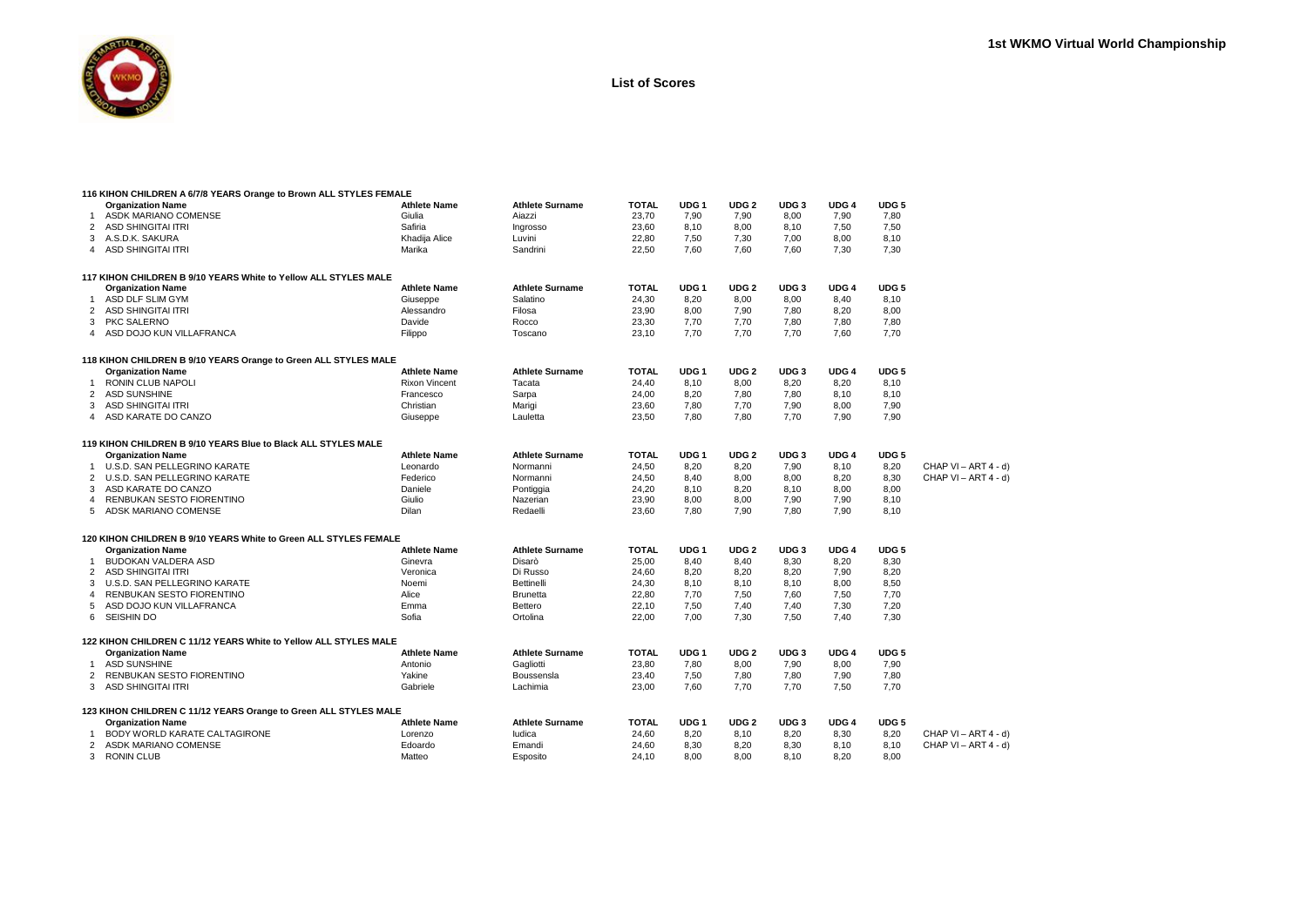

|                | 124 KIHON CHILDREN C 11/12 YEARS Blue to Black ALL STYLES MALE    |                       |                        |              |                  |                  |                  |                  |                  |                      |
|----------------|-------------------------------------------------------------------|-----------------------|------------------------|--------------|------------------|------------------|------------------|------------------|------------------|----------------------|
|                | <b>Organization Name</b>                                          | <b>Athlete Name</b>   | <b>Athlete Surname</b> | TOTAL        | UDG <sub>1</sub> | UDG <sub>2</sub> | UDG <sub>3</sub> | UDG <sub>4</sub> | UDG 5            |                      |
| $\mathbf{1}$   | <b>KENSHUKAI SHITO RYU</b>                                        | Davide                | Sianorini              | 24,30        | 8,30             | 8,10             | 8,20             | 8,00             | 8,00             | CHAP VI - ART 4 - d) |
| $\overline{2}$ | <b>KENSHUKAI SHITO</b>                                            | Lorenzo               | Quirighetti            | 24,30        | 8,10             | 8,20             | 8,00             | 8,20             | 7,90             | CHAP VI - ART 4 - d) |
| 3              | BUSHIDO RYU NICHELINO                                             | Pietro                | Angelo                 | 24,10        | 8,20             | 7,90             | 8,00             | 8,10             | 8,00             |                      |
| 4              | ASDK MARIANO COMENSE                                              | Gabriele              | Aiazzi                 | 23,80        | 8,00             | 8,00             | 7,90             | 7,90             | 7,80             |                      |
| 5              | RENBUKAN SESTO FIORENTINO                                         | Ruben                 | Simonato               | 23,70        | 7,80             | 8,10             | 7.80             | 8,00             | 7,90             |                      |
| 6              | ASD KARATE DO CANZO                                               | Matteo                | Prisinzano             | 23,30        | 7,70             | 7,80             | 7,80             | 7,80             | 7,70             |                      |
|                | 7 ASD KARATE DO CANZO                                             | Nicola                | Mauri                  | 23,30        | 7.70             | 7,80             | 7,70             | 7,80             | 7,80             |                      |
|                | 125 KIHON CHILDREN C 11/12 YEARS White to Green ALL STYLES FEMALE |                       |                        |              |                  |                  |                  |                  |                  |                      |
|                | <b>Organization Name</b>                                          | <b>Athlete Name</b>   | <b>Athlete Surname</b> | TOTAL        | UDG <sub>1</sub> | UDG <sub>2</sub> | UDG <sub>3</sub> | UDG 4            | UDG 5            |                      |
| -1             | RENBUKAN SESTO FIORENTINO                                         | Alessia               | Menichetti             | 24,90        | 8,30             | 8,30             | 8,20             | 8,30             | 8,30             |                      |
| 2              | <b>ASD SUNSHINE</b>                                               | Oxana                 | Lanni                  | 24,10        | 8,20             | 8,00             | 7,90             | 8,00             | 8,10             |                      |
| 3              | ASD SAKURA LATINA                                                 | Martina               | Coriddi                | 23,90        | 8,10             | 8,00             | 7,80             | 7,90             | 8,00             |                      |
| $\overline{4}$ | ASD KARATE DO CANZO                                               | Gaia                  | Duzioni                | 23,10        | 7,70             | 7,70             | 7,70             | 7,70             | 7,70             |                      |
|                | 126 KIHON CHILDREN C 11/12 YEARS Blue to Black ALL STYLES FEMALE  |                       |                        |              |                  |                  |                  |                  |                  |                      |
|                | <b>Organization Name</b>                                          | <b>Athlete Name</b>   | <b>Athlete Surname</b> | <b>TOTAL</b> | UDG <sub>1</sub> | UDG <sub>2</sub> | UDG <sub>3</sub> | UDG 4            | UDG <sub>5</sub> |                      |
| -1             | SANKUKAI KARATE BERNAREGGIO                                       | Villa Martina         | Villa Martina          | 25,30        | 8,40             | 8,40             | 8,40             | 8,50             | 8,50             |                      |
| $\overline{2}$ | ASD KARATE DO CANZO                                               | Huyen                 | Fiamberti              | 24,50        | 8,10             | 7,90             | 8,30             | 8,10             | 8,30             |                      |
| 3              | <b>ASDK MARIANO</b>                                               | Ilaria                | Cova                   | 24,20        | 8,00             | 8,10             | 8,10             | 7,90             | 8,20             |                      |
| $\overline{a}$ | RENBUKAN SESTO FIORENTINO                                         | Gemma                 | Mechi                  | 24,10        | 8,30             | 8,20             | 7,90             | 7,80             | 8,00             |                      |
| 5              | AI SHIN DO                                                        | Matilde               | Piovani                | 24,00        | 8.00             | 8.10             | 8.00             | 7.80             | 8.00             |                      |
| 6              | <b>IRON-DO KARATE BUSHI</b>                                       | Lara                  | Pintaric               | 23,90        | 7,90             | 8,00             | 8,20             | 8,00             | 7,80             |                      |
| 7              | SANKUKAI KARATE BERNAREGGIO                                       | <b>Proh Beatrice</b>  | <b>Proh Beatrice</b>   | 23,60        | 7.90             | 7.80             | 7.90             | 8.20             | 7.50             |                      |
| 8              | AI SHIN DO                                                        | Sara                  | Pedretti               | 22,80        | 7,50             | 7,60             | 7,70             | 7,70             | 7,30             |                      |
|                | 127 KIHON CHILDREN D 13/14 YEARS White to Green ALL STYLES MALE   |                       |                        |              |                  |                  |                  |                  |                  |                      |
|                | <b>Organization Name</b>                                          | <b>Athlete Name</b>   | <b>Athlete Surname</b> | <b>TOTAL</b> | UDG <sub>1</sub> | UDG <sub>2</sub> | UDG <sub>3</sub> | UDG 4            | UDG 5            |                      |
|                | RONIN CLUB NAPOLI                                                 | Jai Buddie            | Cidro                  | 24,20        | 8,20             | 8,00             | 8,20             | 7,90             | 8,00             |                      |
| 2              | ASD DOJO KUN VILLAFRANCA                                          | Davide                | Marricco               | 23,50        | 7,80             | 7,90             | 7.80             | 8,00             | 7,80             |                      |
|                | 3 ASD SHINGITAI ITRI                                              | Michele               | Ingrosso               | 23,30        | 7,70             | 7,80             | 7,90             | 7,80             | 7,70             |                      |
|                | 128 KIHON CHILDREN D 13/14 YEARS Blue to Black ALL STYLES MALE    |                       |                        |              |                  |                  |                  |                  |                  |                      |
|                | <b>Organization Name</b>                                          | <b>Athlete Name</b>   | <b>Athlete Surname</b> | <b>TOTAL</b> | UDG <sub>1</sub> | UDG <sub>2</sub> | UDG <sub>3</sub> | UDG <sub>4</sub> | UDG <sub>5</sub> |                      |
| 1              | ASD SHINGITAI ITRI                                                | Kilian                | Nardella               | 25,00        | 8,30             | 8,30             | 8,30             | 8,50             | 8,40             |                      |
| $\overline{2}$ | RENBUKAN SESTO FIORENTINO                                         | Claudio               | Conti                  | 24,30        | 8,10             | 8,00             | 8,20             | 8,20             | 8,00             |                      |
| 3              | AI SHIN DO                                                        | Marco                 | Franceschetti          | 24,10        | 8,00             | 8,00             | 7,90             | 8,30             | 8,10             |                      |
| 4              | <b>ASDK MARIANO</b>                                               | Davide                | Marelli                | 24,00        | 8,00             | 8,00             | 8,00             | 8,10             | 7,90             |                      |
| 5              | <b>BUSHIDO RYU NICHELINO</b>                                      | Lorenzo               | Sabatino               | 23,90        | 7,80             | 7,90             | 8,00             | 8,00             | 8,00             |                      |
| 6              | ASD DLF SLIM GYM                                                  | Leonardo              | Calvo                  | 23,50        | 7,90             | 7,70             | 7,80             | 7,80             | 7,90             |                      |
|                | 7 AI SHIN DO                                                      | Davide                | Perotti                | 23,50        | 7.80             | 7.90             | 7.80             | 7.80             | 8.00             |                      |
|                | 129 KIHON CHILDREN D 13/14 YEARS White to Green ALL STYLES FEMALE |                       |                        |              |                  |                  |                  |                  |                  |                      |
|                | <b>Organization Name</b>                                          | <b>Athlete Name</b>   | <b>Athlete Surname</b> | <b>TOTAL</b> | UDG <sub>1</sub> | UDG <sub>2</sub> | UDG <sub>3</sub> | UDG <sub>4</sub> | UDG <sub>5</sub> |                      |
| 1              | <b>SEISHIN DO</b>                                                 | Chiara                | Valaguzza              | 23,80        | 7,80             | 7,90             | 8,00             | 7,90             | 8,00             |                      |
| 2              | ASDK MARIANO COMENSE                                              | Doaa                  | Mahmoud                | 23,30        | 7,80             | 7,80             | 7,60             | 7,70             | 7,90             |                      |
| 3              | ASD KEN SHO STRESA                                                | Maria                 | Comini                 | 23,20        | 7,60             | 7.80             | 7,80             | 7,80             | 7,60             |                      |
| 4              | ASD SHINGITAI ITRI                                                | Ilaria                | Ingrosso               | 23,10        | 7,60             | 7,70             | 7,70             | 7,80             | 7,70             |                      |
|                | 5 ASD KARATE DO CANZO                                             | <b>Beatrice Carla</b> | Cagnoni                | 22.90        | 7.70             | 7.70             | 7.60             | 7.60             | 7.60             |                      |
|                |                                                                   |                       |                        |              |                  |                  |                  |                  |                  |                      |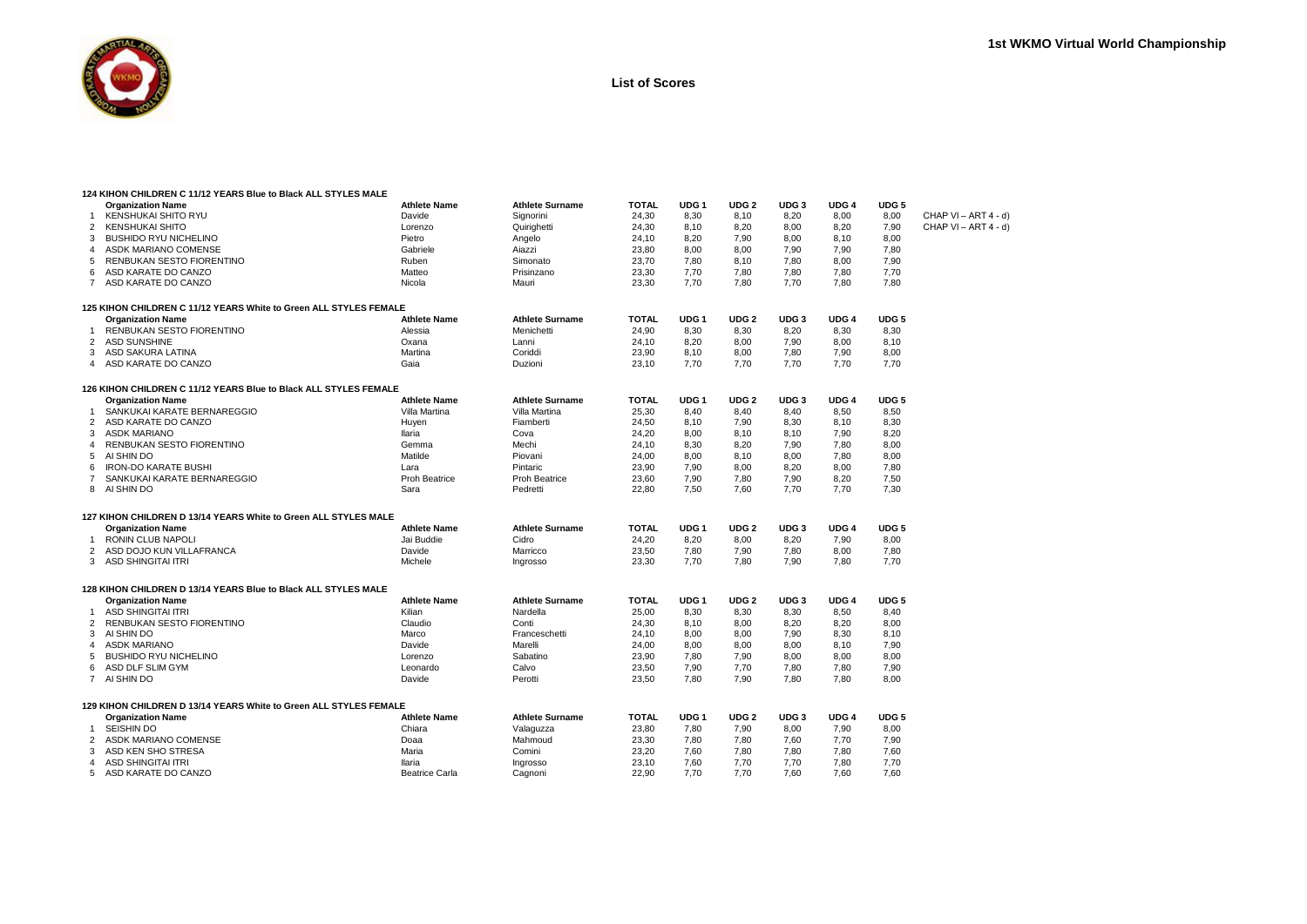

|                | 130 KIHON CHILDREN D 13/14 YEARS Blue to Black ALL STYLES FEMALE  |                     |                        |              |                  |                  |                  |                  |                  |
|----------------|-------------------------------------------------------------------|---------------------|------------------------|--------------|------------------|------------------|------------------|------------------|------------------|
|                | <b>Organization Name</b>                                          | <b>Athlete Name</b> | <b>Athlete Surname</b> | <b>TOTAL</b> | UDG <sub>1</sub> | UDG <sub>2</sub> | UDG <sub>3</sub> | UDG <sub>4</sub> | UDG <sub>5</sub> |
| -1             | ASD DOJO KUN VILLAFRANCA                                          | Anna                | Pozza                  | 25,20        | 8,40             | 8,40             | 8,30             | 8,40             | 8,40             |
| 2              | A.S.D.K. MARIANO                                                  | Sara                | Rigamonti              | 25,20        | 8,50             | 8,50             | 8,30             | 8,40             | 8,30             |
| 3              | ASD DOJO KUN VILLAFRANCA                                          | Greta               | Ferrucci               | 24,80        | 8,20             | 8,30             | 8.40             | 8.30             | 8,20             |
| 4              | <b>RENBUKAN SESTO FIORENTINO</b>                                  | Sofia               | Boncori                | 24.40        | 8.10             | 8,20             | 8.00             | 8.10             | 8,20             |
| 5              | <b>IRON-DO KARATE BUSHI</b>                                       | Aurora              | Villa                  | 24,20        | 8,00             | 8,10             | 8,10             | 8,00             | 8,10             |
| 6              | ASD KARATE DO CANZO                                               | Anais               | Desantis               | 23,90        | 7,90             | 8,00             | 7,90             | 8.00             | 8.00             |
|                | 131 KIHON CADETS 15/16/17 YEARS White to Blue ALL STYLES MALE     |                     |                        |              |                  |                  |                  |                  |                  |
|                | <b>Organization Name</b>                                          | <b>Athlete Name</b> | <b>Athlete Surname</b> | TOTAL        | UDG <sub>1</sub> | UDG <sub>2</sub> | UDG 3            | UDG <sub>4</sub> | UDG <sub>5</sub> |
| $\mathbf{1}$   | ASD DLF SLIM GYM                                                  | Simone              | Borgia                 | 24,60        | 8,30             | 8,20             | 8,20             | 7,90             | 8,20             |
| 2              | ASDK MARIANO COMENSE                                              | Dionisie            | Sirbu                  | 23,90        | 7,80             | 8,00             | 8,10             | 7,80             | 8,30             |
|                | 3 A.S.D.K MARIANO                                                 | Valentino           | Roman                  | 23,80        | 7,80             | 7,90             | 8,00             | 8,00             | 7,90             |
|                | 132 KIHON CADETS 15/16/17 YEARS Brown to Black ALL STYLES MALE    |                     |                        |              |                  |                  |                  |                  |                  |
|                | <b>Organization Name</b>                                          | <b>Athlete Name</b> | <b>Athlete Surname</b> | TOTAL        | UDG <sub>1</sub> | UDG <sub>2</sub> | UDG 3            | UDG <sub>4</sub> | UDG 5            |
| -1             | ASD DOJO KUN VILLAFRANCA                                          | Matteo              | Fruci                  | 24,80        | 8,20             | 8,30             | 8,30             | 8,30             | 8,20             |
| $\overline{2}$ | ASD KARATE DO CANZO                                               | Alessandro          | Miccichè               | 24.60        | 8.40             | 8.10             | 7,00             | 8,50             | 8,10             |
| 3              | ASD DOJO KUN VILLAFRANCA                                          | Daniele             | Ferrucci               | 24,50        | 8,30             | 8,20             | 8,30             | 8,00             | 8,00             |
| 4              | A.S.D.K. SAKURA                                                   | Omar                | Setaro                 | 24,40        | 8,20             | 8,00             | 8,10             | 8,20             | 8,10             |
| 5              | A.S.D.K MARIANO COMENSE                                           | Marco               | Lampariello            | 24,30        | 8.10             | 8.10             | 8,00             | 8.10             | 8,30             |
|                |                                                                   |                     |                        |              |                  |                  |                  |                  |                  |
|                | 134 KIHON CADETS 15/16/17 YEARS Brown to Black ALL STYLES FEMALE  |                     |                        |              |                  |                  |                  |                  |                  |
|                | <b>Organization Name</b>                                          | <b>Athlete Name</b> | <b>Athlete Surname</b> | <b>TOTAL</b> | UDG <sub>1</sub> | UDG <sub>2</sub> | UDG <sub>3</sub> | UDG <sub>4</sub> | UDG <sub>5</sub> |
| -1             | ASD KARATE DO CANZO                                               | Sara                | Maspes                 | 24,70        | 8,20             | 8,00             | 8,40             | 8,30             | 8,20             |
| 2              | ASD DOJO KUN VILLAFRANCA                                          | Matilde             | Cordioli               | 24.60        | 8,20             | 8,20             | 8,30             | 8.20             | 8,00             |
| 3              | KARATE CLUB FESIK                                                 | Alessandra          | Cipullo                | 24,50        | 7,70             | 8,20             | 8.10             | 8.20             | 8,20             |
| $\overline{4}$ | RENBUKAN SESTO FIORENTINO                                         | Chiara              | Frattura               | 24,40        | 8,30             | 8,10             | 8,20             | 8,10             | 8,10             |
| 5              | <b>RENBUKAN SESTO FIORENTINO</b>                                  | Alice               | Ugolini                | 23,20        | 7.60             | 7.70             | 7.70             | 7.80             | 7.90             |
|                | 135 KIHON JUNIORS 18/19/20 YEARS White to Blue ALL STYLES MALE    |                     |                        |              |                  |                  |                  |                  |                  |
|                | <b>Organization Name</b>                                          | <b>Athlete Name</b> | <b>Athlete Surname</b> | <b>TOTAL</b> | UDG <sub>1</sub> | UDG <sub>2</sub> | UDG <sub>3</sub> | UDG <sub>4</sub> | UDG 5            |
|                | 1 A.S.D.K. MARIANO C.SE                                           | Matteo              | Spasiano               | 24,90        | 8,30             | 8,40             | 8,30             | 8,30             | 8,30             |
| 2              | ASD SUNSHINE                                                      | Michael             | Musella                | 24,00        | 8,00             | 8.00             | 8,10             | 8.00             | 8.00             |
|                | 136 KIHON JUNIORS 18/19/20 YEARS Brown to Black ALL STYLES MALE   |                     |                        |              |                  |                  |                  |                  |                  |
|                | <b>Organization Name</b>                                          | <b>Athlete Name</b> | <b>Athlete Surname</b> | <b>TOTAL</b> | UDG <sub>1</sub> | UDG <sub>2</sub> | UDG <sub>3</sub> | UDG <sub>4</sub> | UDG <sub>5</sub> |
|                | 1 ASD KARATE DO CANZO                                             | Stefano             | Mauri                  | 23,60        | 8,10             | 7,80             | 7,90             | 7,80             | 7,90             |
|                | 137 KIHON JUNIORS 18/19/20 YEARS White to Blue ALL STYLES FEMALE  |                     |                        |              |                  |                  |                  |                  |                  |
|                | <b>Organization Name</b>                                          | <b>Athlete Name</b> | <b>Athlete Surname</b> | <b>TOTAL</b> | UDG <sub>1</sub> | UDG <sub>2</sub> | UDG <sub>3</sub> | UDG <sub>4</sub> | UDG <sub>5</sub> |
| $\mathbf{1}$   | ASD KARATE DO CANZO                                               | Sofia               | Mauri                  | 23,30        | 7,80             | 7,60             | 7,70             | 7,90             | 7.80             |
|                | 138 KIHON JUNIORS 18/19/20 YEARS Brown to Black ALL STYLES FEMALE |                     |                        |              |                  |                  |                  |                  |                  |
|                | <b>Organization Name</b>                                          | <b>Athlete Name</b> | <b>Athlete Surname</b> | TOTAL        | UDG <sub>1</sub> | UDG <sub>2</sub> | UDG <sub>3</sub> | UDG <sub>4</sub> | UDG <sub>5</sub> |
| $\mathbf{1}$   | KARATE TEAM BASILE                                                | Marzia              | Aiello                 | 24,40        | 8,00             | 7,90             | 8,30             | 8,20             | 8,20             |
| 2              | RENBUKAN SESTO FIORENTINO                                         | Ambra               | Magherini              | 23,50        | 7,60             | 7,80             | 7,80             | 8,00             | 7,90             |
|                | 139 KIHON SENIORS 21 to 35 YEARS White to Blue ALL STYLES MALE    |                     |                        |              |                  |                  |                  |                  |                  |
|                | <b>Organization Name</b>                                          | <b>Athlete Name</b> | <b>Athlete Surname</b> | <b>TOTAL</b> | UDG <sub>1</sub> | UDG <sub>2</sub> | UDG <sub>3</sub> | UDG <sub>4</sub> | UDG <sub>5</sub> |
| $\mathbf{1}$   | ASD KOKOROZASHI                                                   | Luca                | Lorenzoni              | 23.60        | 7.80             | 7.80             | 7.90             | 7.90             | 8.00             |
|                |                                                                   |                     |                        |              |                  |                  |                  |                  |                  |